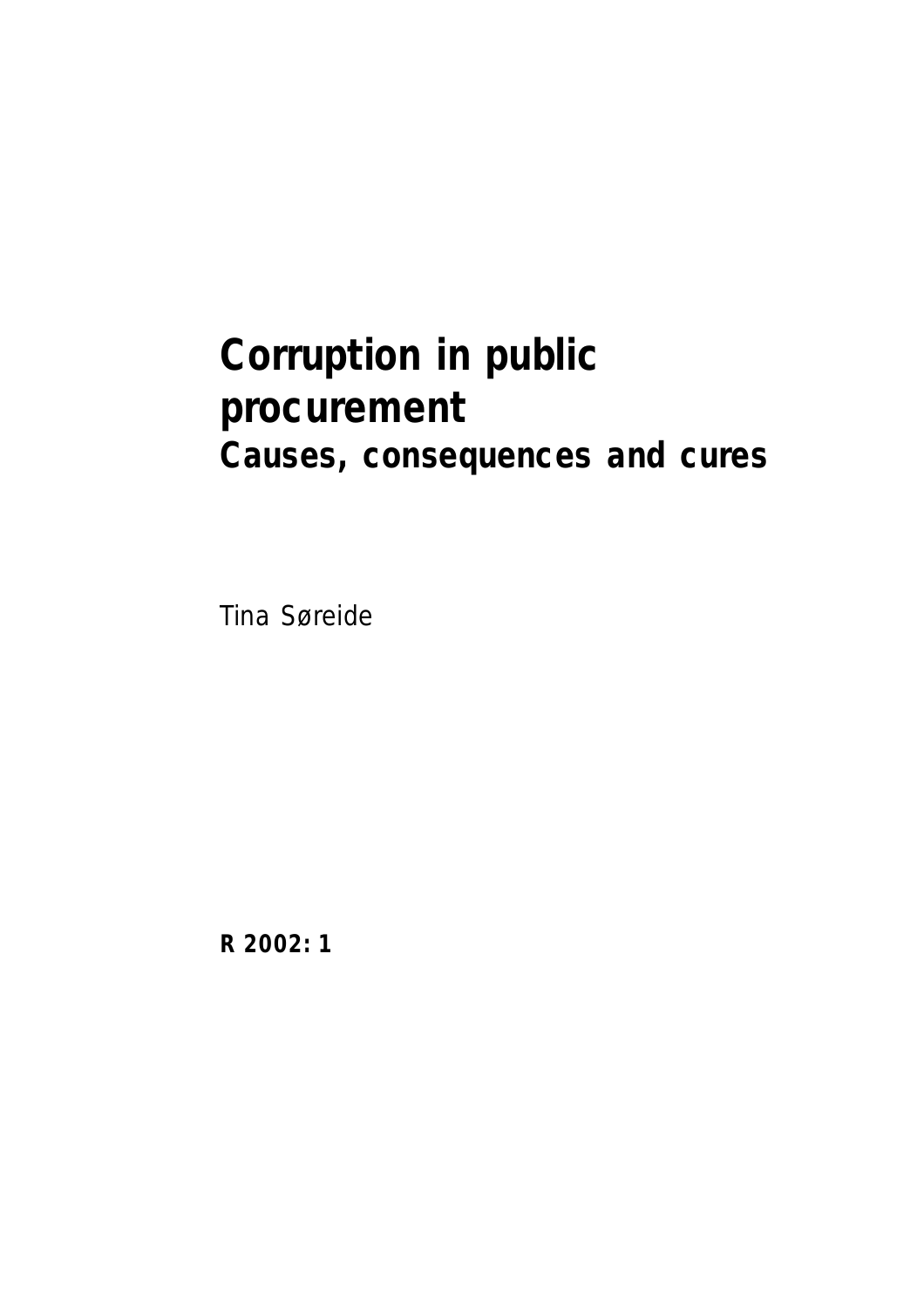# **Corruption in public procurement Causes, consequences and cures**

Tina Søreide

**Report R 2002: 1**



**Chr. Michelsen Institute** *Development Studies and Human Rights*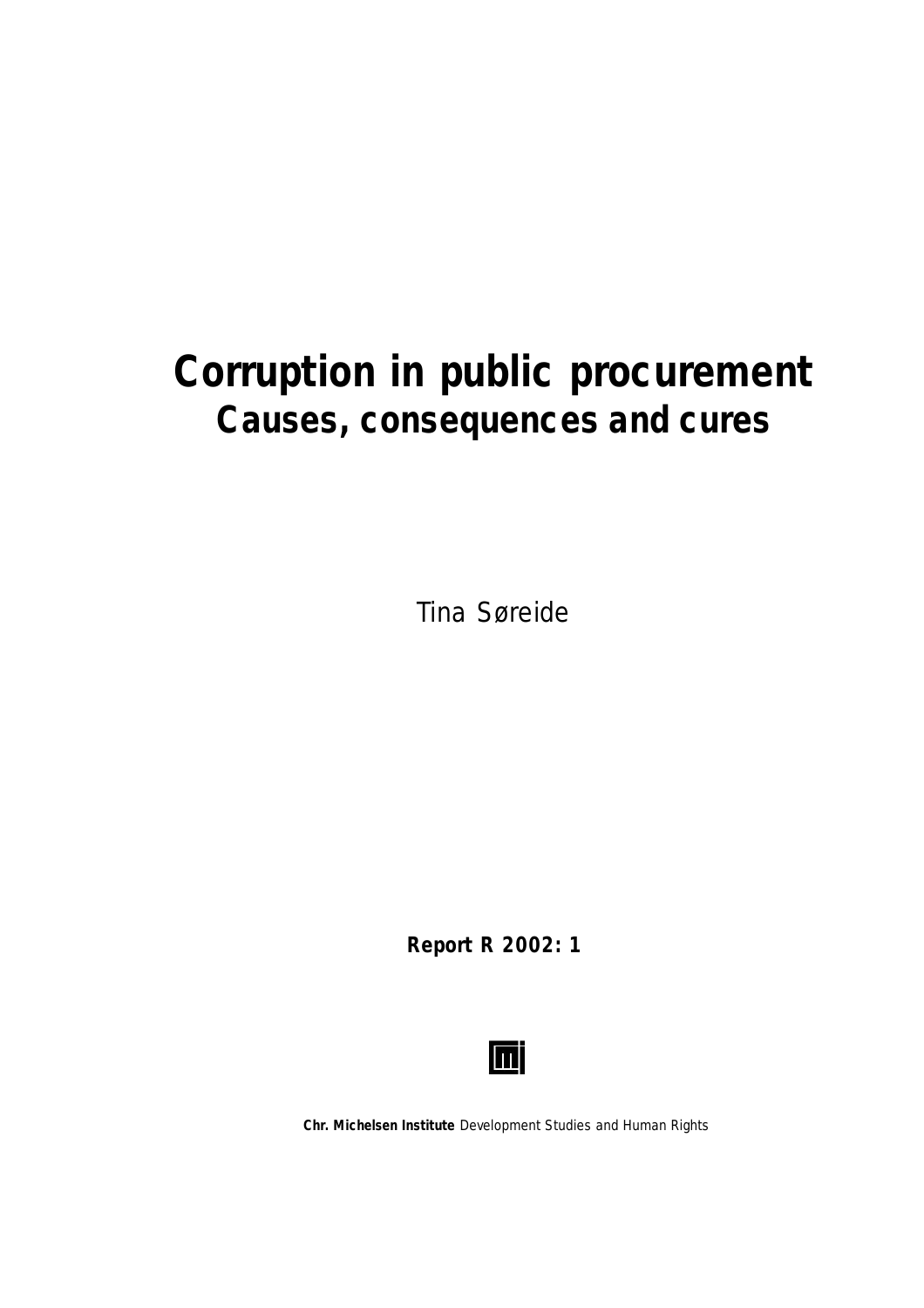## **CMI Reports**

This series can be ordered from: Chr. Michelsen Institute P.O. Box 6033 Postterminalen, N-5892 Bergen, Norway Tel: + 47 55 57 40 00 Fax: + 47 55 57 41 66 E-mail: cmi@.cmi.no Web/URL:http//www.cmi.no

Price: NOK 50 + postage

ISSN 0805-505X ISBN 82-8062-007-9

### **Indexing terms**

Corruption Procurement Public administration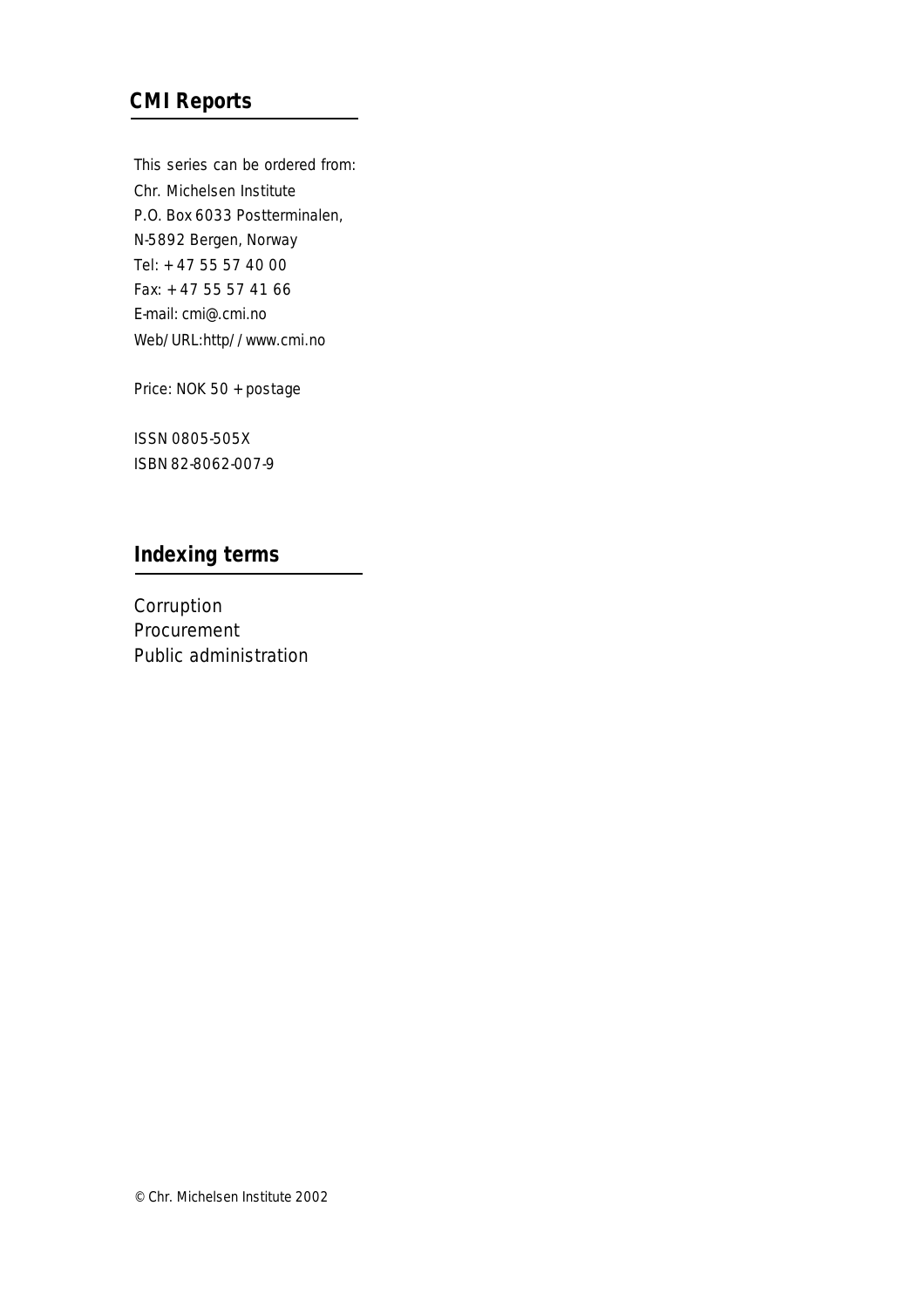## **Contents**

| 1                       |                                                                                    |  |
|-------------------------|------------------------------------------------------------------------------------|--|
|                         |                                                                                    |  |
|                         |                                                                                    |  |
|                         |                                                                                    |  |
| $\mathbf{2}$            |                                                                                    |  |
|                         |                                                                                    |  |
|                         | 2.1                                                                                |  |
|                         |                                                                                    |  |
|                         | 2.3                                                                                |  |
|                         | 2.4<br>IMPAIRED COMPETITION, ABATED INTERNATIONAL INTEREST AND FIRM BEHAVIOUR  8   |  |
|                         | 2.5                                                                                |  |
| 3                       | THE COMPLEXITY OF PROCUREMENT AND THE MECHANISMS OF                                |  |
|                         |                                                                                    |  |
|                         | 3.1                                                                                |  |
|                         |                                                                                    |  |
|                         |                                                                                    |  |
|                         |                                                                                    |  |
|                         |                                                                                    |  |
|                         | 3.2<br>CORRUPTION THROUGH HIDDEN VIOLATIONS OF ORDINARY PROCUREMENT RULES 14       |  |
|                         |                                                                                    |  |
|                         |                                                                                    |  |
|                         |                                                                                    |  |
|                         |                                                                                    |  |
|                         | CORRUPTION THROUGH LEGITIMATE DEVIATIONS FROM THE PROCUREMENT RULES  17<br>$3.3 -$ |  |
|                         |                                                                                    |  |
|                         |                                                                                    |  |
|                         |                                                                                    |  |
|                         |                                                                                    |  |
| $\overline{\mathbf{4}}$ |                                                                                    |  |
|                         | 4.1                                                                                |  |
|                         | 4.2                                                                                |  |
|                         |                                                                                    |  |
|                         |                                                                                    |  |
|                         | 4.3                                                                                |  |
|                         |                                                                                    |  |
|                         |                                                                                    |  |
|                         |                                                                                    |  |
|                         |                                                                                    |  |
|                         |                                                                                    |  |
|                         | 4.4                                                                                |  |
|                         |                                                                                    |  |
|                         |                                                                                    |  |
|                         |                                                                                    |  |
|                         |                                                                                    |  |
|                         | 4.5                                                                                |  |
|                         |                                                                                    |  |
|                         |                                                                                    |  |
|                         |                                                                                    |  |
|                         |                                                                                    |  |
|                         |                                                                                    |  |
|                         | 4.6                                                                                |  |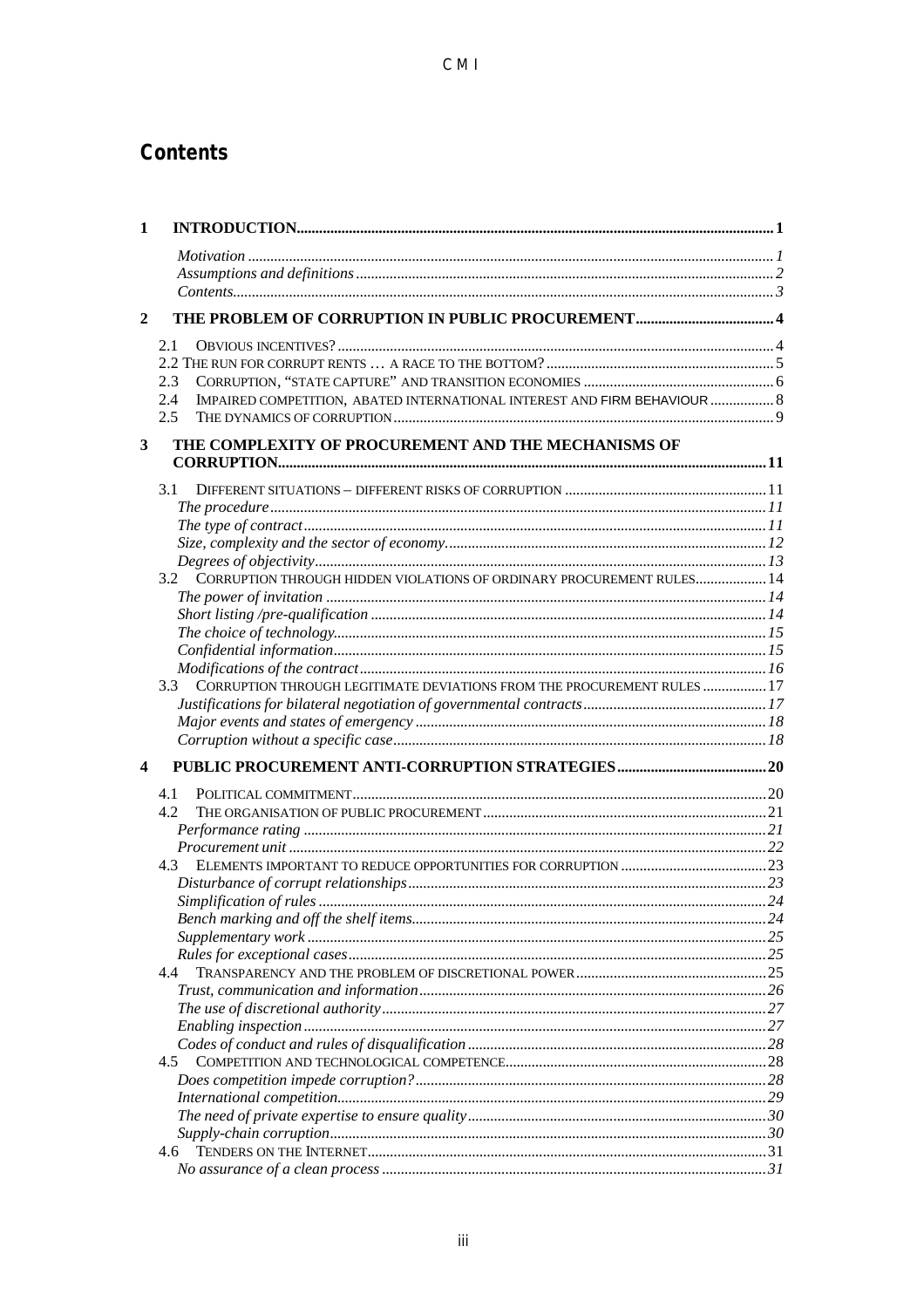|    | 4.9 |  |
|----|-----|--|
| 5. |     |  |
|    |     |  |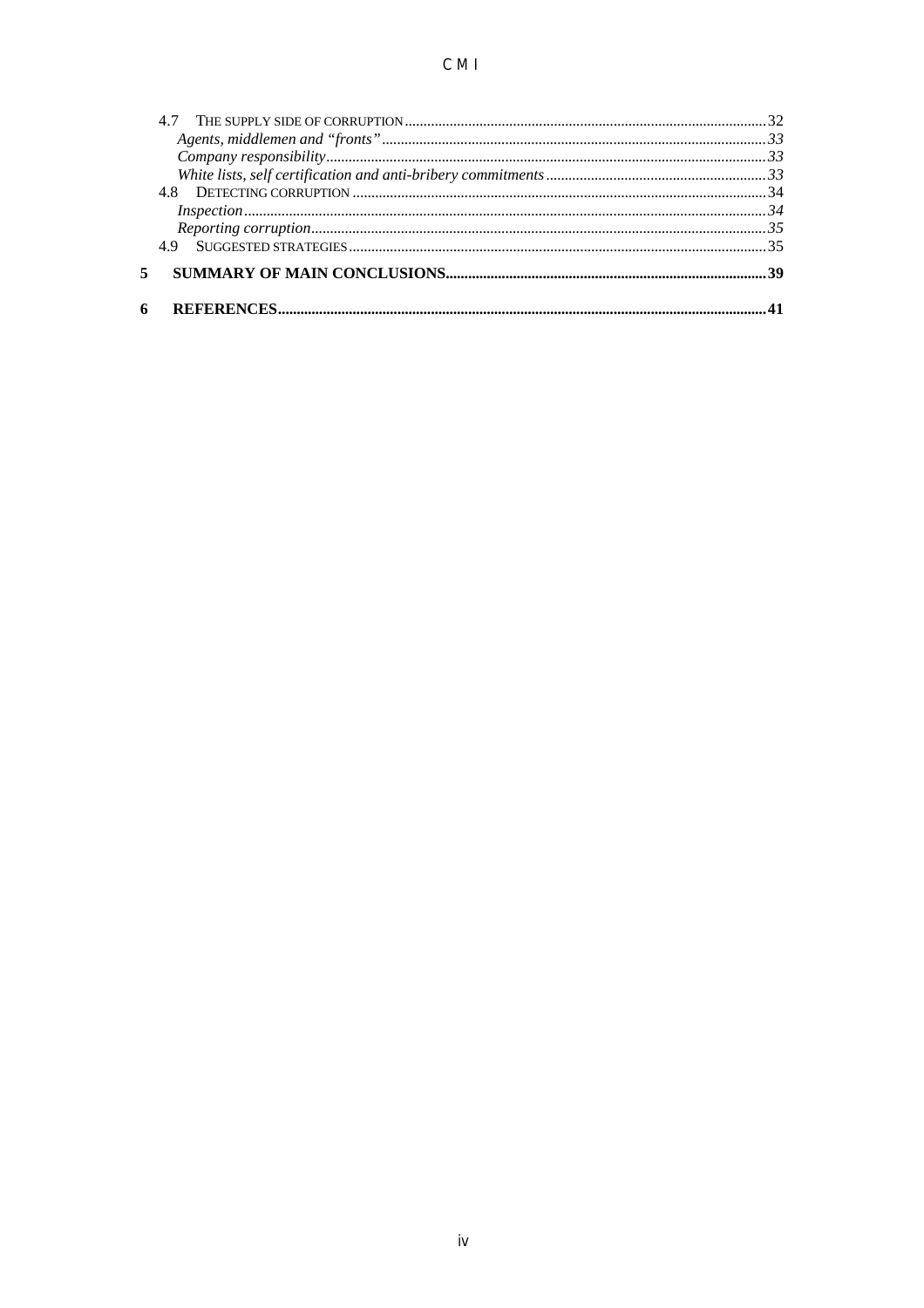## **1 Introduction**

This study was initially carried out for a research institute in Angola, the *Angola-Instituto de Pesquisa Económica e Social* (AIP), as a contribution to the domestic preparations for a public procurement reform. This version is generalised and discusses the topic without any specific country in mind. The report provides an introduction to the international debate and experiences with procurement-related corruption, as well as recommendations on anticorruption measures to be implemented in procurement procedures<sup>1</sup>.

#### *Motivation*

For almost a decade now there has been a significant international focus on corruption as a threat to economic and human development. Several multilateral organisations, like the UN, the World Bank, the WTO and OECD, aims at fighting the problem. So far, however, the strategies to transform the alleged practices of a state administration from corrupt to honest and clean have failed in most cases. There are several ways to explain this persistence of corruption. The time it takes to curb the problem may have been underestimated. There may also be a failure in the adjustment of anticorruption strategies to local conditions. And finally, the incentives to implement the necessary measures may be poor among politicians benefiting from the current system.

However, in countries where corruption is a common problem it tends to disturb the market mechanisms and impede economic development. Corruption in public procurement makes the officials or the politicians in charge purchase goods or services from the best briber, instead of choosing the best price-quality combination. The result may be construction projects several times as costly as necessary, or the acquisition of goods not actually needed. As an illustrating example Italian economists found that the cost of several major public construction projects fell dramatically after the anti-corruption investigations in the early nineties. The construction cost of the Milan subway fell from \$227 million per kilometre in 1991 to \$97 million in 1995. The cost of a rail link fell from \$54 million per kilometre to \$26 million, and a new airport terminal is estimated to cost \$1.3 billion instead of \$3.2 billion (Rose-Ackerman, 1999:29). Hence, when aggregated to a macro-economic level non-optimal choices of contractors can have noticeable effects on the economy.

Also the efforts of public officials to get into position for obtaining bribes may represent a signifiant cost. Gifted youth often prefer jobs in the bureaucracy instead of more scientific professions, the allocation of public funds may be biased in favour of capital intensive sectors at the expense of health and education, and laws and regulations may be introduced just in order to obtain

 1 The author would like to thank Arve Ofstad and Odd-Helge Fjeldstad of CMI for valuable comments, and Johann Graf Lambsdorff of Göttingen University for providing relevant literature.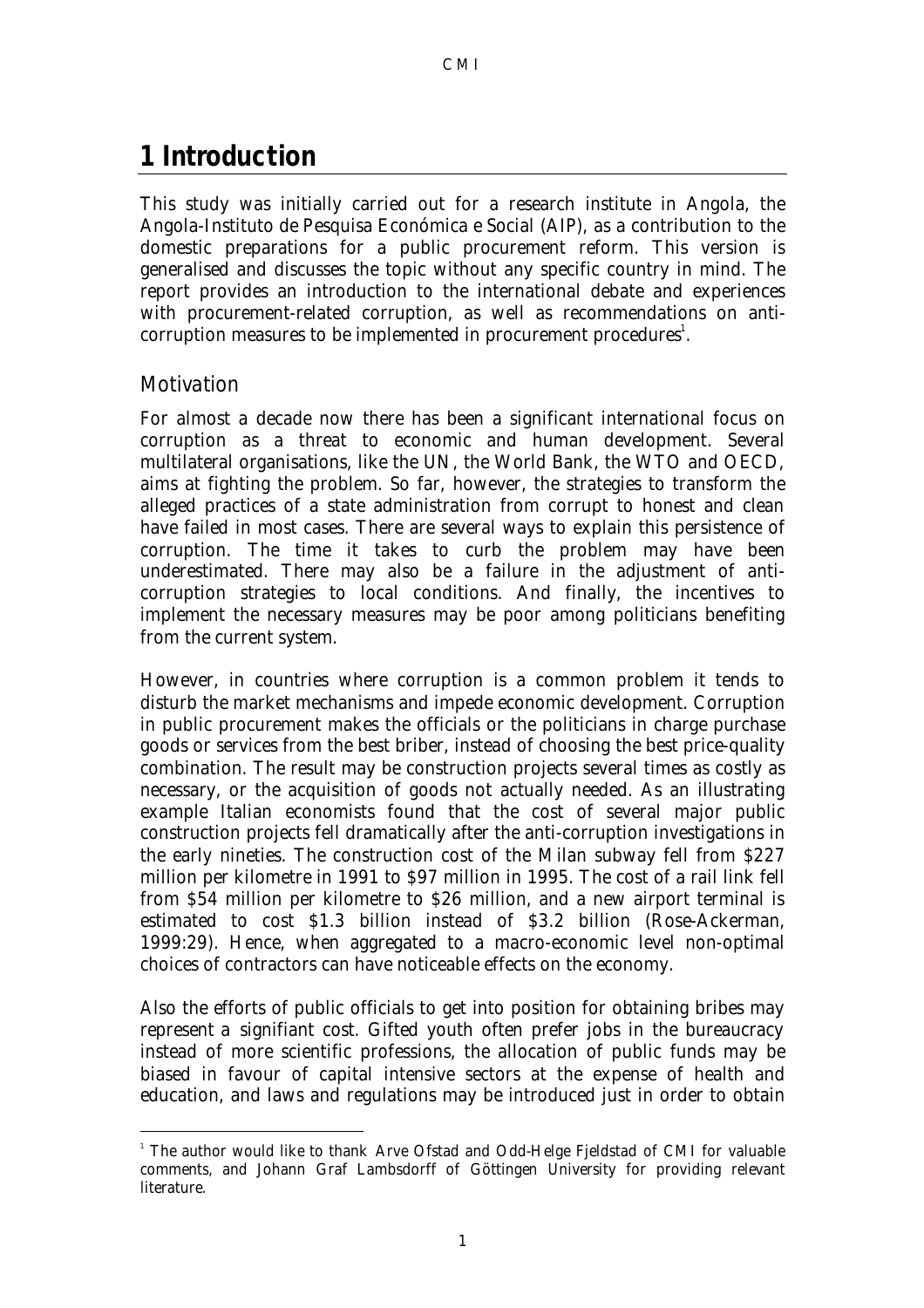bribes. Even worse, public sector corruption has a pervasive impact on the poor since it reduces the funding available for social services and distorts public choices in favour of the wealthy and powerful, resulting in larger income differences between rich and poor.

#### *Assumptions and definitions*

*Corruption*, as an illegal activity, is difficult to define exactly as different attitudes and customs prevail, for instance when it comes to gift-giving and bureaucratic integrity. However, this report is mostly concerned about the clear-cut cases, where no doubt about the misuse of public office exists. This is usually the case when the following conditions are all met (Tanzi, 1995:167- 168). *First*, the act must be intentional and in conflict with the principle of objectivity in public service performance. This implies that the rule that is broken is precise and transparent. *Second*, the person who breaks the rule must derive some recognisable benefit for him/herself, his family, his friends, his tribe or party, or some other relevant group. *Third*, the benefit derived must be seen as a direct return from the specific act of "corruption".

For public procurement it may also be useful to distinguish between *political* or *high level* and *administrative* or *bureaucratic* corruption. Tanzi (1998:119) explains that corrupt behaviour taking place during the budget *preparation* phase, a time when political decisions are made, reflects political corruption. Corrupt behaviour during the budget *execution* phase reflects mostly *bureaucratic corruption*. Amundsen (1999) extends the definition of political corruption to include all the corrupt transactions performed by political decision-makers. Political corruption may thus also take place when the improved procurement procedure is implemented, resulting for instance in political disagreement with a contract assignment.

The use of the term *procurement* applies to all kinds of acquisition of public goods and services. However, the problem of corruption is more common in certain categories of public procurement than others. Rose-Ackerman (1999) divides procurement into four categories:

- (i) Purchases that require specialised research and development, such as newly designed military aircraft.
- (ii) Purchases of complex, special purpose projects, such as dams or port facilities, that do not involve advances in technology but require managerial and organisational skills.
- (iii) Purchases of standard products sold in open markets, such as motor vehicles or medical supplies (off-the shelf purchase).
- (iv) Customised versions of products otherwise available in open markets, such as special purpose computer systems or fleets of police cars.

The procedures of procurement will differ for these four cases. The difficult question in the first case is how to write a contract for a product not yet developed. International Competitive Bidding (ICB) may be useful for the second case. The third case represents the benchmark-case for which the simple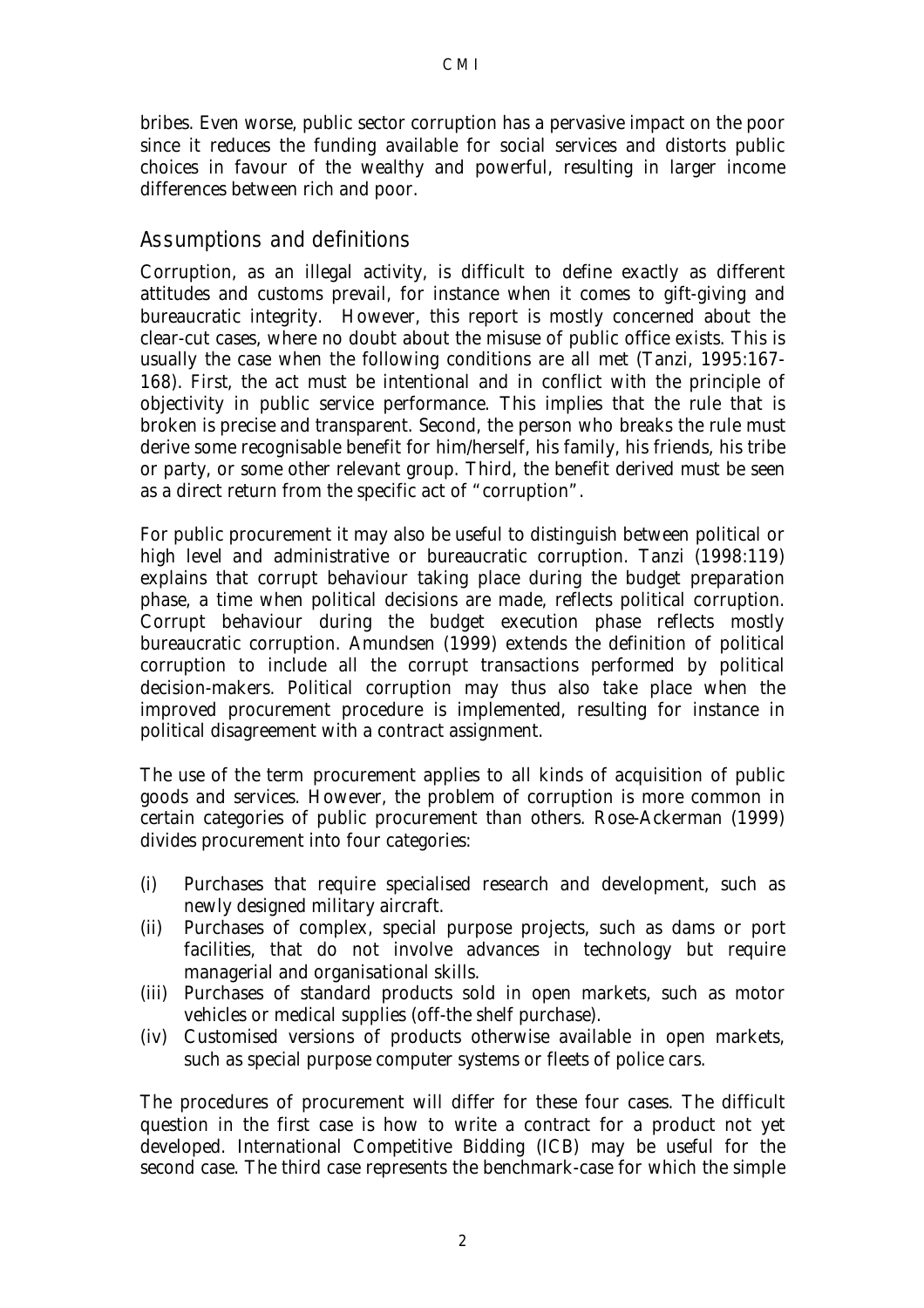rule prevails - purchase at lowest price available, taking into account discounts that may be available to large purchasers. The fourth category is more problematic as neither ICB with sealed bidding nor off-the shelf purchase is appropriate (Rose-Ackerman, 1999:60).

Although it is important to keep the different categories of public procurement in mind when discussing the administrative procedures and their vulnerability to corruption, the report mostly describes procurement in general terms. The relevance of the arguments will therefore vary depending on the acquisition in question.

When it comes to the providers of goods and services, the terms applied are *companies, firms* and *enterprises*, as well as *private* companies. Included in these terms are also state-owned companies, as well as bureaucratic institutions functioning as providers of goods and services for other parts of the state administration.

#### *Contents*

Chapter 2 describes various problems that may arise in a society if the bureaucracy is corrupt. Chapter 3 mainly concentrates on the mechanisms of corruption: *How* is corruption actually performed? Public procurement anticorruption measures are described in Chapter 4. The discussion is focused on practical elements of the procedures. The chapter also includes a discussion about political commitment as a necessary condition for successful reform. The supply side of corruption and how to increase the companies' responsibility for the problem of procurement-related corruption is the final subject of debate.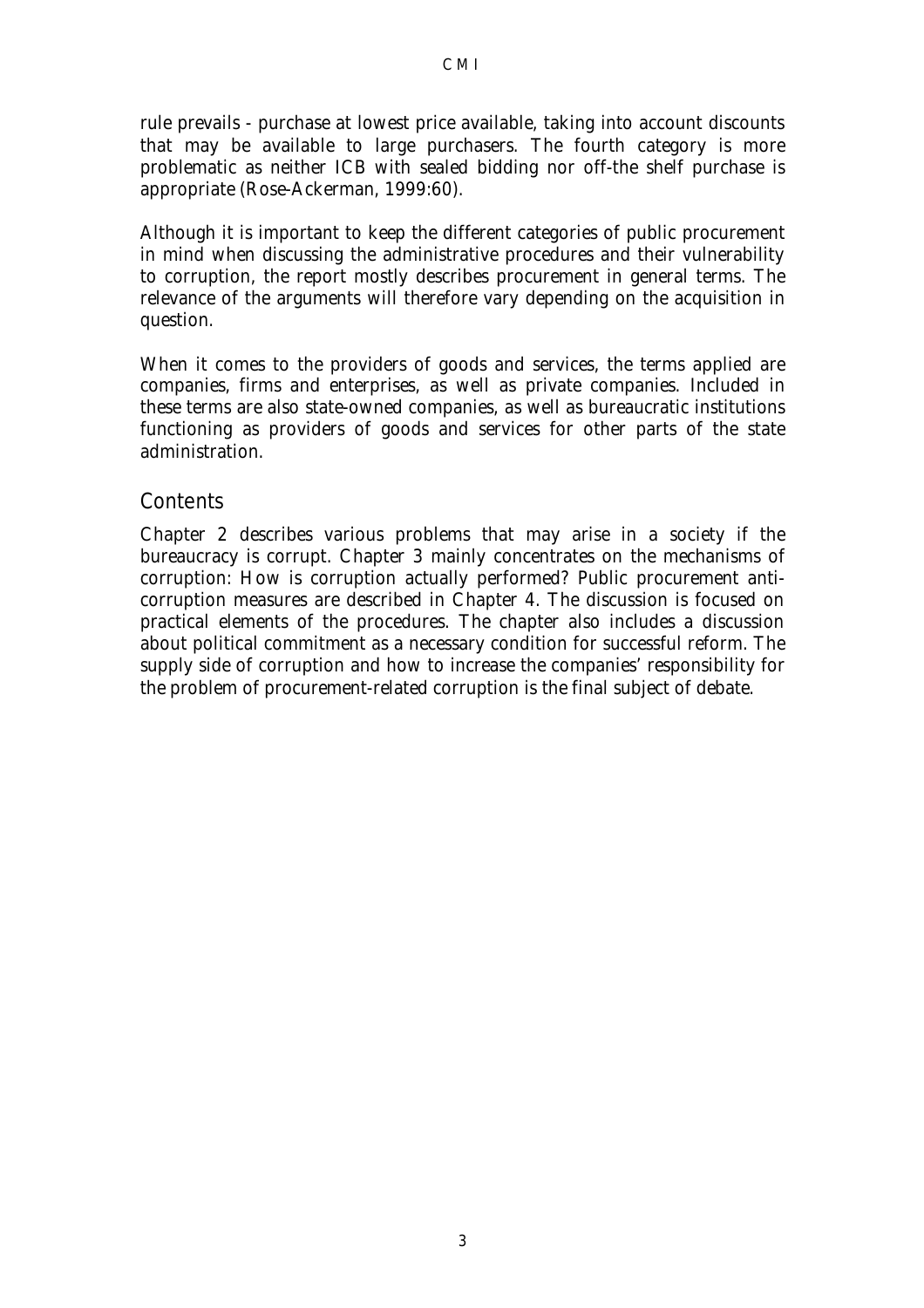# **2 The problem of corruption in public procurement**

#### **2.1 Obvious incentives?**

The logic of incentives makes it reasonable to assume that human greed explains most of the bureaucratic corruption. However, in many developing countries, where monthly wages for ordinary officials often are less then \$100, the actual need may be an equally prevalent reason. In some cases these wages represent a *capitulation wage*. According to Besley and McLaren (1993) capitulation wage refers to a situation where the government "capitulates" because corruption is endemic and monitoring does not function. Thus, it makes no sense to revise salaries and the government pays very low wages, aware of the bureaucrats' ability to manage on bribes and stealing. The bureaucrats' demand for bribes is understandable under such circumstances. Nevertheless, it is observed in many countries that officials covering their economic need by the help of bribes do not stop when they reach an acceptable standard of living.

The *supply side* incentives may appear less obvious because bribes often represent a significant cost to a company. Preparing for a tender is a costly and time consuming process and the company may not trust their winning chances on legal basis alone. A bribe may thus ensure that the company obtains the government contract. Corruption may also help companies obtain a *de facto* monopoly situation, to retain business, to obtain secret information, to counterbalance poor quality or high price, to facilitate trade or investment, or to create demand for goods that otherwise would not have been purchased. Other motives may be to reduce political risk, to receive import licenses, to reduce taxes and attain special modifications of laws or just to induce government employees to perform their duties. Despite the secrecy in these cases, it is not difficult to exemplify incentives from the media and court cases<sup>2</sup>.

The major reason for bribery in public contract assignment, however, is probably because everyone believe that everyone else is involved in such kind of business. Losing a contract because a competitor bribed the officials must be very frustrating. This problem of hidden information is reflected in the way that all the companies involved pay a bribe even if they would be better off with no corruption (prisoner's dilemma). Hence, the companies that bribe public officials seem to forget the negative externality they impose on other firms, as well as the worsening of their economic environment.

For the company involved there are several common drawbacks related to bribery. One is the information about the bribery in hand of the public officials, information applicable to hit the reputation of enterprises, the multinationals in

 $^2$  The books by Rose-Ackerman (1999) and della Porta and Vannucci (1999) provide examples on bribery of public officials.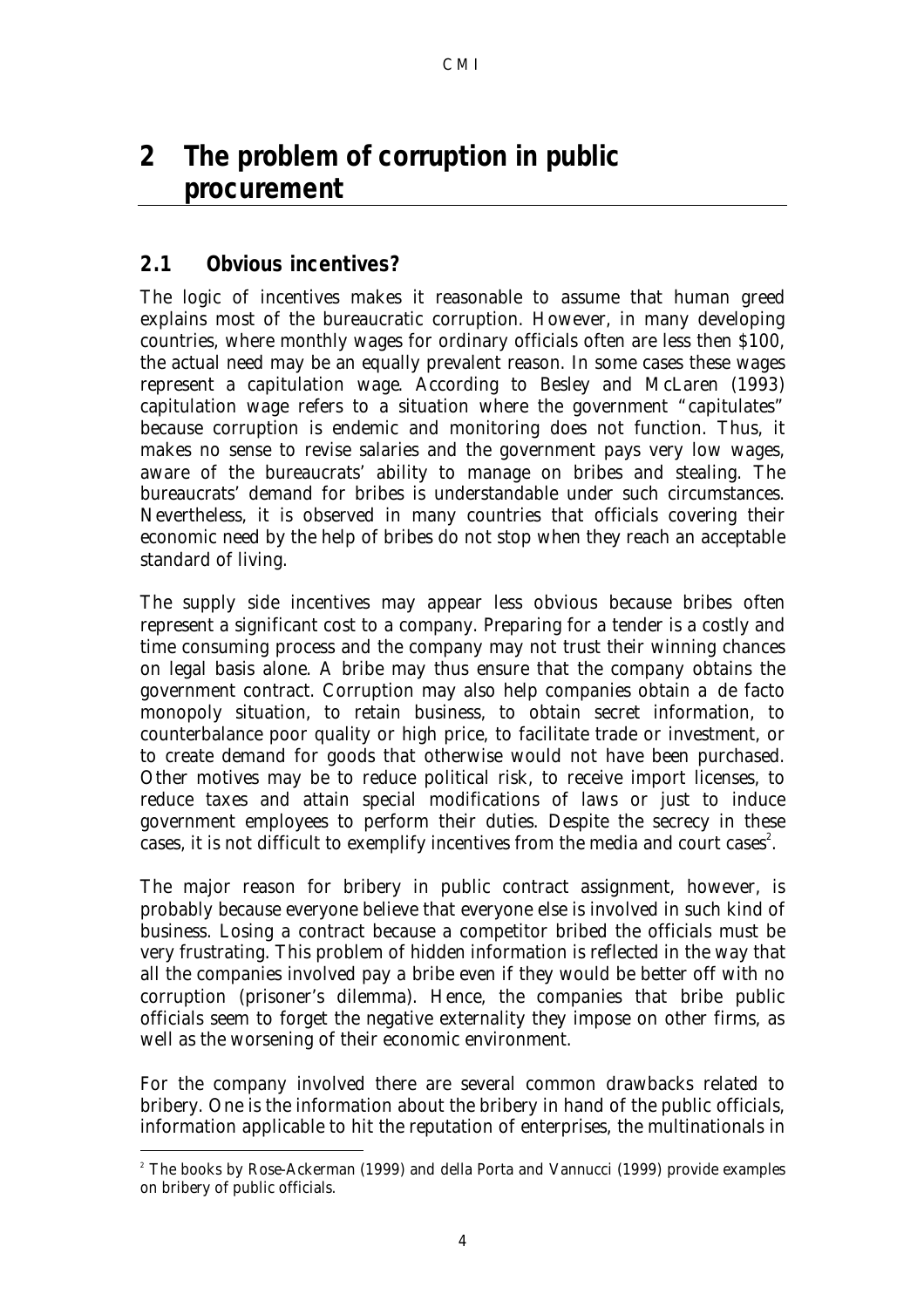particular. A problem is also enforcement, that a bribing company has no judicial guarantee of obtaining what it has paid for (unless the courts are corrupt as well). And, once a company has established a corrupt relationship it may be confronted by unexpected demands for additional payments. Ending a corrupt relationship is often difficult because of the risk of menaces, violence and other criminal activities. Apart from this, close connections to the government may imply a risk in case of political and governmental changes (Lambsdorff, 2000a and b).

#### **2.2 The run for corrupt rents … a race to the bottom?**

Very often the most damaging cost of corruption is not the waste of money spent on bribes. Vito Tanzi (1998) states: "*The total economic and social effects of corrupt actions might be very costly and out of proportion to the bribes received by corrupt officials in terms of resources wasted, the opportunity cost of resources misused, and the inefficiencies introduced in the system.* "

The theory of rent seeking provides a useful starting point to understand the economic effects of corruption. Rent seeking is called corruption when competition for preferential treatment is restricted to a few insiders and when rent-seeking expenses are valuable to the recipient (Lambsdorff, 2000)<sup>3</sup>. The inclination by public officials to generate rents for private benefit has several welfare implications, as described in (i)-(vii) below. These implications also indicate why the influence by lobbyism is less harmful to a bureaucracy than corruption.

- (i) Decisions are biased, for example when it comes to the award of procurement contracts and concessions. The company in charge of building the new hospital may for instance not be the one representing the best price/quality-combination, but rather the most successful briber or the one with the best governmental connections. The result may be a project far more expensive than it could have been, with qualities below official standards (Tanzi and Davoodi, 1997).
- (ii) Also the individual job-decisions are affected by corruption. Gifted youth welcome a prosperous future by seeking positions in the bureaucracy, extracting as many rents for themselves as possible, instead of applying their talents in more scientific professions (UNDP, 1997; Diamond, 1993).
- (iii) Rent seeking increases expenditures. The bribe often increases with the size of procurement and is often calculated as a percentage of the total sum. The more money involved, the more important will it be for the companies to win the tender. Providing the public official with a higher bribe may also be necessary to compensate for the increase of risk involved with large projects. This proportional relation between project size and the bribe involved may result in inflated prices (Lambsdorff, 2000a).

<sup>3</sup> Johann Graf Lambsdorff (2000) discusses corruption from a rent-seeking perspective explaining why corruption makes more harm than traditionally assumed in this theory.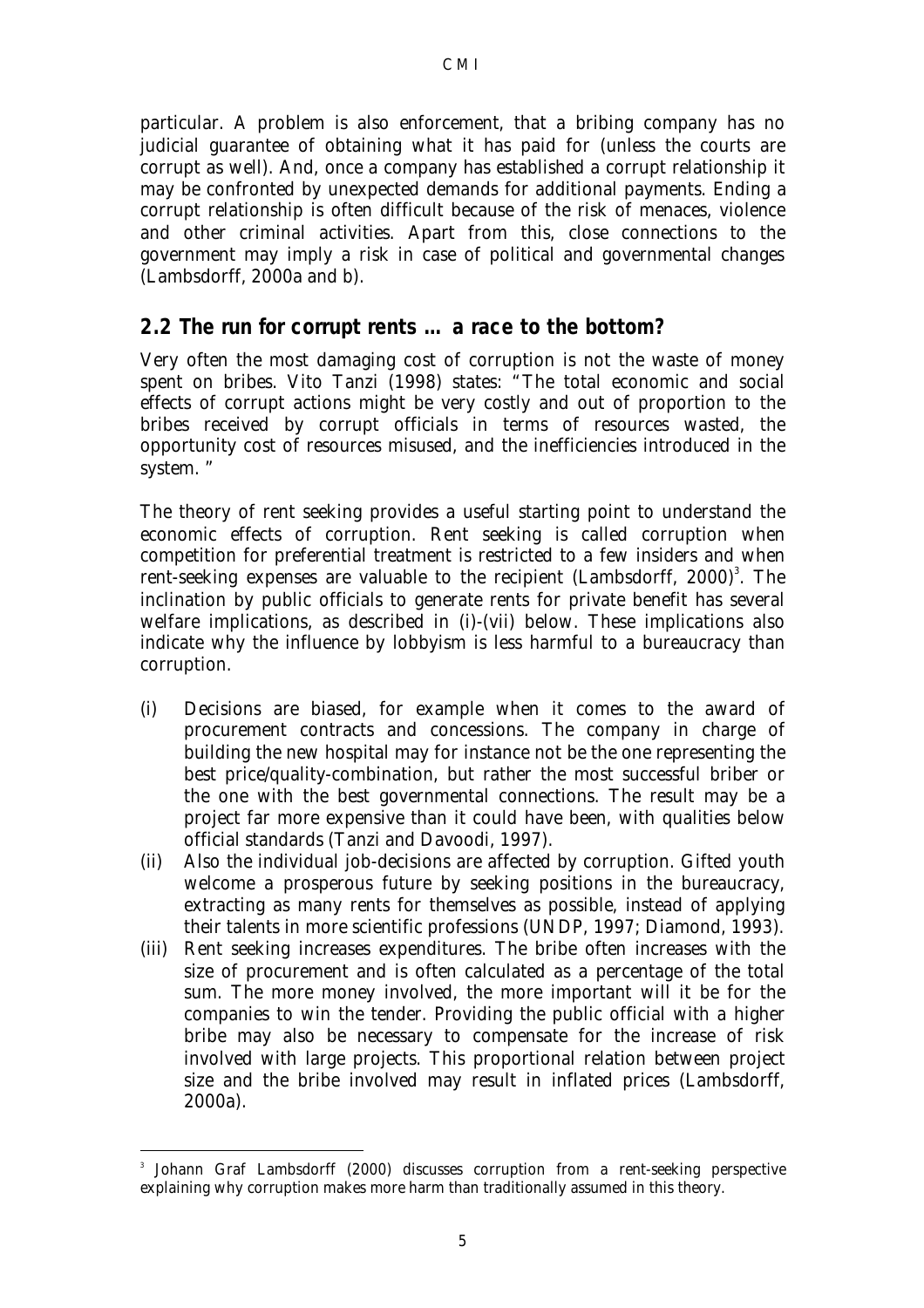(iv) Corruption affects the allocation of public spending as investment decisions are influenced by the opportunity to obtain bribes. Large construction projects (e.g. big dams) are given priority to health and

education projects, while spending on operation and maintenance is

- neglected (Tanzi and Davoodi, 1998; Mauro, 1997<sup>4</sup>). (v) The run for rents may result in a total disregard of existing procurement laws and procedures. Politicians may also be motivated to create inefficient rules intended only to generate rents for the public officials (Tanzi, 1998).
- (vi) Point (i) and (iii) explain the increase of public spending due to the too high payment for goods and services and the promotion of unnecessary or unproductive expenditures. These inferior investments also decrease government revenues, explaining parts of the budget deficit facing many countries in which corruption is comprehensive.
- (vii) Finally, it has been argued that corruption increases efficiency when the existing rules are too rigid and when the bribes to be paid are predictable (Leff, 1964). The given arguments about rent seeking clarify why this might be true only when the perspective is limited to the individual and restricted in time.

To illustrate the economic impact of rent seeking and corruption with an example, imagine that a highway is to be built, a \$500 million project. Ten companies take part in the tender. A modest suggestion is that five companies each pay \$500.000 in various types of grease payments to win the contract, while the winner also pays 10% of the contract value, \$50 million. The apparent effect is that \$50.250.000 is wasted (at least if the money is brought out of the country). Besides, the bribe paid by the contractor most probably inflates the highway price, or makes the company skimp on quality. The other four bribing companies also have to regain their sunk cost, for instance by increasing prices on other products offered by the company, contributing to higher domestic inflation. Macroeconomic effects are obvious if this example portrays e.g. ten percent of the public acquisitions in a country. This percentage is most likely higher in countries experiencing extensive corruption.

### **2.3 Corruption, "state capture" and transition economies**

A different side of bureaucratic rent seeking is *state capture*, defined as the propensity of firms to shape the underlying rules of the game (i.e. laws, decrees and regulations) through illicit and non-transparent private payments to public officials (Hellman et al., 2000a). State capture evolves as a result of grand corruption. Key state institutions are "captured" by private interests to bias the policy-making process in favour of particular firms, leaving the operation of government non-transparent. The underlying threat to democracy is obvious

 $\overline{a}$ 4 Mauro (1997) finds that government expenditure on education and health is negatively correlated with higher levels of corruption. Between corruption and the level of public spending, however, he does not find any relationship. According to Tanzi (1998), the reason may be that corruption both increases public spending *and* decreases government revenue, so that the pressure on higher spending is balanced in part by the reduction in resources necessary to finance spending. In general, however, statistical research on corruption is questionable, mainly because the data material on corruption is dubious.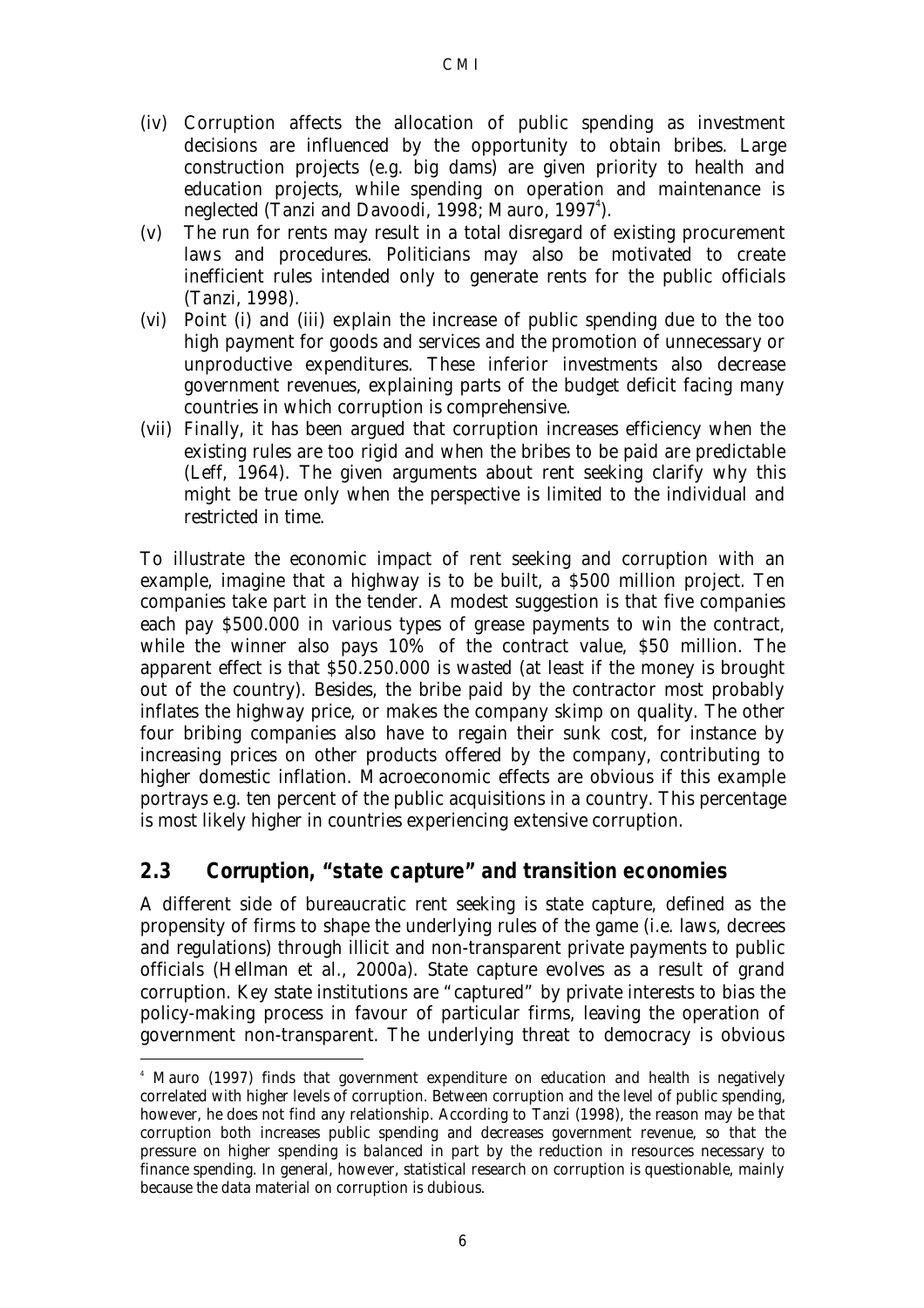when elected politicians and public officials make decisions on grounds deviating from the expected.

During 1999 the World Bank and the European Bank of Reconstruction and Development (EBRD) co-operated on a survey across 20 transition economies to acquire more information about grand corruption, manifested as "state capture" in the corporate sector<sup>5</sup>. Firms were asked about the extent and frequency of bribery, the recipients of bribes and the nature of the corrupt transaction. Some of the World Bank researchers conclude that the problem of state capture is particularly prevalent when "*firms face insecure property rights, insufficient economic liberalisation and competition, and only a partial liberalisation in civil society and media activities, impairing their ability to effectively monitor the activities of the state*" (Hellman et al., 2000a).

When it comes to public procurement the survey finds that 14.6% of a company's total amount of bribes is averagely spent to obtain governmental contracts, in four of the countries between  $30\%$  and  $45\%$ <sup>6</sup>. On average the companies in all but one country paid more than 2% of the contract value in additional or unofficial payments to win the public procurement contract. The survey included the following question asked to reveal the opportunity for public officials to engage in corruption: "*How often is the following true? If a government agent acts against the rule I can usually go to another official or to his superior and get the correct treatment without recourse to unofficial payments."* This was most often not the case. Only 10% of the respondents in all the 20 countries answered "*always*".

The survey also reveals that bribery means more time on contract negotiations, not less; that more than 50% of the companies admitted bribery in 18 of the 20 countries; that in 17 of the 20 countries bribery represents an average cost similar to 3%-8% of yearly enterprise revenues; that new private firms have to pay higher bribes and meet corrupt demands more often compared to more established enterprises, and that small companies are more exposed than large ones. The strong incentives for new firms to engage in state capture represent a serious problem. State capture weakens the state's capacity or commitment to enhance security of property and contract rights, a weakening that further amplifies the incentives of other firms to influence on state activity by the help of corruption, representing a vicious circle. In conclusion, the survey warns about the active "captor's role" of private companies and describes a need to include strategies for addressing the way in which firms interact with the state in the planning of public sector reform.

<sup>&</sup>lt;sup>5</sup> The survey is called the 1999 Business Environment and Enterprise Performance Survey (BEEPS 1999) and is part of the World Business Environment Survey. It covers the perspective of 3000 private enterprises in Central and Eastern Europe and the former Soviet Union.

<sup>&</sup>lt;sup>6</sup> Croatia, the Czech Republic, Estonia and Slovenia.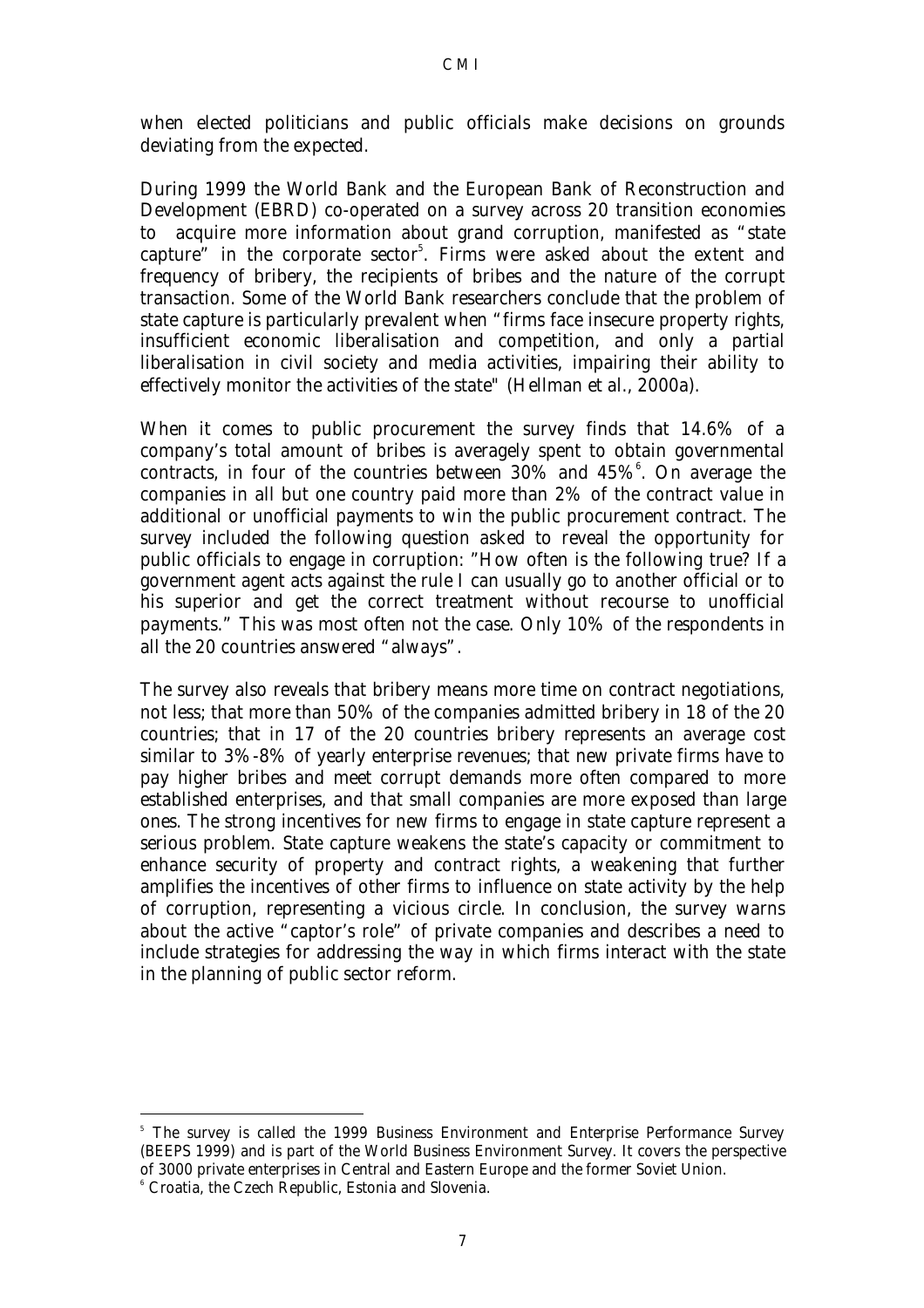#### **2.4 Impaired competition, abated international interest and firm behaviour**

"*Systematic corruption can induce inefficiencies that reduce competitiveness. It may limit the number of bidders, favour those with inside connections rather than the most efficient candidates, limit the information available to participants and introduce added transaction costs*" (UNDP, 1997). These distortions of market forces obstruct the ordinary benefits induced by competition, like the achievement of best value for money, a rational allocation of resources, and the pressure experienced by individuals and companies for general improvement. Usually, a public tender affected by corruption represents an inefficient investment of public assets. One reason is inflated prices, another is that a corrupt official who discriminates in favour of some bidders frequently selects an inefficient contractor (Lien, 1990; Rose-Ackerman, 1978).

A pervasive level of corruption in the economy may also abate the international interest in both trade and foreign direct investment (Wei, 1997 and 1999), resulting in a GDP growth lower then it could have been and a reduction of qualified competitors in procurement projects. Corruption represents an increase of trade or investment expenditures to a foreign enterprise. When demands for bribes also appear unpredictable, counting on the necessary profit is difficult.

Predictable corruption, however, may not necessarily be *less* harmful than *un*predictable corruption. Lambsdorff argues that confidence in corrupt deals enhances the further spread of corruption. "*When business people have confidence that after paying a bribe a return will be provided as promised, there is less motivation to seek legal alternatives*" (Lambsdorff, 2001b:14). The uncertainty with regard to costs may thus cause the enterprise to turn the tender in question down. Besides, operating in a situation with informal rules is difficult as the company may not understand how to behave and react, who to bribe (and not to bribe), what contact to grease, etc., explaining a certain refusal to approach the economy. Companies may also decline tenders likely to be affected by corruption because of legal restrictions on bribery of foreign public officials<sup>7</sup>.

The companies defying all these challenges, on the other hand, experiencing successful trade or investment in the economy despite high levels of corruption, often exhibit a more lenient attitude towards bribery. Furthermore, UNDP (1997) explains how the uncertainties introduced by corruption into the economic environment may affect the way private firms do business. The firm may take up a short-run orientation, fearing either that those in power may overthrow because of their corruption, or the imposition of arbitrary financial demands once investments are sunk. The consequence may be a reluctance to invest in stationary capital and a too hasty project completion ignoring quality

<sup>7</sup> When it comes to investment, Brunetti and Weder (1998) show that uncertainty caused by regulatory instability, of which corruption is only one element, affects investments more than does corruption itself.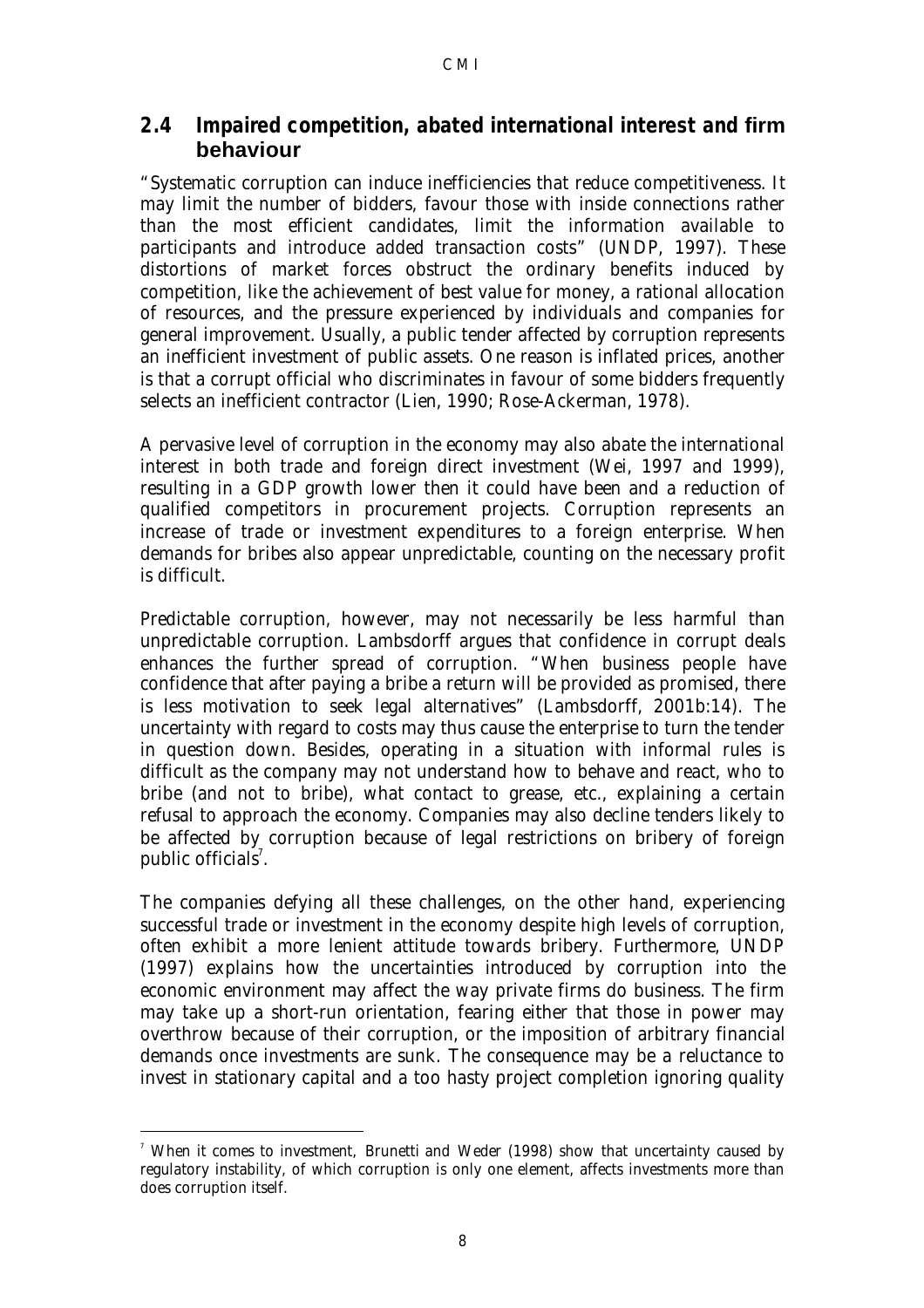demands. Political instability is though not always a problem in countries where corruption is extensive.

Of course, these problems are not characterising all companies. To some degree, however, the attitude towards bribery and the effect on firm behaviour may cause an adverse selection of foreign companies operating in the economy, companies whose success rests on bribery. Such an adverse selection of companies would ensure a constant flow of illegal payments to public officials, and restrict the efficiency of anti-corruption measures.

#### **2.5 The dynamics of corruption**

Another serious aspect of corruption is the way it amplifies other problems facing a society. Making an end to bureaucratic rent seeking is a very difficult task, as this "bad habit" tends to be increasing with the level of corruption.

According to Andvig and Moene (1990), the negative dynamics can be explained as follows: When corruption is rare, the economy is in a "lowcorruption-equilibrium", in which both demand and supply is limited. Looking for someone to bribe is more risky when the bureaucrats hold high ethical standards. With increasing corruption levels, however, the request for bribes becomes easier, so does the proposal of bribes. The moral scruples of corruption as well as the risk of being caught, falls with a higher frequency of corrupt acts. This way corruption may lead the economy into a vicious circle, ending up in kleptocratic circumstances under which corruption is the standard, where honesty is too costly, with a general disregard of law and a higher level of criminal activity, and where each individual is busy making the most for him/herself, feeling no obligations for the country. The situation is often referred to as a corruption-trap. This self-propagating force of corruption may also explain parts of the difference in corruption levels sometimes experienced by quite similar economies. (Andvig and Moene, 1990; Søreide, 2000).

The figure below describes several adverse dynamic effects initiated by corruption. These effects recoil on the extent of corruption, representing interaction and thus vicious circles.

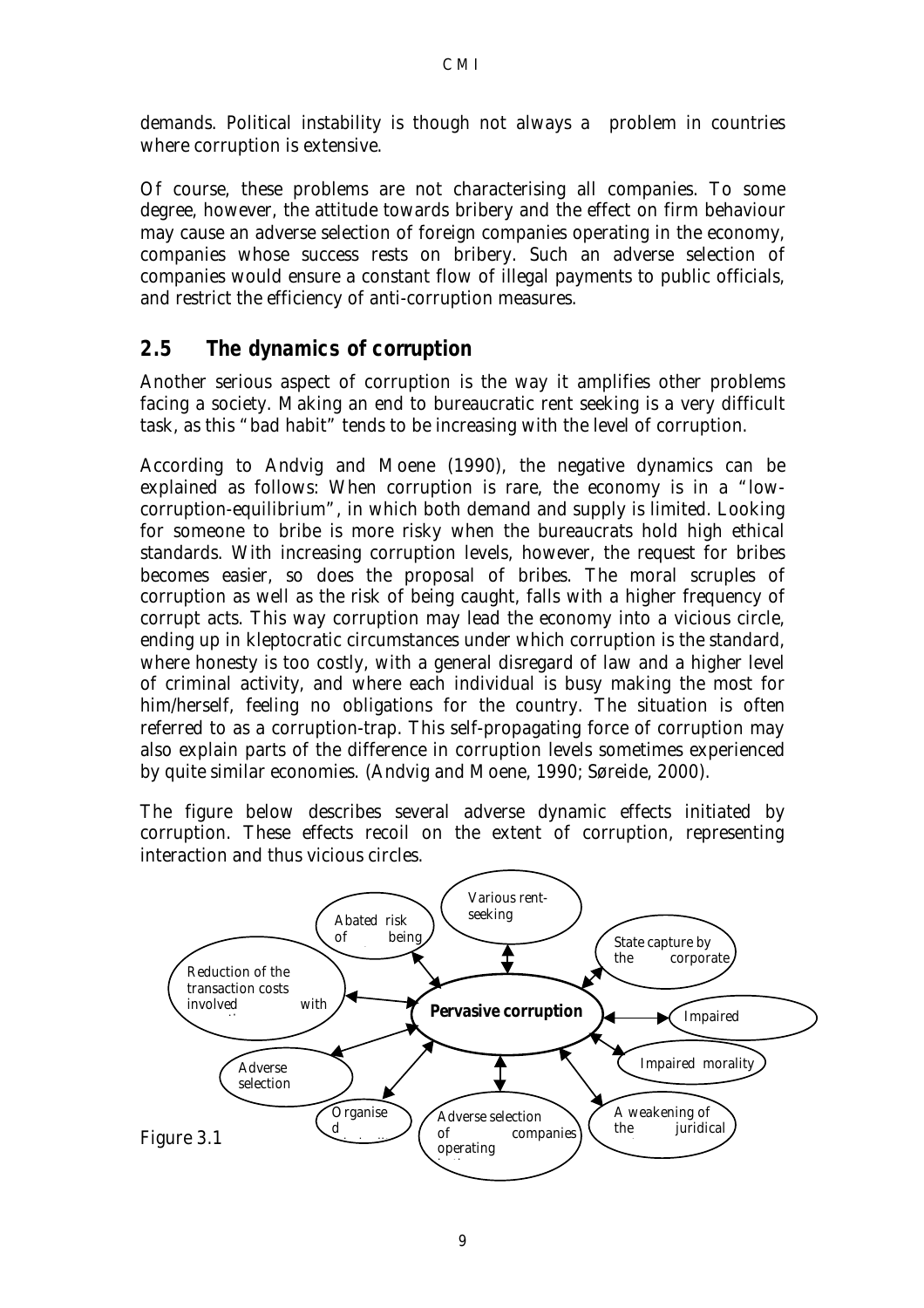This theory on the dynamics of corruption also includes *positive circles*, in which a small reduction of the general corruption level may result in a significant improvement of the situation. A strategic choice of anti-corruption measures may in some cases commence this kind of positive dynamics, facilitating the fight against corruption.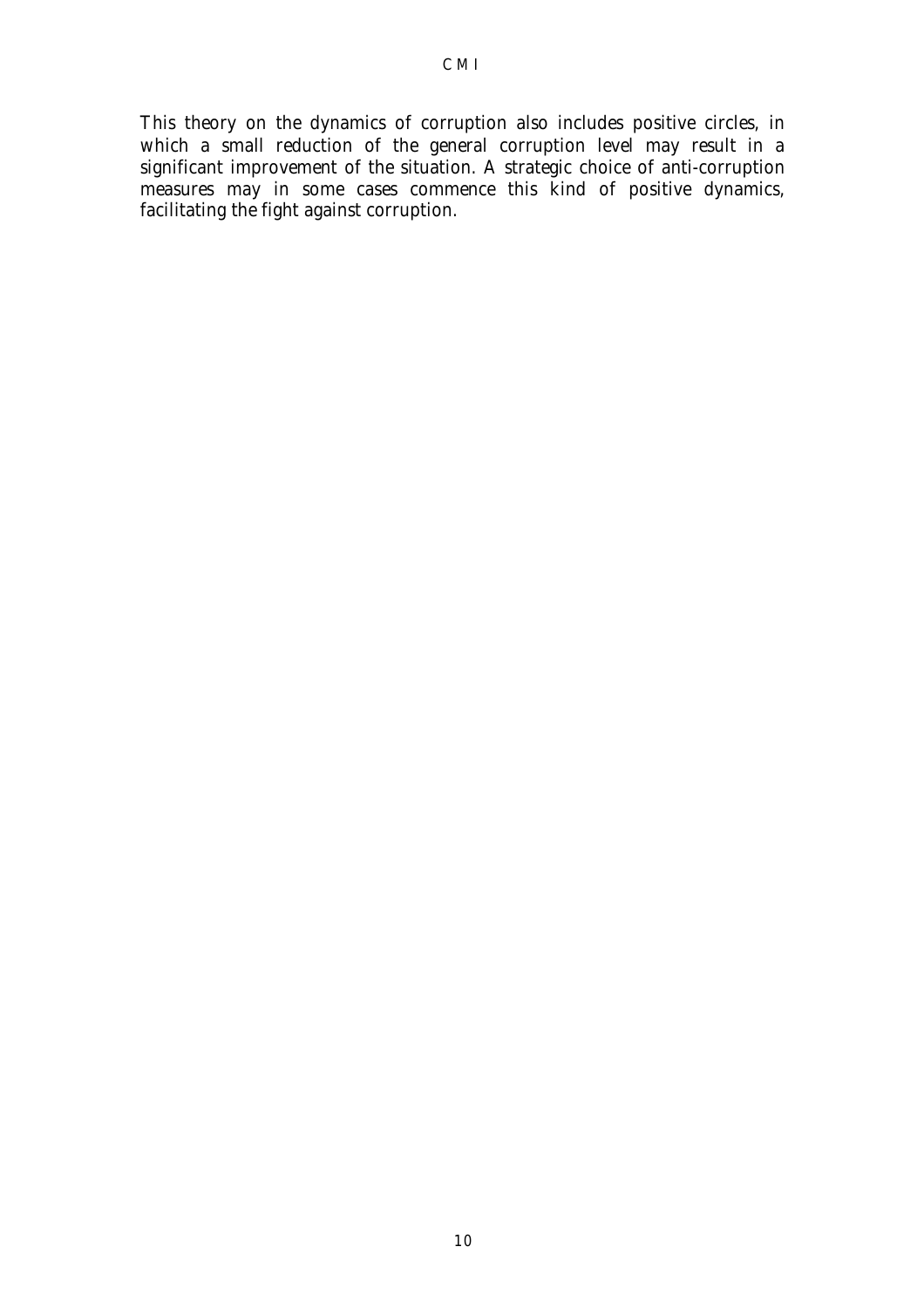# **3 The complexity of procurement and the mechanisms of corruption**

Public procurement is a complex matter in a two-dimensional way. First, it represents many different situations, anything from the construction work of a new international airport to the acquisition of pencils. Second, the tender procedures usually include several steps, from designing the tender to evaluating the bids. Both the procedures and the opportunities for corruption vary significantly among the categories of procurement. To make these differences more visible this chapter starts by classifying procurement. Subsequently the mechanisms of corruption are studied, asking how the corrupt agreements are carried out. Section 3.2 considers corruption carried out by cheating on the procurement rules, while Section 3.2 describes corruption through legitimate deviations from the existing rules. This section also includes bribery without a specific case, frequently referred to as 'grease payments'.

### **3.1 Different situations – different risks of corruption**

#### *The procedure*

Governmental procurement is often supposed to be carried out according to the principles of International Competitive Bidding (ICB). (A discussion about ICB follows in Section 4.2). The major steps in this procedure are: (1) The choice of what to request<sup>8</sup>; (2) The tender design, including the technical tender specifications and criteria of evaluation; (3) Qualification and identification of the tenderers, including pre-qualification and short-listing; (4) The tender; (5) Evaluation, contract award; (6) Negotiations, final agreement; (7) Execution/delivery; (8) Evaluation and controls.

Each step is described by elaborated rules in the procurement directives, ensuring fair competition and best value for money. Disregard of the rules is, however, a problem in many countries. The ordinary procedure may be totally neglected, basing the procurement on negotiations alone. Alternatively, one or several steps may be ignored, leaving uncertainties about how competition and transparency have been protected. There are several legitimate reasons to evade the rules. Section 3.3 explains how these reasons can be misused to obtain bribes.

### *The type of contract*

Within the ICB concept the type of contract may vary. The contracts most often referred to are the "fixed price contract" where the price is determined before

 $\overline{a}$ <sup>8</sup> The allocation of resources across the state budget is vulnerable to corruption, but not part in what we generally call a procurement process. The procurement rules may neither apply to all sectors of an economy. Procurement involving national defence or national security is often exempted from the ordinary procurement rules.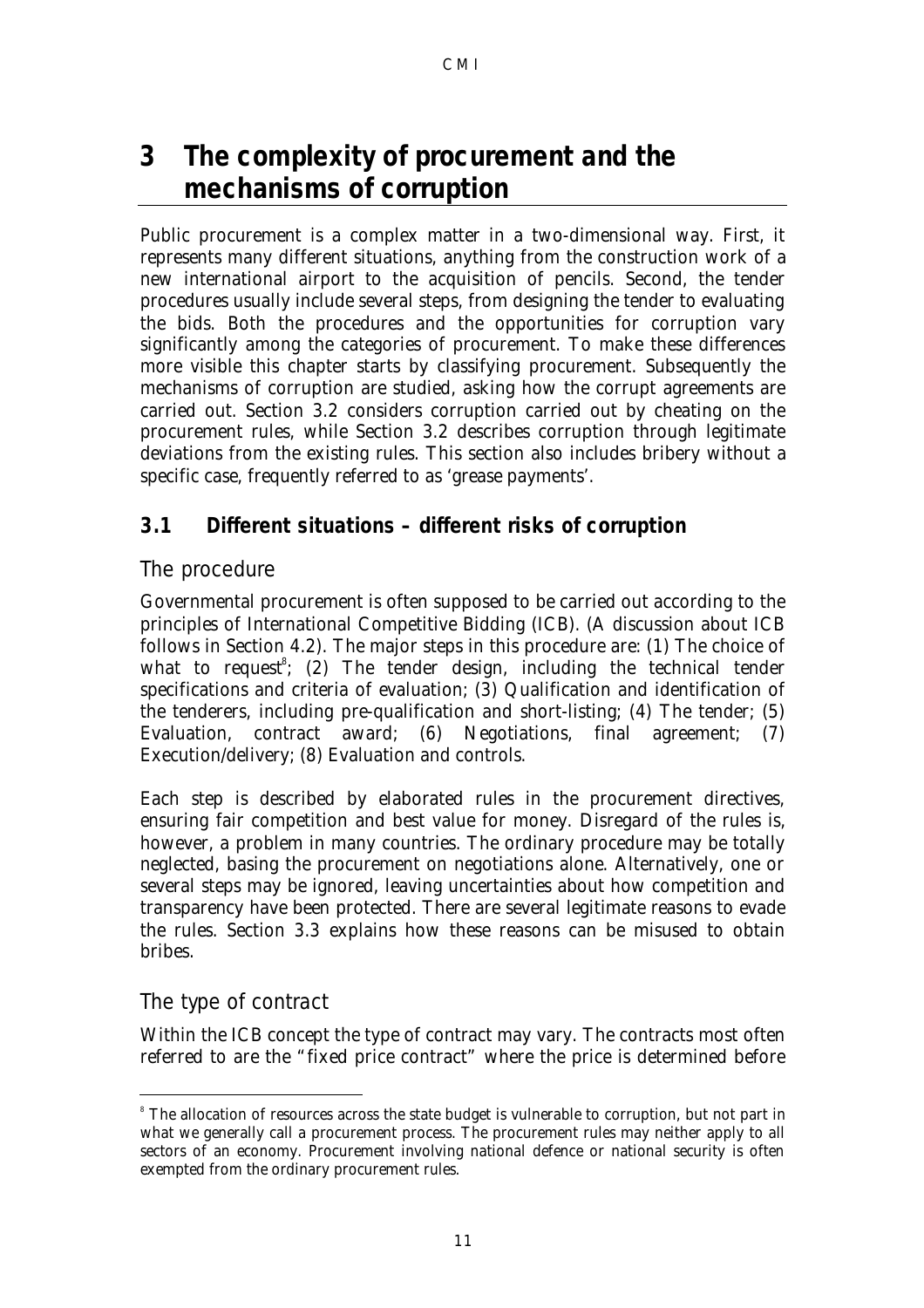the contract is awarded, the "cost-plus contract" in which the contractor is paid a fee plus the costs of carrying out the project, and the "incentive contract" where payments depend upon the contractor's performance. These details are not actually part of the procurement *procedure*, and therefore, outside the scope of this report. Important to be aware of, however, is that the choice of contract between a government and a company can be very important to induce cost-efficient behaviour, as well as to reduce the opportunities for corruption during execution of project/delivery of goods (Laffont and Tirole, 1993; McAfee and McMillan, 1988).<sup>9</sup>

#### *Size, complexity and the sector of economy.*

The size and the complexity of the project or product in question are the most important factors explaining differences in motivation and opportunities for grand corruption. George Moody-Stuart (1997) describes three *criteria of attractiveness*:

- (i) *Size*: Bribes are often calculated as percentages of the total sum, representing a proportional relationship. Hence, the more money involved the more reason to demand a bribe.
- (ii) *Mystification*: The more high technology involved, or seemingly involved, the more attractive the project will be to the potential beneficiaries. This kind of "mystification" reduces the risk of being criticised for paying too much. (Moody-Stuart exemplifies: "*How many people can say whether a particular fighter aircraft should have cost \$21million rather than \$23million?*")
- (iii) *Immediacy*: The term of office may be brief to many politicians, but also to officials. From this it follows that the most attractive projects are those in which the full purchase price, or at least a very substantial deposit, is payable at an early stage.

Moody-Stuart (1997:14) also explains that: "*A convention appears to be quite widely recognised that the proportion of commission payable from the deposit or down-payment belongs to those in office when the contract is signed, whereas the balance of the commission goes to those in office when it falls due. It would be a vary rash supplier who would be prepared to disburse the total commission in advance, as subsequent office-holders might then prove to be very uncooperative.*"

Compatible with the "criteria of attractiveness" is a ranking by Transparency International, presented in the Bribe Payers Survey (Transparency International,  $1999)$ <sup>10</sup>. Based on a high number of interviews, the survey ranks sectors of the economy according to their vulnerability to corruption - as follows:

<sup>&</sup>lt;sup>9</sup> McAfee and McMillan (1988) describe the optimal cost-effective contract. They also discuss how alternative types of contracting can be combined with competitive bidding. Laffont and Tirole (1993) explore the issue of incentives in regulation and procurement.

 $10$ For more information, see: www.transparency.org or www.transparency.org/ documents /cpi/bps.de.html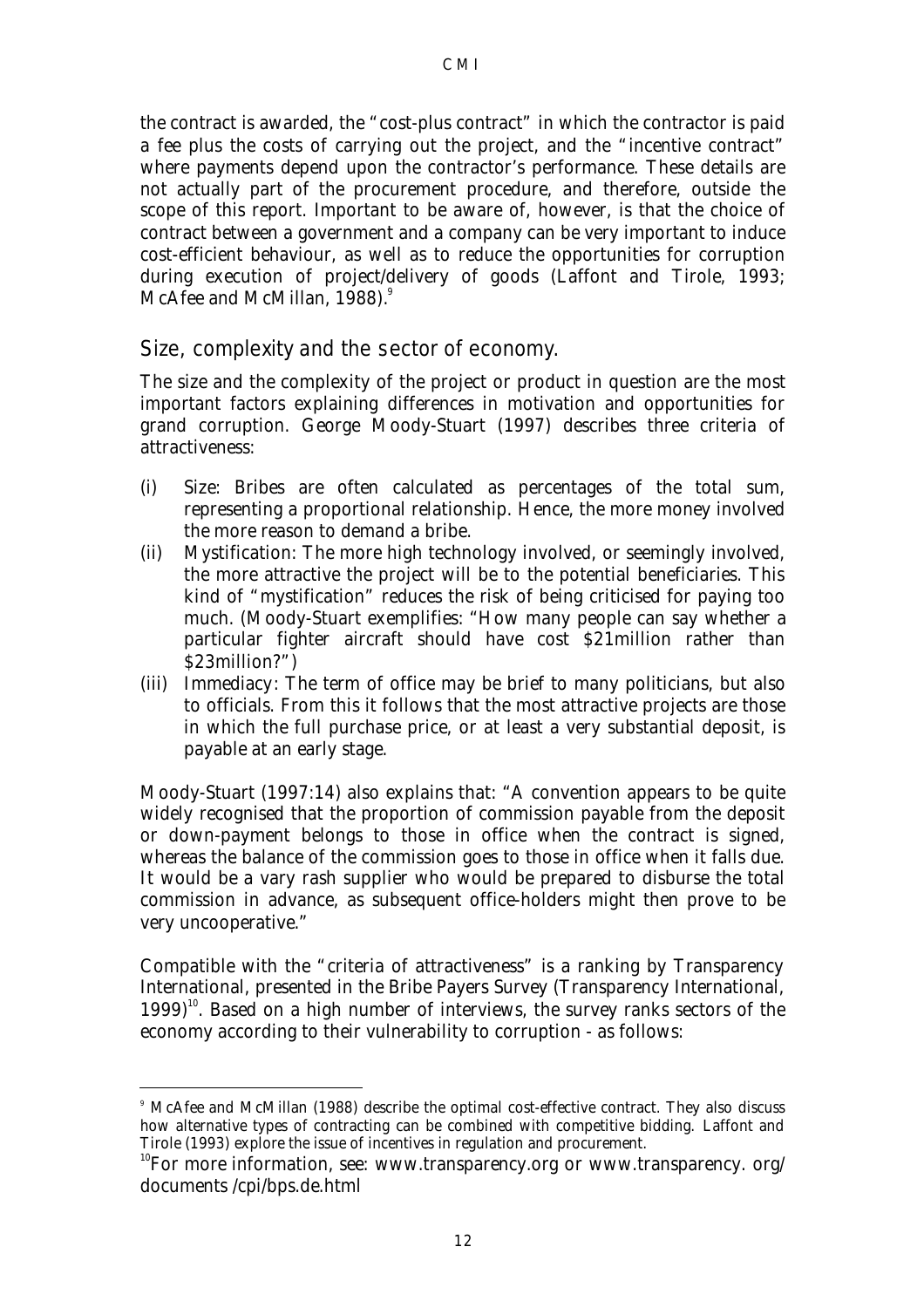- 1. Public works contracts and construction;
- 2. Arms and defence industry;
- 3. Power (including petroleum and energy);
- 4. Industry (including mining);
- 5. Healthcare/social work;
- 6. Telecommunications, post (equipment and services);
- 7. Civilian aerospace;
- 8. Banking and finance;
- 9. Agriculture.

Rose-Ackerman (1999:29) argues, however, that not all procurement and contracting scandals involve large-scale construction or capital goods projects. Goods that are used up in consumption are "prime candidates for payoffs" because post-delivery inspection of quantities and qualities are difficult. She exemplifies from a case in Malawi where auditors found that millions of dollars of non-existent stationary had been 'purchased' by the Government Press Fund.

#### *Degrees of objectivity*

*"Whenever regulatory officials have discretion, an incentive for bribery exists*", according to Rose-Ackerman (1999:18). This discretionary authority of public officials often represents a golden opportunity to obtain bribes. della Porta and Vannucci (2001) rank discretion as follows:

- (i) When public demand and preferences are precisely defined with respect to both qualities and price structure. The award is automatic, and the public agent exercises no discretionary power.
- (ii) While public demand is precisely defined, general criteria for prices describe the public preferences. Discretionary intervention is necessary.
- (iii) Public demand is not defined with precision. Public preferences are described by general criteria for both price and quality. The public official has the power to assign weight to the various offers, according to general criteria.
- (iv) The demand and the public preferences are precisely defined during a bilateral bargaining process, delegated to the public agent. S/he is choosing the private part, while price and other contract conditions are the result of the negotiation process.

This way of classifying public procurement into various degrees of discretionary authority, or objectivity, is important to understand the inclination to corruption in different situations.

To conclude, some elements important to understand the risk of corruption in public procurement are: The *amount of money* involved, the *complexity* of the technology involved, the urgency to acquire the goods or the *immediacy* of the project, as well as the *discretionary authority* among the public officials.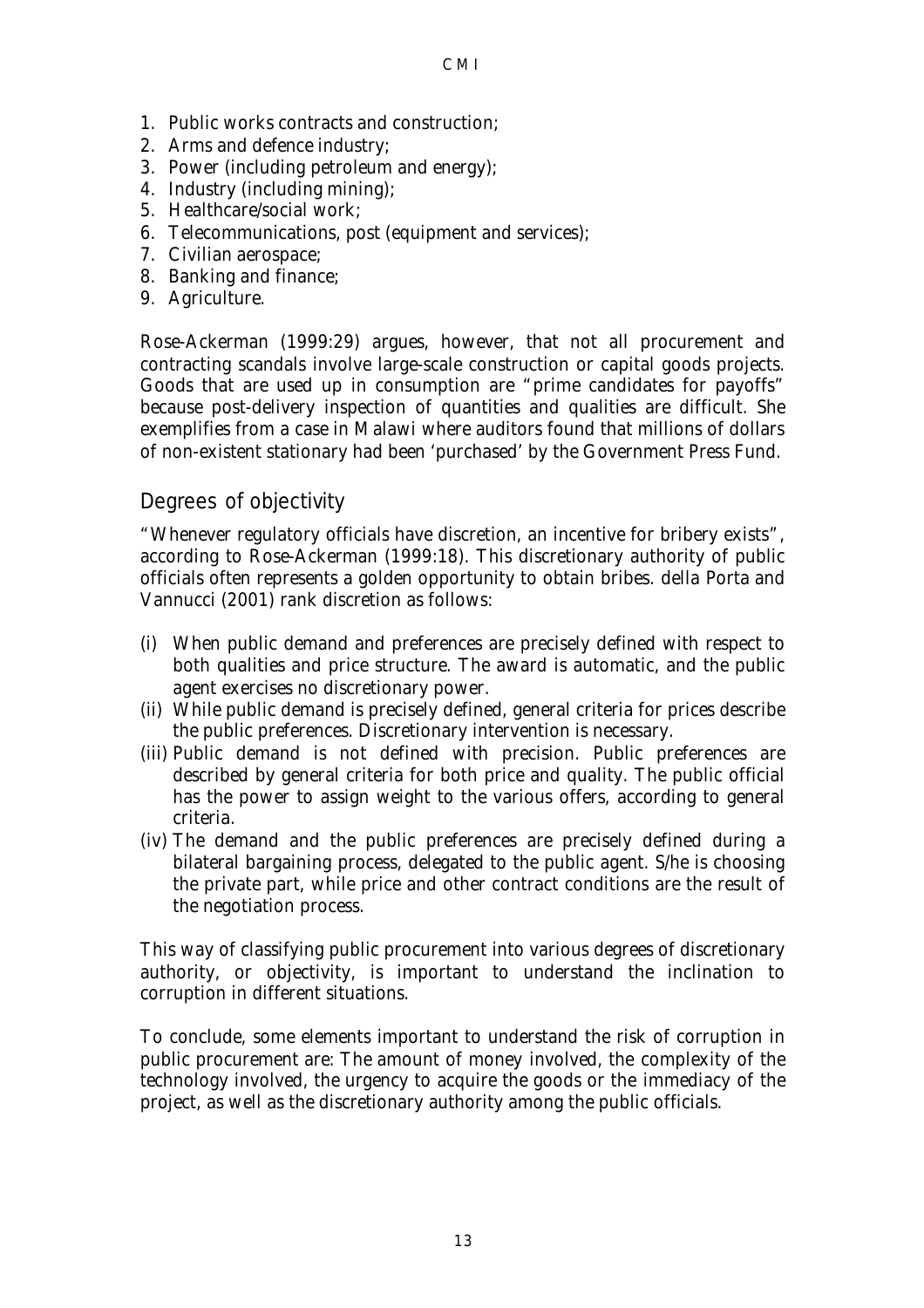#### **3.2 Corruption through hidden violations of ordinary procurement rules**

Disturbing the procurement process so that one specific bidder wins the contest represents a significant challenge. To reduce the risk of being caught the illegal transactions must be hidden while it must appear as if the rules have been respected. This section describes some of the more common ways to perform corruption in public procurement.

#### *The power of invitation*

The public officials may have the power to decide which enterprises to invite to the tender. One option to make the bribing company win the tender is to limit the call for bids, as well as keeping the project/acquisition secret as long as possible. The competition appears real if a large number of companies are invited to the tender. Della Porta and Vannucci (2001) explain, however, that these companies may not be real competitors. The tender invitation can be sent to companies with a completely different area of specialisation or without any experience in the relevant field. Another option is to make sure that only a limited number of the invited enterprises receive the invitation, and then put the blame on the mail system.

These methods become more efficient when combined with restrictions in time. The public acquisition and the call for bids may be exposed for a very short time, so that only the company/ies already informed have time to prepare the tender documents. Making the tender public during holiday time, when most administrative offices are closed, has the same effect. della Porta and Vannucci (2001:6) exemplify with a case from Parma, in which a corrupt official in the public health system used "the summer call for bid" together with a very close deadline for the presentation of the application. In other cases, time restrictions may even provide the bribing company with a monopoly situation, resulting in monopoly prices. This is also the case for sub-contractors, as time limits may justify the use of other suppliers than those agreed upon in the contract (Andvig, 1994).

#### *Short listing /pre-qualification*

Limiting the number of competitors according to previous experience is often referred to as *short-listing* or *pre-qualification*, representing a necessary step in the procedure when a high number of companies offering quite different degrees of quality want to take part in the tender. The inclusion on a shorter list may be dependent on a bribe, instead of quality and experience. A real competition among the companies accepted on a shorter list does perhaps take place, also when a bribe ensured their participation in the tender. According to della Porta and Vannucci (2001), however, a more common result is that the bribing companies share the contract among themselves like in a cartel, increasing prices and profits for all. In particular, this represents a threat when all the contractors are local.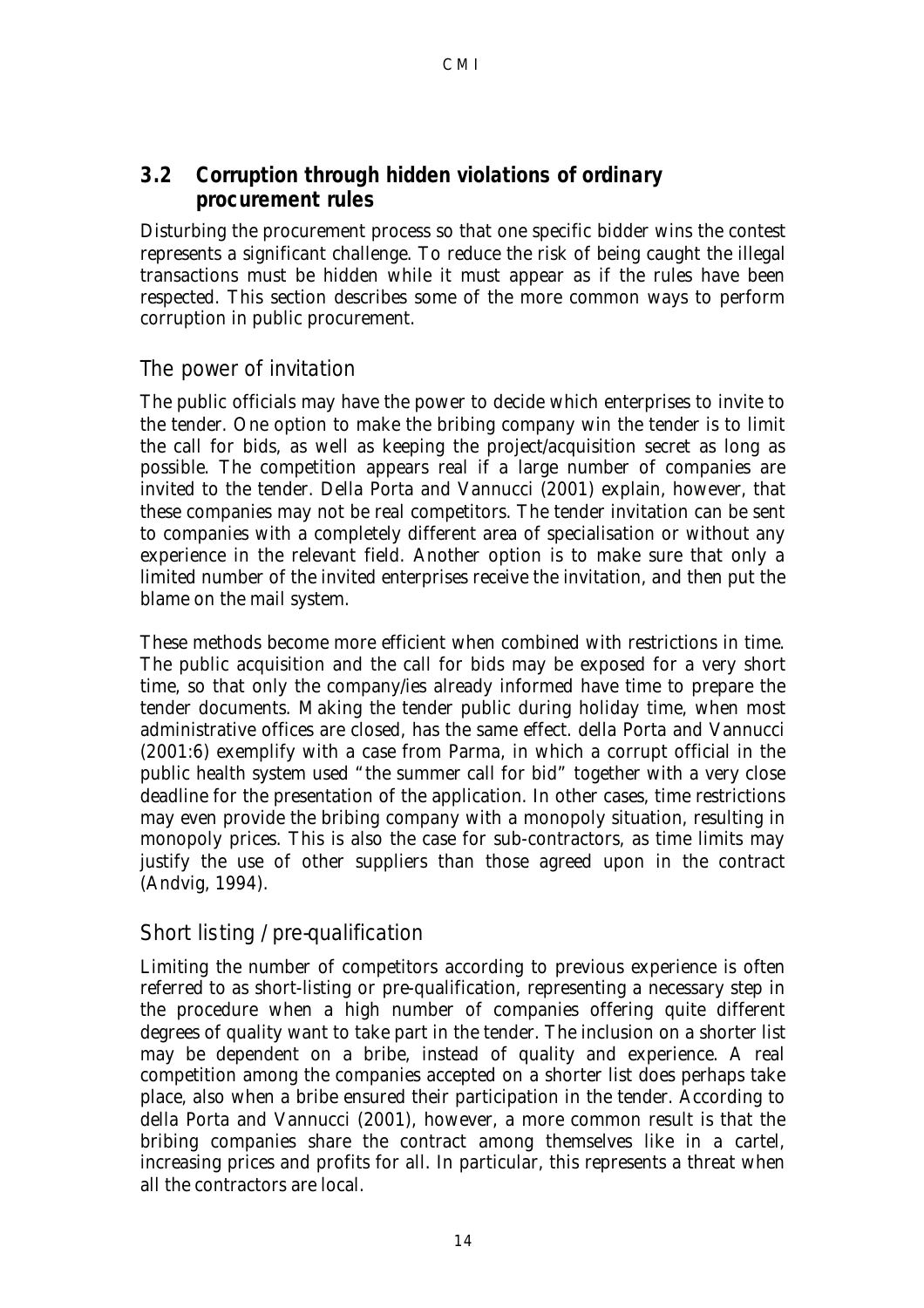When only one of the pre-qualified companies has bribed the tender board, justification of the contract assignment may be difficult if other companies apparently have better bids. One option may be to put much weight on one particular criteria of evaluation met by the bribing company only. Another possibility is to disqualify unwanted suppliers, for instance on ethical or political reasons (like trade with countries or groups in conflict with the government). If this fails, the tender may be delayed or recalled on grounds of changed priorities, shortage of finance, or a larger/smaller scope of work (Moody-Stuart, 1997).

#### *The choice of technology*

Another method in use by corrupt officials is to design the tender so that particular qualifications are requested, representing comparative advantages held by the bribing company. The protected company will thus offer the lowest price, and the contract award is defensible. Rose-Ackerman (1999: 64) tells about "*an African country* [that] *reportedly once set its telephone specifications to require equipment that could survive in a frigid climate. Only one telephone manufacturer from Scandinavia could satisfy this obviously worthless specification.*"

The choice of technology has more consequences for larger projects. Andvig (1994) explains the impacts of choosing either a production ship or an oil platform, made out of either steel or concrete. In such cases, the choice directly affects what sub-contractors to use. These specialised companies may thus have significant incentives to pay bribes, paying the public officials directly or to a construction company in order to be included in their bid.

#### *Confidential information*

There are numerous ways for a public official holding confidential information to misuse his/her position. For instance, few acquisitions have a character that makes them able to be treated completely automatic, only considering a price. Parameters like technical value, times of execution and costs of utilisation can to some extent be treated objectively. Some discretionary judgement will nevertheless often remain, for example when it comes to design and architectural values. When the public preferences are not clearly specified, the control of the choices becomes more difficult. And where no reliable way of evaluating the bids exists the ground is left open for corrupt officials.

Accordingly, the procurement procedure may appear competitive, still being vulnerable to corruption. When the briber knows in advance the relative importance of various parameters of evaluation, s/he can obtain the contract formally without any irregularity (della Porta and Vannucci, 2001:9-10). And when it seems obvious that several competitors had a better offer, the contract award may be justified by the extreme importance of one particular evaluation element.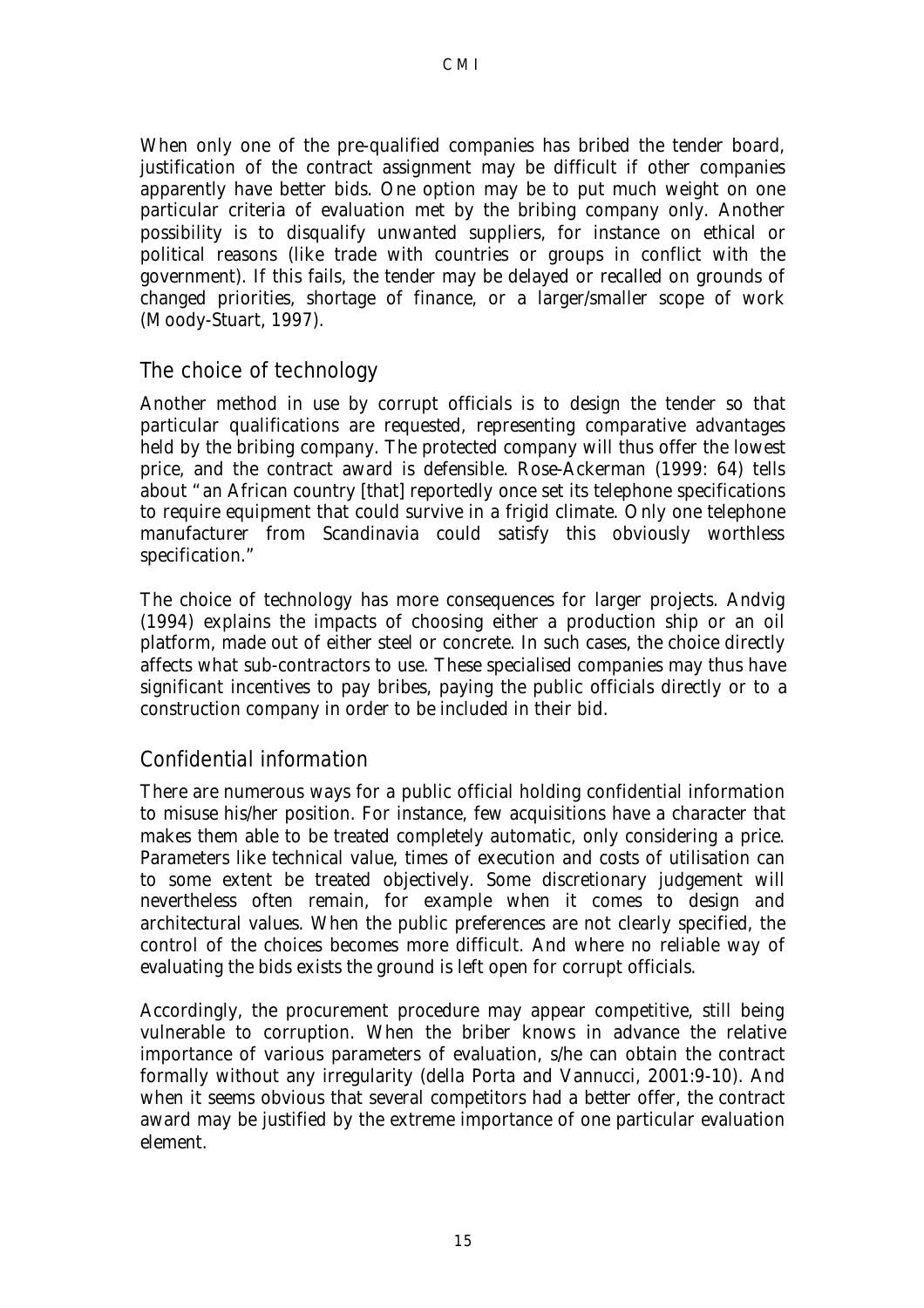Confidential information may also be bought for bargaining. Negotiations between the government and the chosen contractor on the terms of agreement are common in projects of significant size and complexity. For the company it will be easier to improve the contractual conditions when it is provided with confidential information about the other bids. A company holding a bid below those of the competitors may use the information to bargain an "uplift", a higher price without technical improvements. And when the winning bid is high (to ensure profit) the company may bargain to reduce the contractual obligations. The potential gain of holding confidential tender information may thus be substantial, and in several sectors "information brokers" operates between the state and the companies involved, selling and buying facts and figures (Andvig, 1994).

#### *Modifications of the contract*

della Porta and Vannucci (2001:14-20) explain the way price revisions, modifications of the contract or obstacles to a quick payment of procurement contracts may be motivated by corruption. Changes of initial projects or supplementary works can be justified by new events or conditions found after the contract has been drawn. When the bureaucratic capacity of projecting and planning is inefficient such changes are particularly likely to occur. One explanation may be the incentives of the contractor to manipulate decisions regarding modifications or additions to the original project, as this kind of work usually increases the enterprise profits (also when rates for supplementary works are contractual). Hence, inadequacy among public officials in charge of the project can be misused by the executing enterprise. The enterprise ability to understand deficiencies of the initial project and to forecast the nature and dimension of the changes may thus become important to win public procurement contracts in general. Bribes are paid in this context to obtain promises of changes and additions of the work, so that the enterprise can win the bid with an inferior offer.

Similar agreements may also be settled once a project has started. Andvig (1994) explains several ways to obtain a request for supplementary work. The technical expertise of the procurement department can be bribed to ignore work that is left out of the contract. Those who define what to be counted as supplementary work may be corrupt. Or, the public officials may delete parts of the contract once the enterprise has won the tender, again in exchange for a bribe.

Other commodities worth bribing for during execution are time extensions (including more payment), as well as already agreed upon payments of the work. Both Jain (1998) and della Porta and Vannucci (2001) describe the way payments are delayed by the public officials in order to obtain bribes. This measure is efficient as enterprise expenditures on the project increase continuously. Besides, such delays are also applied to sanction defections from promises of bribes. A final example on how to obtain bribes during execution is the proposal of *impaired controls*. Skimping on quality without (short-term)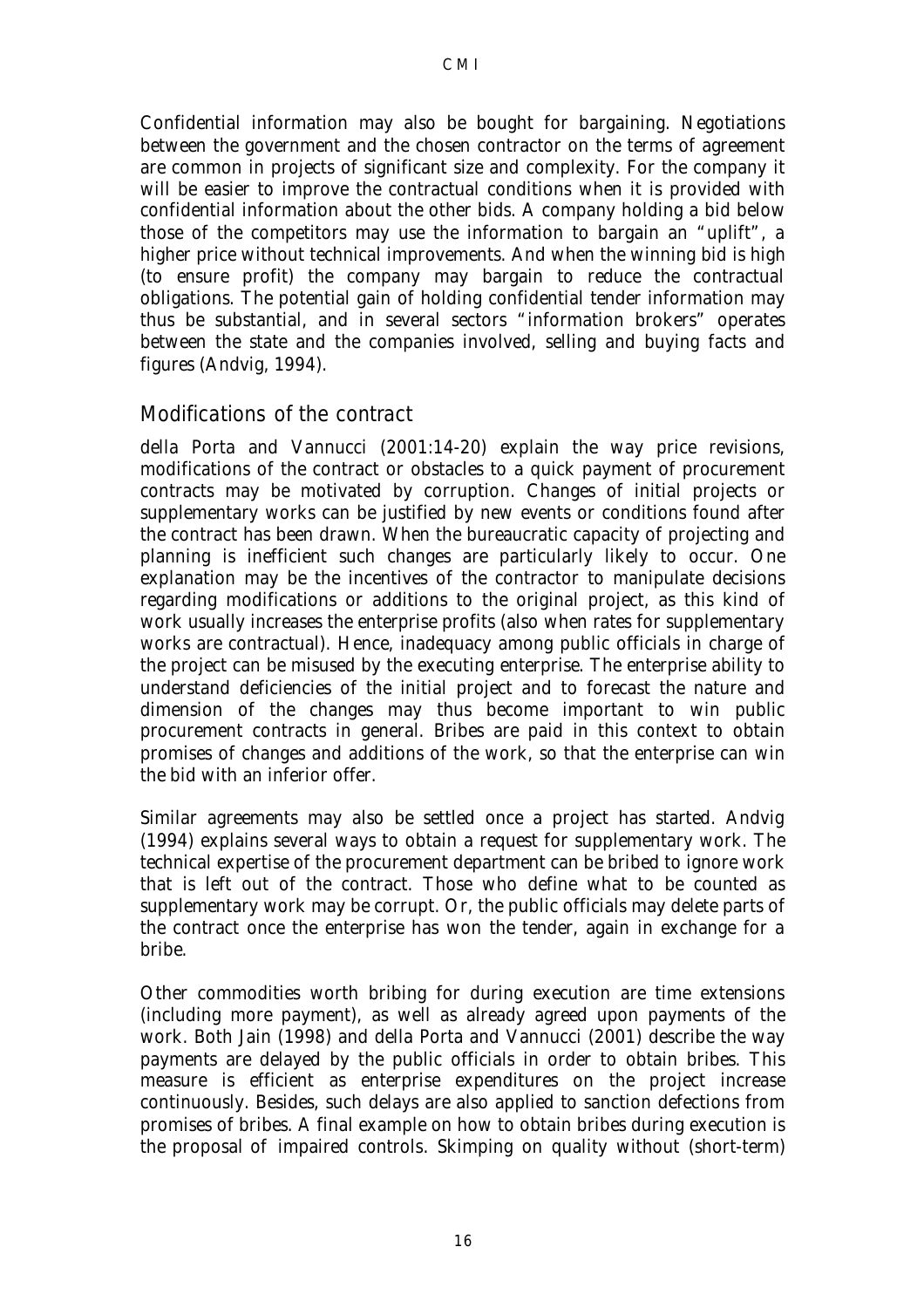risk may leave the project more profitable as expenditures are reduced. The completion may also be achieved sooner than intended.

Hence,

*"Those who believe – and particular those who want to believe – that grand corruption in the South is not really a major problem, place much reliance on the discipline of International Competitive Bidding. They are deluding themselves. ICB makes life a little more complicated for the suppliers and the receivers of corrupt payments but it seldom defeats them."*

George Moody-Stuart

(1997:16)

#### **3.3 Corruption through legitimate deviations from the procurement rules**

The previous section discussed the way deviations from the procurement rules can have considerable consequences caused by corruption. This section concentrates on the *deviation* of the competition-ensuring rules, motivated by corruption *but* justified on legitimate basis. There are indeed many examples of the total neglect of procurement procedures, contract awards with no justification for ignoring the rules. These cases represent a political problem outside the scope of this report. The focus of this section will rather be on the reasons for being suspicious to justifications given for avoiding ICB, while assuming that procurement rules usually are respected.

#### *Justifications for bilateral negotiation of governmental contracts*

A common applied justification is the preference for a previous supplier whose performance has been satisfactory. Working with known and trusted faces, the uniformity of spare parts and familiarity of operators with similar equipment represent real advantages, though often over-valued in price compared to the cost-efficient result usually achieved by competitive bidding. These advantages may be alleged and cover a corrupt transaction (Moody-Stuart,1997).

Other reasons for avoiding the bidding procedure are speed and cost. Moody-Stuart (1997:16-17) explains that "*the need for a very detailed specification and proper legal formality in tender documents, as well as the time required for bidding and adjudication of bids, certainly makes ICB a time-consuming business.*" Usually, the tender procedure will delay a project by at least six months. In many cases this delay is a legitimate excuse for deviating from the bidding procedure. However, it may also be applied to cover corruption.

Referring to the aspect of cost is also possible, but seldom an honest excuse. There are at least three conditions for a direct negotiated agreement to be superior to ICB in cost-efficiency: Public officials holding (1) the necessary technical competence, (2) a cost-minimising focus, and (3) a high morality. These are qualities difficult to control. Consequently, the potential for corruption and dishonesty makes direct negotiations inappropriate for most major contracts.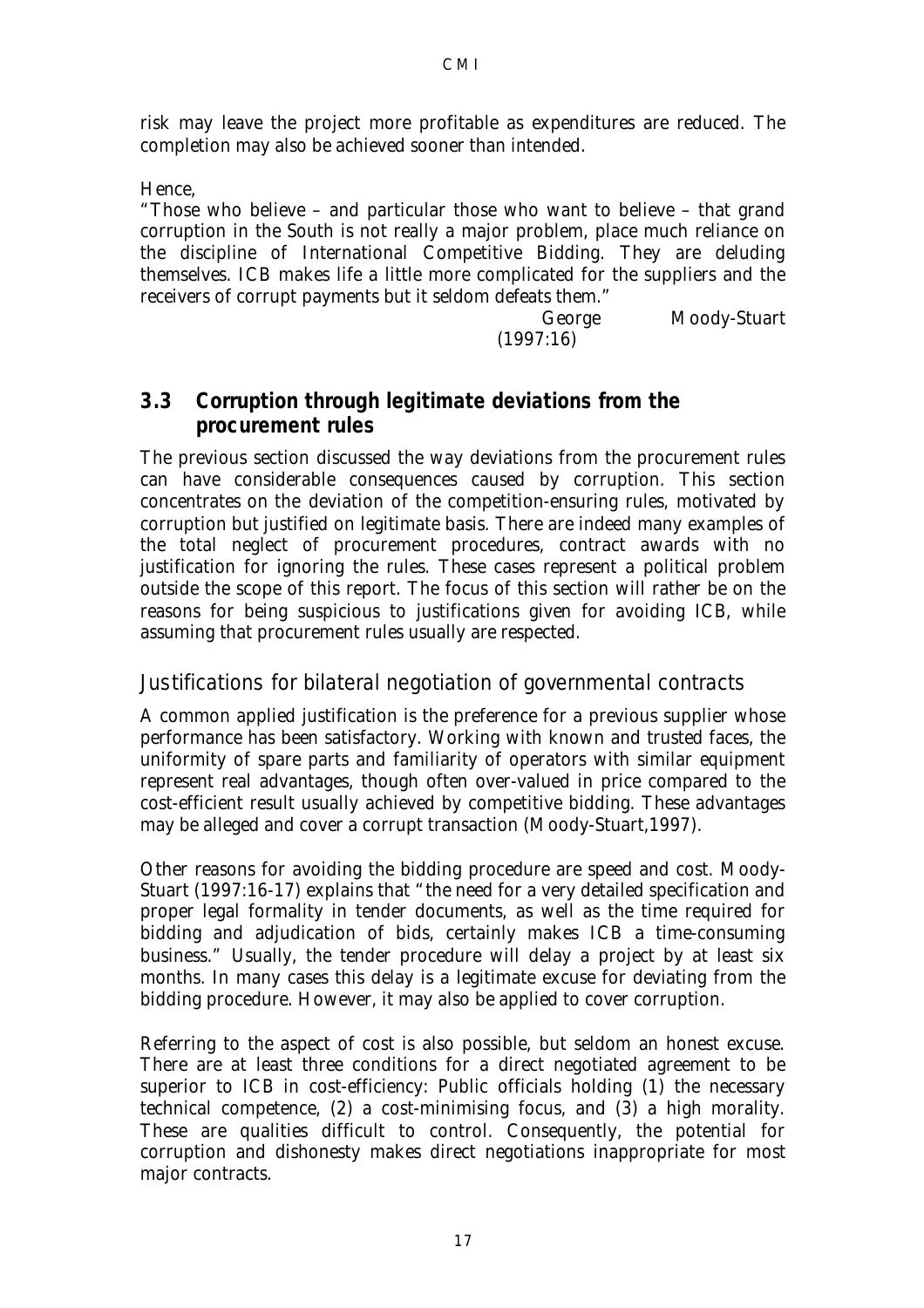#### *Major events and states of emergency*

Speed is already mentioned as a corruption-motivated reason to deviate from the rules. In some cases, the project is really urgent, for instance after an environmental disaster, or a sudden happening. In these exceptional cases certain public agents may be provided with significant authority for signing contracts exempted from the ordinary procurement rules, *de facto* also exempted from monitoring procedures.

In these cases the agent may hold the maximum degree of discretionary power (see Section 3.1), and corruption may be considered both easy and less risky. The Okinawa G8-meeting in 2000 is one such example of generous funding combined with inferior inspection. The spending has been subsequently investigated, and has so far resulted in several public officials being charged of corruption. Two officials are accused of fraud of approximately \$250.000 when awarding a car rental contract. A public official working in the department of foreign affairs told *The Japan Times* that accountal inspection is inferior in connection to major events as long as budgets are not exceeded. For some reason, however, the voted funding was exceptional large in this case, at about \$700 million (*Aftenposten*, 18.07.2001).

Motivated by corruption, the definitions of *urgency* and *exceptional* may be extended to avoid an ordinary competitive bidding procedure. In Italy a "culture of emergency" developed, and resulted in "*a systematic search for the exceptionality*" and a frequent use of "*mechanisms of arbitrary choice in public contracting*" (della Porta and Vannucci, 2001). According to the same source, 75% of 10.000 billions of lira contracts in connection with the 1990 Italian World Football Championships were awarded through "private negotiations". All the contracts assigned in connection with the Celebration of Christopher Columbus Anniversary of 1992 were also assigned by such private negotiations. And after the earthquake in Irpinia, 1980, "*public bodies received a huge amount of public funds to be spent with full discretion*," resulting in numerous judicial inquiries on bribe payments.

#### *Corruption without a specific case*

It may appear difficult to define corruption exactly, and the legal aspect of "grease payments" and "maintenance of connections" might be uncertain. This kind of activity may thus turn out to be legal. It may also have significant effects on the assignment of public contracts.

della Porta and Vannucci (2001:22) explain that enterprises specialised in the public market often search for a "general protection" inside the public administration. In this way they may avoid obstacles created by rent-seeking officials, as well as "problems" that may arise in an unpredictable bureaucracy (like loosing the contract to another company for no apparent reason). The *general protection* is provided with some kind of personal benefit even if no specific case of corruption takes place.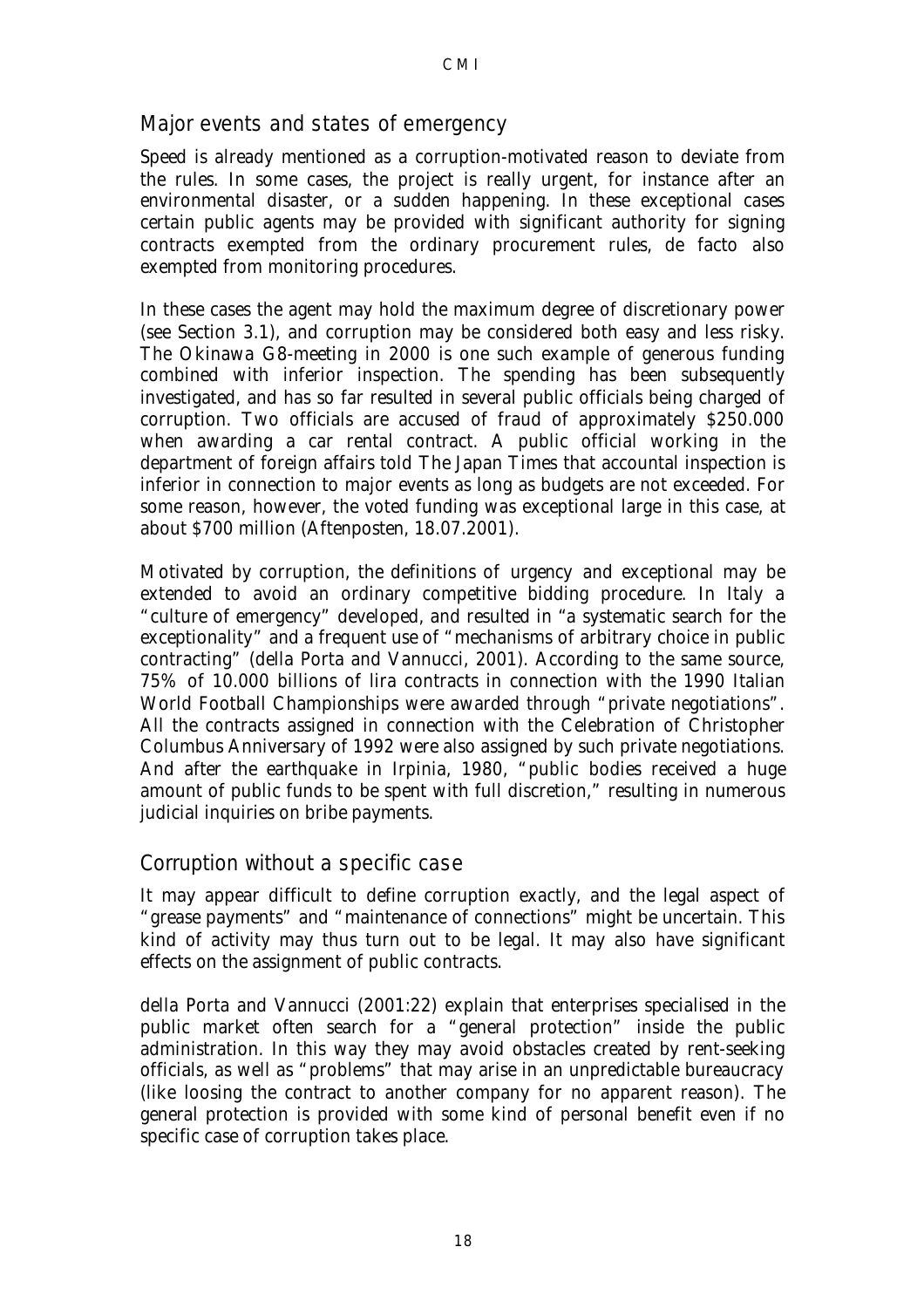A legal establishment of connections may also represent the initiating step towards a corrupt agreement. According to Lambsdorff (2001a) corrupt agreements may emerge as a by-product of already existing legal relationships. This problem is present all over the world but is more serious the wider the bounds for public officials to pursue private interests in work.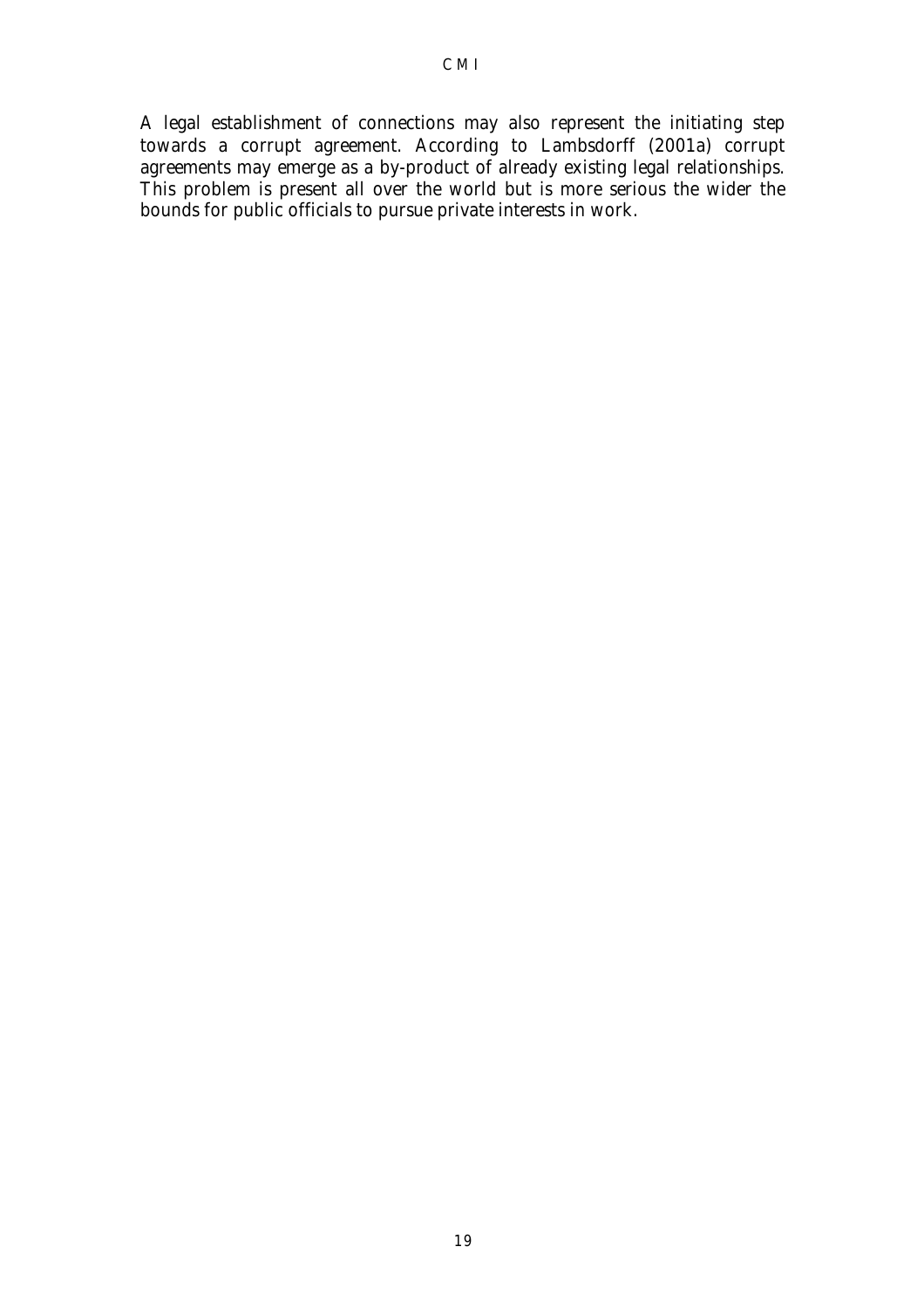# **4 Public procurement anti-corruption strategies**

The number one problem in the planning of a governmental procurement reform is the contradicting considerations. Within given resources the procedure is supposed to be fair, competitive, information-protecting, transparent, cost-efficient, impartial and ethical, with rules ensuring secrecy, accountability, simplicity and justice. These demands indicate a complicated task that is not simplified by the fact that too many changes facing the public officials may ruin the success of reform.

When it comes to corruption in particular, the contradiction between simple rules and discretionary authority implies a certain challenge. A desire to regulate all procurement situations arises, making the procedure automatic in most cases. However, when rules become more complex, more reasons to deviate from them usually arise as well.

This chapter describes important qualifications and strategies to reduce the opportunities for corruption in public procurement. An overview is provided in Section 4.9.

#### **4.1 Political commitment**

 $\overline{a}$ 

Corruption in public procurement is often caused by top officials over-ruling the tender board, disregarding existing procurement rules<sup>11</sup>. Where this is common, it may be more difficult to find honest officials at lower hierarchical ranks. Hence, it is found in most countries that the fight against corruption must start with an explicit commitment by the prime leadership of the country. Ending the pettier forms of corruption in the bureaucracy is difficult if the grand political corruption persists. An honest intention has to be followed up by good behaviour, expressing opposition against all forms of corruption, whether it involves family members and friends, political associates, or other members of government.

Accordingly, political commitment is a necessary condition for successful procurement reform. New rules alone are not sufficient. In many countries the regulatory framework is too wide as it is. Tanzi (1998) explains that one reason for corruption in developing and transition economies is that the role of the state to a large extent is carried out through the use of rules and regulations. The many regulations provide the public officials with a monopoly authority that may prove useful to demand bribes. In order to reduce the level of bureaucratic corruption it will therefore be important to reduce this regulatory framework, while improving, as well as executing, the anti-corruption laws.

 $11$  Coolidge and Rose-Ackerman (1997) provide an economic model and a broad discussion about political commitment as a necessary condition for reform. The paper includes case-studies from Botswana, Nigeria, Uganda and Somalia.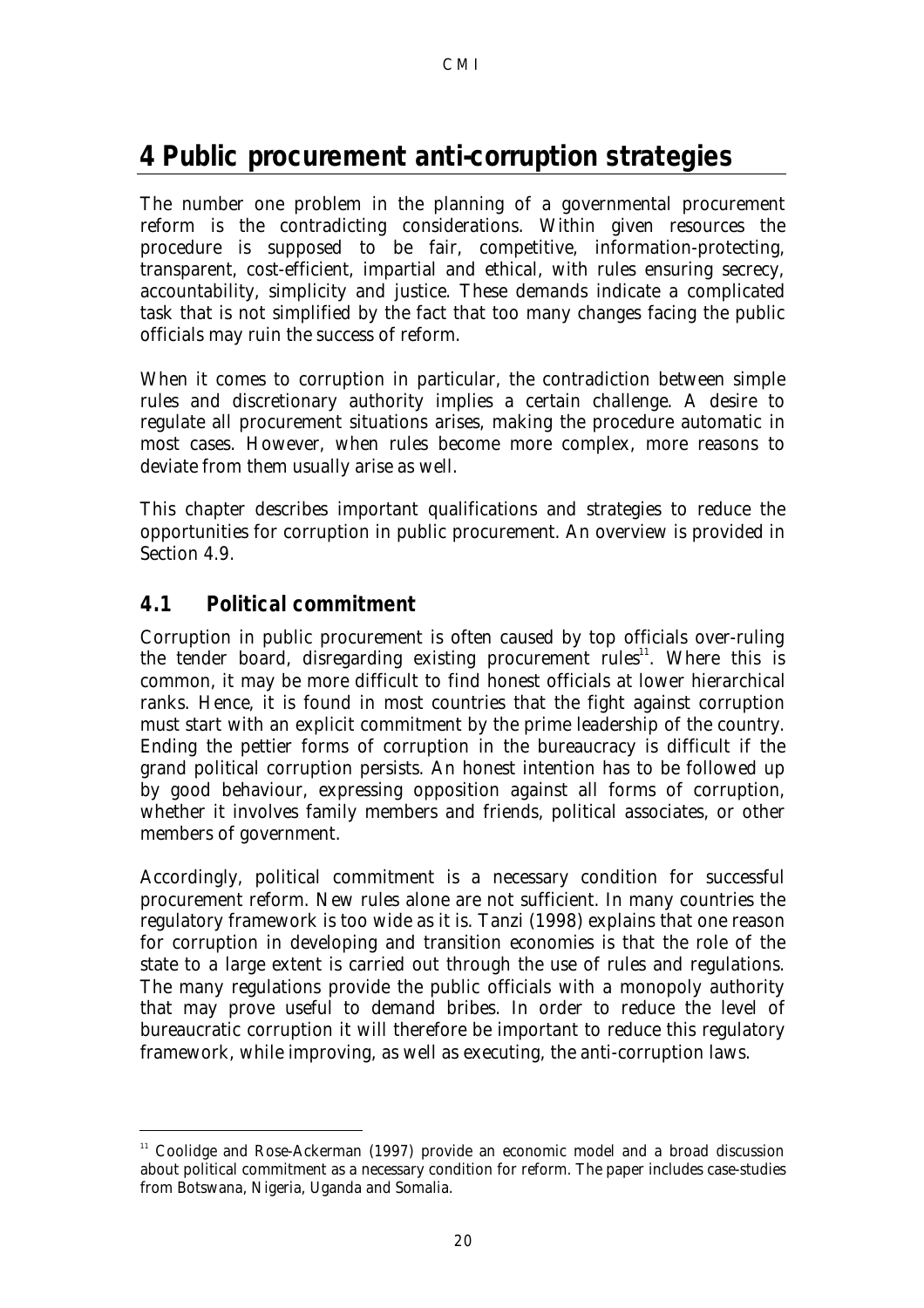della Porta and Vannucci (2001) explain the early 1990s' procurement reform in Italy as symbolic and that the levels of corruption are probably again increasing. This is partly due to a resistance against anti-corruption laws in the Parliament. As a paradox, "*it seems that in Italy institutional reforms, relevant for the struggle against corruption, were easier to develop the less they focused on corruption*" (della Porta and Vannucci (2001: 25). The need for individual protection in higher political circles may thus undermine the total effect of an anti-corruption reform.

An anti-corruption reform of the public procurement system also depends on the political will to disclose the state budgets, extend the obligation to keep accounts, establish external monitoring systems and improve public access to bureaucratic and political information. The culture of concealment, prevalent in many corrupt bureaucracies, need to be replaced by a "culture of transparency". Extended freedom to the press is an important element to establishing such a new culture.

A final but not less important issue of political commitment is the necessary will to revise the salary structure for public sector employees. The combination of higher payment and larger risk of being caught was a central element in the successful anti-corruption reforms carried out in Singapore and Hong Kong. The curbing of corruption may thus turn expensive, though it will probably not exceed the price of doing nothing. Section 2.5 describes some dynamic effects of corruption and warns about vicious circles. As also mentioned, these circles may turn the opposite way by implementing anti-corruption measures. Today, a significant amount of knowledge is generated on measures to combat corruption, and some of our international organisations (like the World Bank and the UN) have worked out comprehensive anti-corruption strategies.

#### **4.2 The organisation of public procurement**

International Competitive Bidding (ICB) is the most accepted procurement procedure worldwide, mainly due to a high probability for a cost-efficient result when applying this system. One problem, however, is the many ways ICB can be manipulated. This implies that the cost-efficient result aimed at by ICB, is dependent on certain institutional qualities held by the state administration. Rose-Ackerman (1999:63-68) argues that many developing countries may not fill these necessary conditions, as the level of corruption may be extensive and the scarcity of economic and human resources severe. Hence, when the ICB concept is unlikely to be effective, alternatives to the procedure should be considered.

#### *Performance rating*

One example might be a system of "*performance rating*", as is part of the new procurement system introduced in the United States (in combination with ICB). This represents a negotiated contract where the company is chosen on the basis of past experience. For smaller countries, the reputation of bidders can be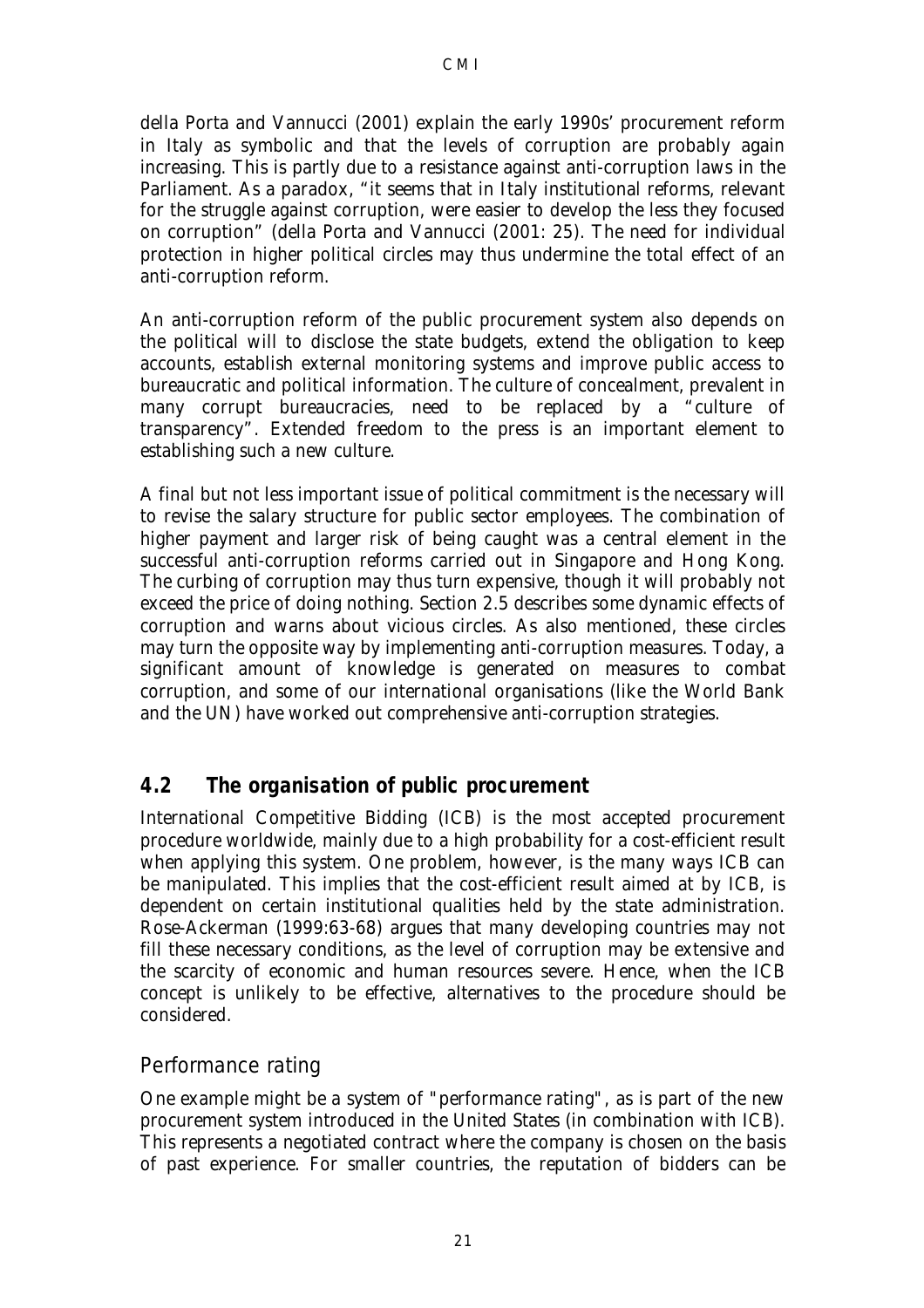drawn from the international arena. Rose-Ackerman argues that performance rating would reduce malfeasance and improve efficiency for many developing countries with limited capacity to carry out complex bidding procedures. At its best, it would encourage good performance at both sides of the table. Companies would have incentives to perform well in respect of contract agreements and they would be rewarded for helping the government to avoid mistakes. In order to improve their "performance rating" they would also have incentives to make investments and innovations specifically for the government work. Under ICB principles, in contrast, the lowest "responsible" bid must be accepted. If followed mechanically, this rule can lead to low-quality work and bid-rigging, in addition to the mentioned risk of corruption.

The major subjects of controversy regarding performance-rating are the evaluation of experience and the problems for small and new companies to enter the market. A further problem with performance-rating is actually the risk for corruption, as it asserts a high degree of discretion. Besides, several of the problems explained in Chapter 3 may also arise within this system. As compared to ICB, however, performance rating could be preferable if combined with an *independent procurement unit*.

#### *Procurement unit*

 $\overline{a}$ 

A well-functioning tender procedure is dependent on a high degree of professionalism among the responsible public officials. Professionalism is, however, difficult to obtain when the general level of education is low and when jobs are better paid outside the state administration. A procurement unit of few but well trained officials could therefore be established. Independence is important for protection against corrupt politicians and high-level officials. An improvement of the state's reputation in procurement cases, might be another beneficial consequence of an independent procurement unit, increasing the attractiveness of FDI and trade with the country. A decent wage in combination with bonuses and loss of position in case of corruption would be necessary to encourage to an honest award of contracts. A control system would also be needed, carried out for instance by a the General Accountant.

Provided with thorough instructions about the goals of procurement, the procurement officials could (to some degree) be accountable for the contractor's ability to fulfil the procurement goals, as well as for the absence of corruption. Independent and accountable procurement units are also part of the US model on procurement (developed by Steven Kelman, Harvard)<sup>12</sup>. This model is more focused on the *results* of procurement, and provides the procurement unit with considerable flexibility to determine the procurement procedures. Decisions about *what* to procure become no less important than decisions about *how* to carry out the procurement.

<sup>&</sup>lt;sup>12</sup> For more information about the US model on procurement, contact the US Department of Commerce. www.stat-usa.gov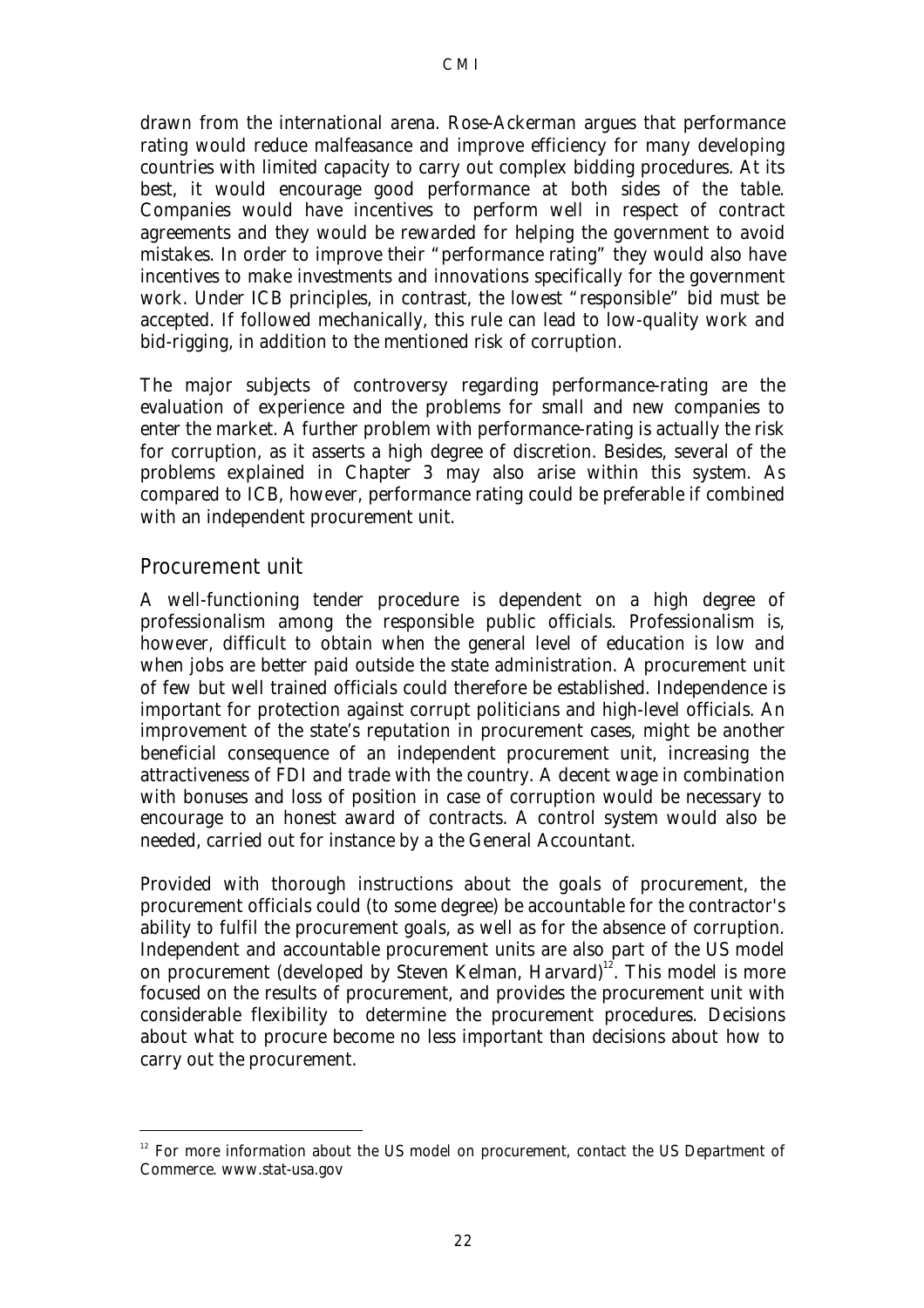Performance-rating in combination with an independent procurement department represents a fundamental shift in perspective. The suggestion is motivated by the problems related to ICB, and included mainly to encourage a critical attitude towards this ruling system. Most of the discussion in this paper assumes an ICB procedure.

#### **4.3 Elements important to reduce opportunities for corruption**

This section continues the focus on organisational matters of public procurement. In contrast to 4.2, however, we now turn to more detailed recommendations. Issues of concern are disturbance of corrupt relationships, simplification of rules, bench marking of prices, supplementary works and rules for exceptional cases.

#### *Disturbance of corrupt relationships*

A challenge in the arrangement of corrupt agreements is often the search for a proper counterpart. It is important to find the right connection, preferably in a manner so that only the relevant connection knows. This is a risky undertaking as the counterpart may refuse on moral grounds and thus reveal the corrupt proposal. Apart from the will to be corrupt, the associates must also be "honest" enough to carry out their part of the agreement. The settlement of a corrupt contract represents a challenge on its own, as it may prove difficult to determine the appropriate value of a bribe and how to disguise payments. The transaction costs involved with corrupt agreements may thus reach a significant level. However, these costs are reduced by the help of rumours, past experience and the establishment of secret networks of associates. When this kind of transaction cost is reduced corruption becomes cheaper (Lambsdorff, 2000 and 2001b).

Accordingly, Lambsdorff (2001a) argues that an important anti-corruption strategy would be to disturb these established connections and increase the transaction costs of corruption. *Rotation of public officials* responsible for procurement could be an important measure in this respect. In countries experiencing rampant corruption, the benefits of reducing the opportunities for corruption may be superior to those obtained by keeping each official with a permanent area of responsibility. However, rotation may also lead to increased corruption if the officials use the opportunity on a lucrative post to steal as much as possible. Still, UNDP (1997) suggests the strategy, but warns that in a highly corrupt bureaucracy, superiors may use their ability to reassign officials for not playing along.

A common way to reduce the opportunities for corruption is to separate the evaluation work in the purchasing organisation, so that the economic department receives the price information in the bids while the technical department evaluates the quality specifications of material solutions. A consultancy is often applied for the technical evaluations. It may be important to divide large decisions into separable tasks. However, as a strategy against corruption it might be worth reconsideration. According to Andvig (1994) this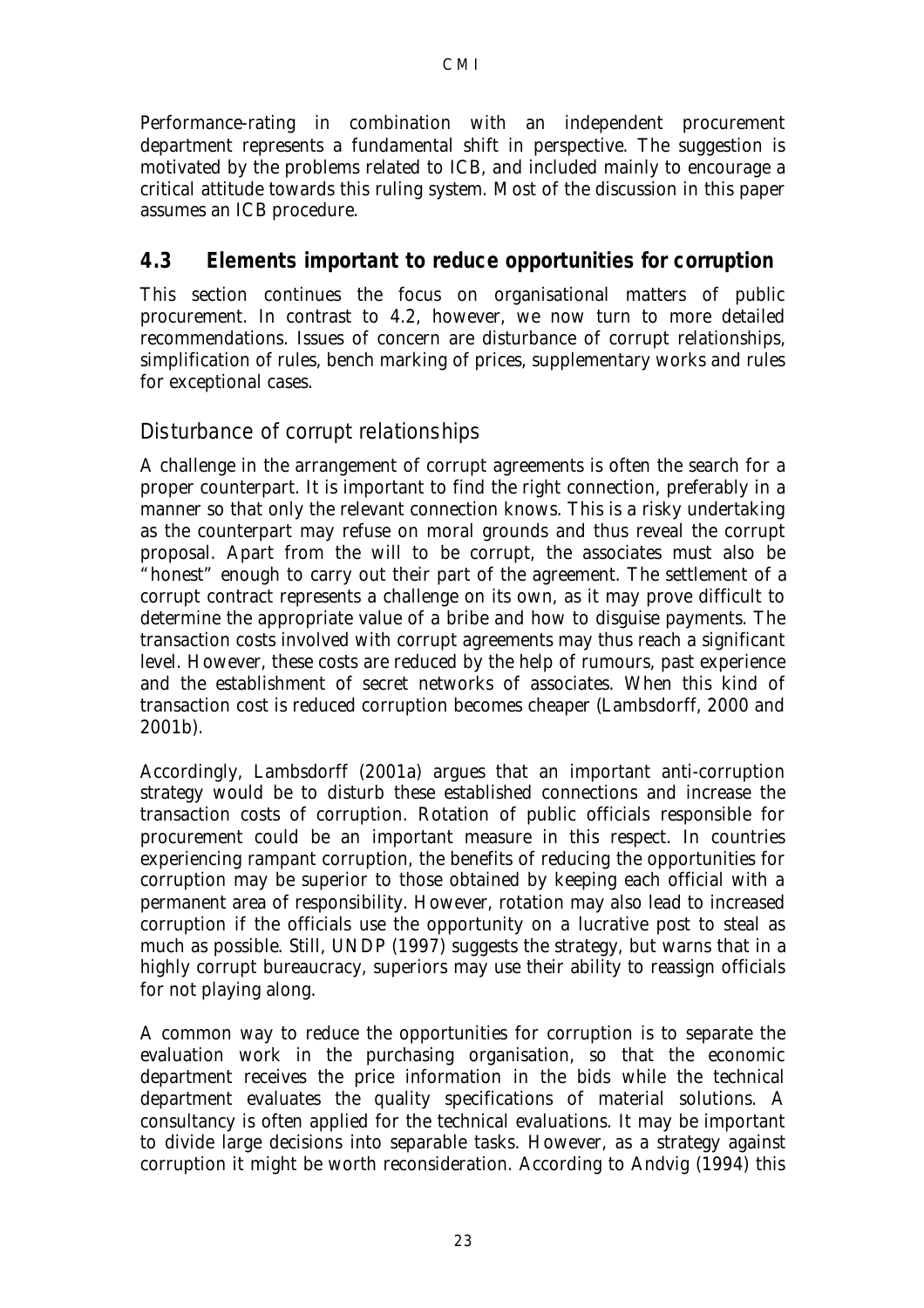kind of separation may create opportunities for middlemen with high technical competence to buy information in the economic department and subsequently sell it to bidding companies. Also della Porta and Vannucci (1999) argue that the number of decision-making centres should be reduced. Hence, the fewer officials informed about confidential information, the fewer can profit by revealing it.

A further way to "disturb" corruption is to reduce the opportunities to *delay* the total procedure or parts of it. A public official may profit on delays as continuation could depend on bribes. Strict time limits by which a given request must be rejected or accepted are therefore important to curb corruption, or to "*reduce the chance that public officials invite bribes by simply sitting on requests*" (Tanzi, 1998:124). Still, the time limits must be wide enough to allow adequate and reasonable time for interested suppliers to prepare and submit the responsive bids (APEC, 1999). If not, these time limits may be misused to protect a bribing company, as explained in Section 3.2.

#### *Simplification of rules*

It is important that the underlying rules are clear and simple, so that people know what an honest system is supposed to produce.<sup>13</sup> Uncertain and variable rules, in contrast, create opportunities for corruption. Information about areas of responsibility and degrees of discretionary authority among public officials should be accessible to ordinary people. Changes of the rules should also be published immediately.

This sort of transparency would make corruption more visible, and hence more risky for the agents involved. It is also important to establish whether officials act outside their area of competence in return for bribes, or whether they are providing something the payer should have received without a payoff (UNDP, 1997:2).

Despite the need to regulate authority, several researchers working on this field recommends a simplification of rules. della Porta and Vannucci argues as follows: "*An excess of rules stiffens the administrative system, justifying the emergency procedures, which then support the violations; the possibility to apply one law or the other, to implement or not to implement a control increases the arbitrary power of public administrators, and the push for private entrepreneurs to recur to 'political protection'*."

#### *Bench marking and off the shelf items*

Rose-Ackerman (1999:63) argues that also the goods procured should be "simplified". Anti-corruption benefits is just one of several economic reasons to prefer standardised products to more specialised custom-made or "state-of–theart" products. The state administration should apply private market prices as benchmarks and specify their requirements in terms of standard off-the-shelf

 $\overline{a}$ <sup>13</sup> The procurement rules developed by APEC (Asia Pacific Economic Cooperation) are exemplary in their simplicity and their practical applicability (www.apec.org).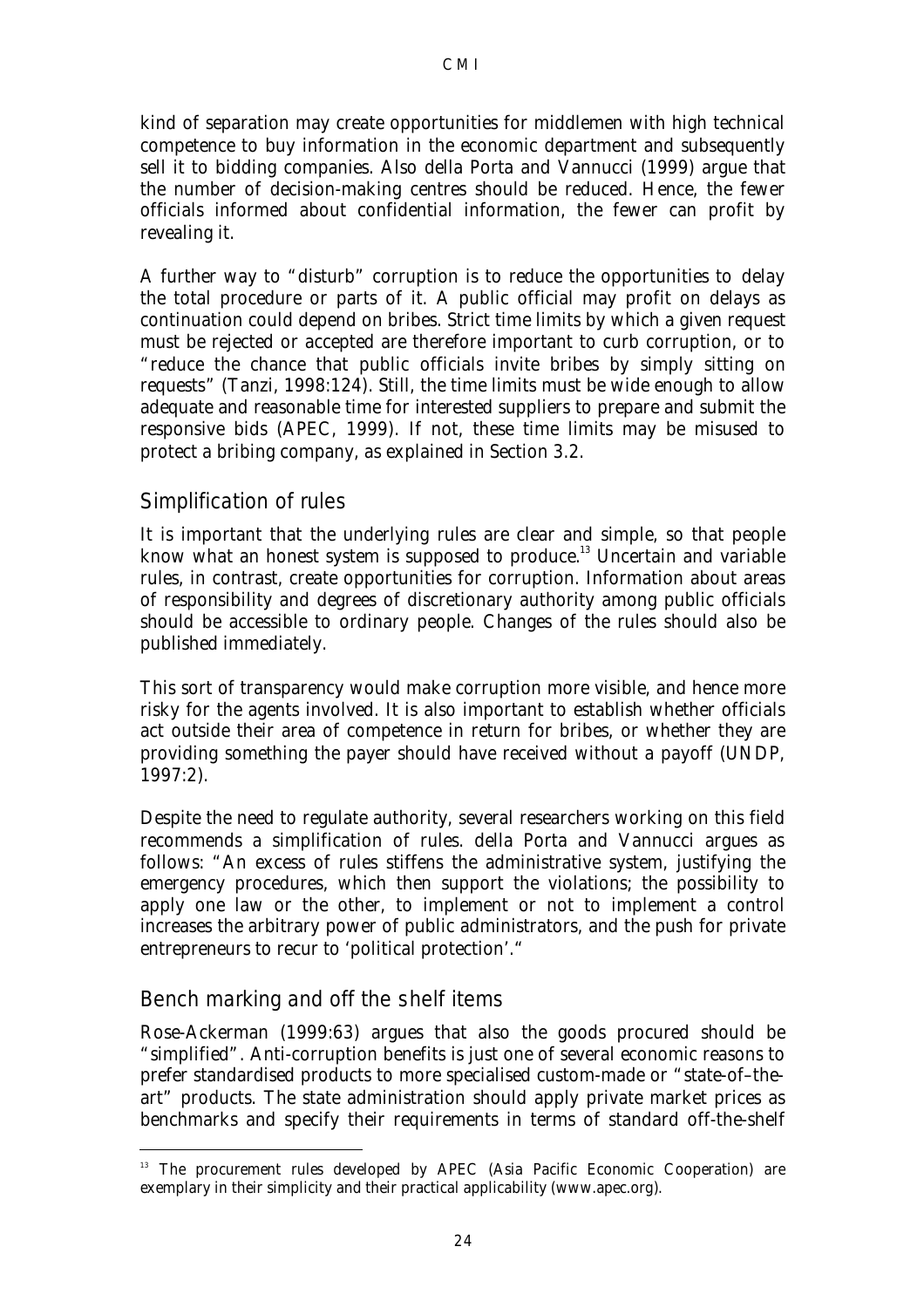items. This would reduce both the cost of procurement as well as the risk of corruption. International prices instead of domestic prices should be preferred as bench marks because the government's own demand is unlikely to affect these prices. Goods sold in international markets should thus in many cases be  $favoured$ <sup>14</sup>

#### *Supplementary work*

Section 3.2 explains the range of opportunities for corruption exposed in the "concept of supplementary works". Accordingly, the way additional work is specified in the contract is very important to reduce the risk of corruption. Does such kind of work have to go through a new procurement procedure? Or is it supposed to be carried out by the same enterprise? The latter might end up in a monopoly price if not prices of supplementary work are determined in advance. And what is the definition of supplementary work? These questions should be clearly answered in the procurement contract, while decisions to change or supplement the project should be monitored with caution by officials external to the centre in charge of the contract award.

#### *Rules for exceptional cases*

 $\overline{a}$ 

Some of the opportunities to misuse rules regarding exceptional cases are explained in Section 3.3. The exceptional situation may endure for a long time, for instance a war creating a constant state of emergency. Rules for emergency cases should thus not be absent, just made as simple as possible. The "emergency procurement" should be followed by evaluation and the rules applied for the real emergency cases only. It is therefore important to define the term "emergency" precisely.

In order to reduce the threat of "emergency cases" occurring after the assignment of contract, the introduction of insurance coverage and payments of deposits should be considered. To some degree at least, this sort of obligatory payments could protect both the public administration and the winner of the contract against non-fulfilment, burdens due to unanticipated difficulties, and other unforeseen circumstances (della Porta and Vannucci, 1999).

#### **4.4 Transparency and the problem of discretional power**

"*Transparency is a central characteristic of a sound and efficient public procurement system and is characterised by well-defined regulations and procedures open to public scrutiny, clear standardised tender documents, bidding and tender documents containing complete information, and equal opportunity for all in the bidding process*," (UN, 1999:4). This quotation expresses the major points in this section.

<sup>&</sup>lt;sup>14</sup> The suggestion about a preference for goods sold in international markets must of course be weighted against other regards, such as the need to develop domestic economic activity. The perspective of this report is limited to the problem of corruption. When it comes to bench marking, quite detailed prices are obtainable in international trade statistics.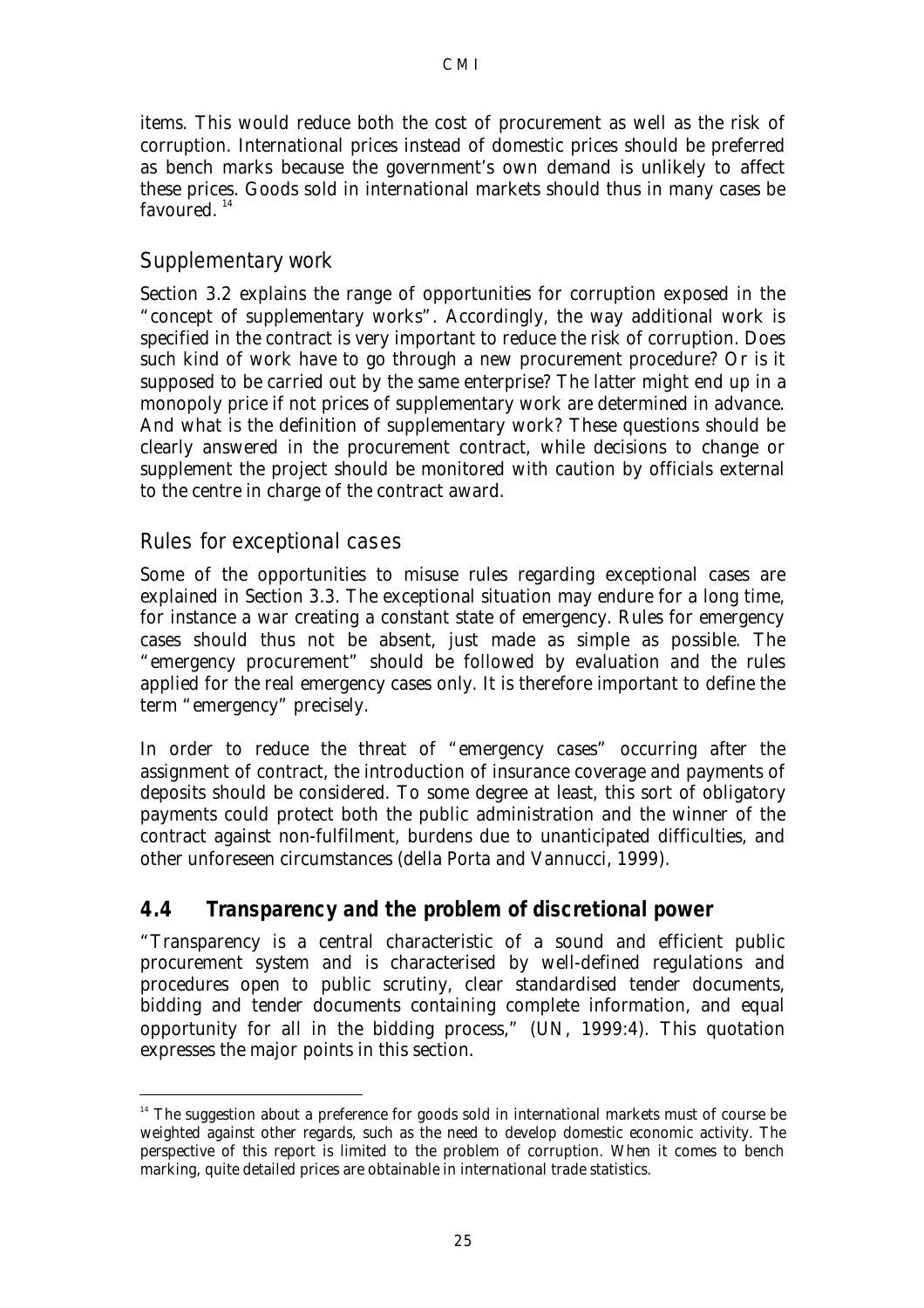#### *Trust, communication and information*

Making information confidential often creates opportunities to obtain bribes. Access to information ought therefore to be the number one transparency principle in tender procedures, still including a few exceptions. The governmental request should be announced as early as possible and invitation for tender published in due time in the major newspapers, specialised trade journals, as well as some other compulsory sources. Among the information to be included in this announcement are the objective of the procurement, the chosen procedure, the most important rules and time limits, the criteria of evaluation, demands regarding tender documents, and other important conditions. APEC (1999) provides more details in this respect.

Protection of competition and business secrets represent the major reasons to deviate from the principle of transparency. The tender can be open in cases where this kind of protection is unimportant. However, in sealed bid tenders the competitive element will be undermined if one company holds information about the other competitors' bid. The market value of this type of information can be very high, and thus beneficial for public officials and information brokers to get hold of.

The bids may also include business secrets, like technological knowledge and organisational expertise. Diffusion of this information may reduce the competitive advantages of a company. Before deciding whether to join a tender a company probably translates risk to cost when measuring out the possible profit. A weakening of the enterprise confidence in the tender board will thus in some cases reduce the number of competitors attending the tender. Consequently, a general confidence in the bureaucracy that secrets are kept within the system is important to ensure competition.

It takes some time to build confidence. However, encouraging respect for the communication rules of procurement is a significant step in the right direction. In this regard APEC (1999:10) declares that: "*Contact between all procurement and evaluation personnel and tenderers and prospective tenderers should be on a formal basis once the formal procurement process starts.*" Other information rules, such as keeping tenders sealed until the designated time of opening, and the impartial treatment of all bidders, are equally important.

To improve confidence in the tender board it is also important to provide the unsuccessful bidders with an explanation of the rejection of their bid and relevant information about the tender (the number of competitors, their total contract price, etc.). These tender participants, as well as other interested parties, must be allowed to complain about the contract award, as well as the tender procedure. The procurement rules must therefore include an *appeal procedure*. Accordingly, a *board of contract appeals* should be appointed, for instance as part of the institution responsible of monitoring public procurement.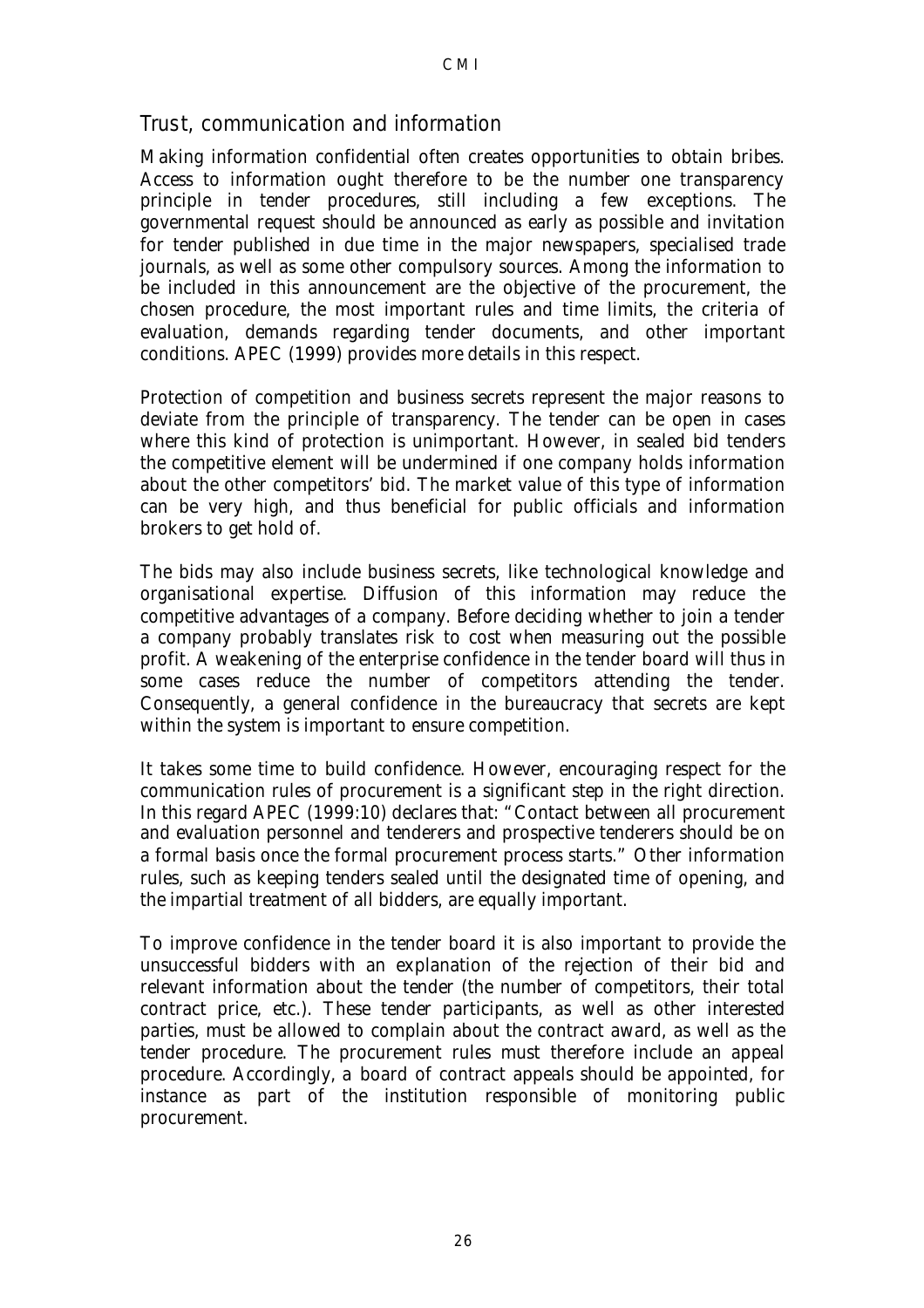As a concluding remark, the confidential parts of the bids have to be kept secret, while open information must be accessible for all. Partial solutions in this respect will provide opportunities for corruption.

 $C$  M<sub>I</sub>

#### *The use of discretional authority*

This topic represents a difficult balance. While the integrity of public officials should be assumed, one should not trust that decisions are unaffected by personal benefit. The perceived level of corruption and fraud in the bureaucracy is important for the choice of strategy against possible opportunistic judgements, although mechanisms to reduce the opportunity for corruption are important in all countries.

The contradiction between regulations and discretionary power represents another challenge. As complicated rules increase both the inclination for corruption and the cost of running the state administration, the number of directives regulating discretion should be minimised. One should not aim at developing rules for every kind of evaluation that may arise in all the different categories of procurement. In contrast, significant attention has to be paid to the *objectives* of each single procurement project.

To identify the desired outcome of each procurement activity, the officials in charge should consider "*where, why and when the need arises and for how long and for which unit or location*". This quotation is one out of several practical advises for the procurement planning procedure, offered by APEC (1999:5, Paragraph 18-24). Accordingly, a thorough planning procedure has to take place in front of each procurement project. In particular, the identification of *need* and allocation of public funds are important in this respect. The practical consequence of a more thorough planning procedure, will thus be a reduction of discretional authority, while the procurement rules are not made more complex.

#### *Enabling inspection*

All kinds of procurement decisions have to be monitored in some way. For discretional procurement decisions this represent a certain challenge. While elements like technical value, times of execution, costs of utilisation to some extent can be monitored objectively, there will often remain an aspect of evaluation that is clearly individual (della Porta and Vannucci, 2001:9). Also to enable inspection of these judgements, specific objectives are the solution. When significant problems arise during execution, a committee should respond, and not just one official.

The most important way to enable inspection is, however, record keeping. APEC (1999:13) suggests: "*Proper record should be kept of the entire procurement process, including decisions and actions taken during the process and reasons for taking them, to the extent that is sufficient to justify the decisions and actions taken. These records should be retained for a predetermined period.*" Both the APEC rules and the UNCITRAL model law on procurement (UN, 1999) provide a list of the basic matters to be documented.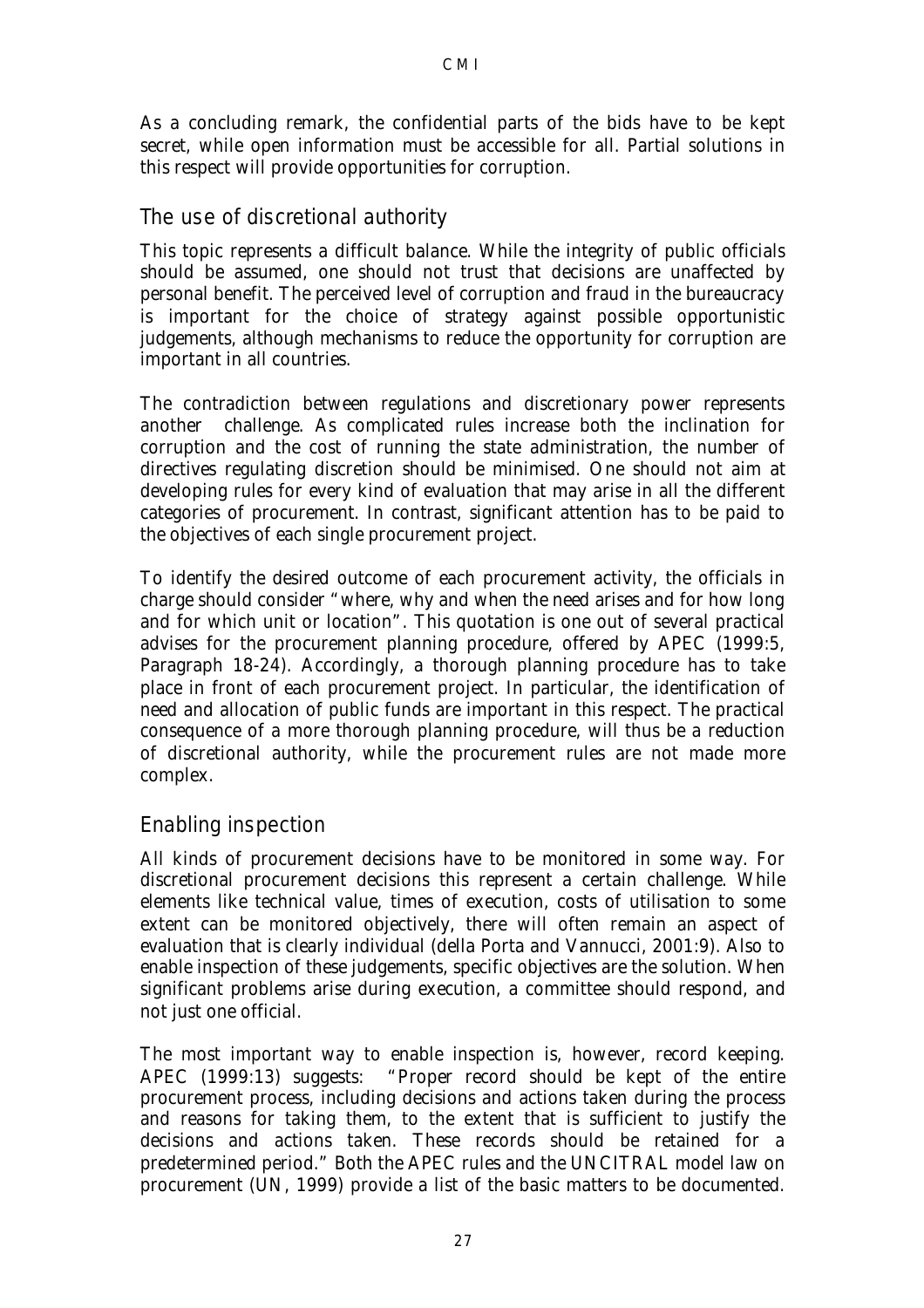To improve accountability and reduce the risk of corruption it is also important to document the name of public officials responsible for the request, as well as the tender procedure.

#### *Codes of conduct and rules of disqualification*

Rules to ensure integrity make it easier for public officials to renounce corruption. *Codes of conduct* is a "compulsory" part of any procuring institution. However, they should not just remain on the paper, but characterise all forms of bureaucratic activity. A step in that direction would be to include ethical standards in the *legal* framework.

Codes of conduct are supposed to serve as an obstacle for private interests to interfere with those of the government. Important elements are the way gifts and personal benefits should be treated; forms of communication and association with external agents involved in administrative cases; what to do when fraud or corruption is discovered among colleagues; and what to do when uncertainty about these issues arises. Transparency International provides practical details for such rules, as well as an overview of the "codes" in use by different countries worldwide<sup>15</sup>.

Rules of *disqualification* are supposed to ensure integrity when codes of conduct is insufficient. A high international standard of these rules is very important, for instance to reduce the opportunities for insider-dealings. To illustrate, UNDP (1997:54) refers to a case in Argentina where several officials who designed a highway privatisation bidding process were employed by the companies that acquired the highways. Lambsdorff (2001a:17) explains the risk of corrupt agreements carried out through common ownership: "*Those who deliver and those who receive services or goods* [may] *integrate vertically to form a new company under common ownership and control. Raising the profit of the firm is now in the self-interest of each partner*."

Consequently, public officials in charge of the procurement should have no forms of personal interest in any of the companies attending the tender, neither in countries where corruption is the absolute exception.

Finally, it must be realised that introducing codes of ethics and rules of disqualification are steps in the right direction, but not sufficient when the aim is to change a culture of rampant corruption.

### **4.5 Competition and technological competence**

#### *Does competition impede corruption?*

 $\overline{a}$ 

Competition impedes corruption, according to Ades and Di Tella (1999), because it reduces the returns of economic activity and consequently also the funds available for bribery. A reduction of the bribes may also reduce the

<sup>15</sup>http://www.ti-bangladesh.org/cgi-bin/cgiwrap/Wtiban/bpvo.pl and http://www.ti-bangladesh.org/cgi-bin/cgiwrap/Wtiban/bpvodocs.cgi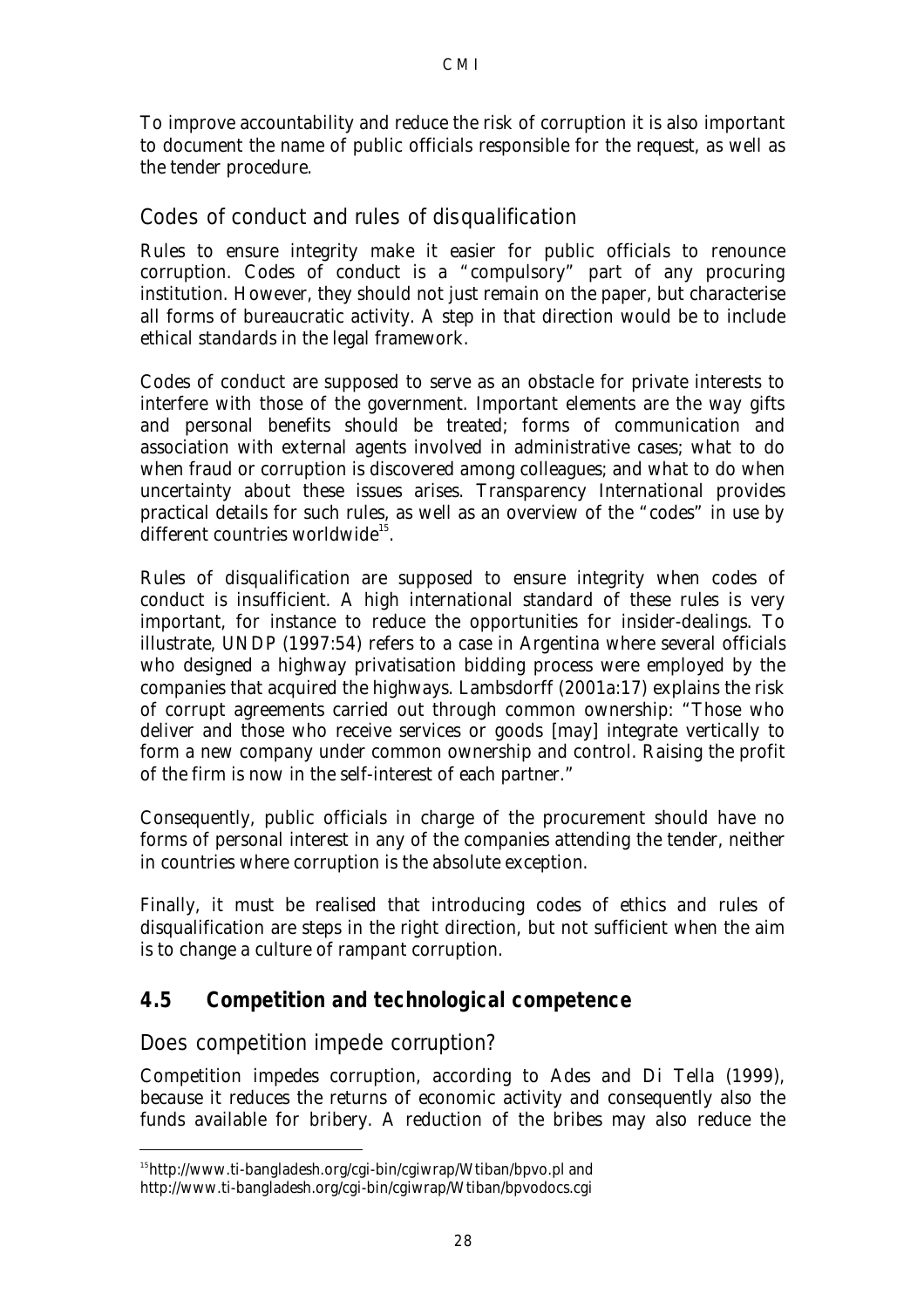motivation of public servants to enter into corrupt agreements. These arguments are logical. Still, they should not be allowed to pass unchallenged.

For instance, a look to the opposite situation, monopoly, makes it plausible to assume that more control of the market means less reason to bribe. If only one enterprise is able to provide the requested product, why should it pay bribes? Two companies operating in the market, however, may result in a fully competitive price, much dependent on the requested product. Under what circumstances will competition be ensured?

The number of competitors is thus not a reliable indicator of competition. Attending the tender of large projects means writing an entire book about technical details, prices, qualities, etc., usually at a high probability of loosing the contract. Bidding may thus represent an expensive undertaking. The more profit involved the more apparent is the reason for commencing this work. Accordingly, a high number of bidders may indicate that excess profits are anticipated, perhaps through corrupt arrangements with officials. A small number of bidders may just mean that the government is viewed as especially likely to assure a competitive bidding process. A contract with a very high rate of return and a small number of bidders may, however, indicate a deal based on corruption (Rose-Ackerman, 1999:67).

And finally, in a true competitive environment corruption is still likely to take place. For instance, a competitive price may be the result if all the competitors pay about the same amount in bribes. In this case bribes would appear as a tax and part of the economic environment. However, a direct assignment of the contract is not the only advantage obtainable through bribes. Chapter 3 explains that bribes are used to skimp on quality, to reduce the obligations according to the contract, to obtain supplementary work, etc. This implies that a company's ability to influence on the tender documents is important to win a tender in a corrupt environment. The incentives to do so are obvious in a highly competitive market.

#### *International competition*

Do the same arguments count for competition across borders? Perhaps multinational enterprises are less inclined to bribe compared to those operating in domestic markets only. These companies are often governed by additional legal constraints, they may have adopted voluntary codes of conduct, including anti-bribery commitments, and usually they are "*keen to enhance their reputation and respond to stakeholder pressures for more responsible corporate practices*" (Hellman et al., 2000c:4).

Actually, the World Bank/EBRD survey of transition economy businesses, the BEEPS referred to in Section 2.3, suggests just the opposite. According to Hellman et al. (2000c:5) transnational firms headquartered abroad are *more* likely than other firms to pay public procurement kickbacks*.* More than 35% of the FDI firms headquartering abroad pay kickbacks for public procurement in the transition economies included in the survey, while about 25% of the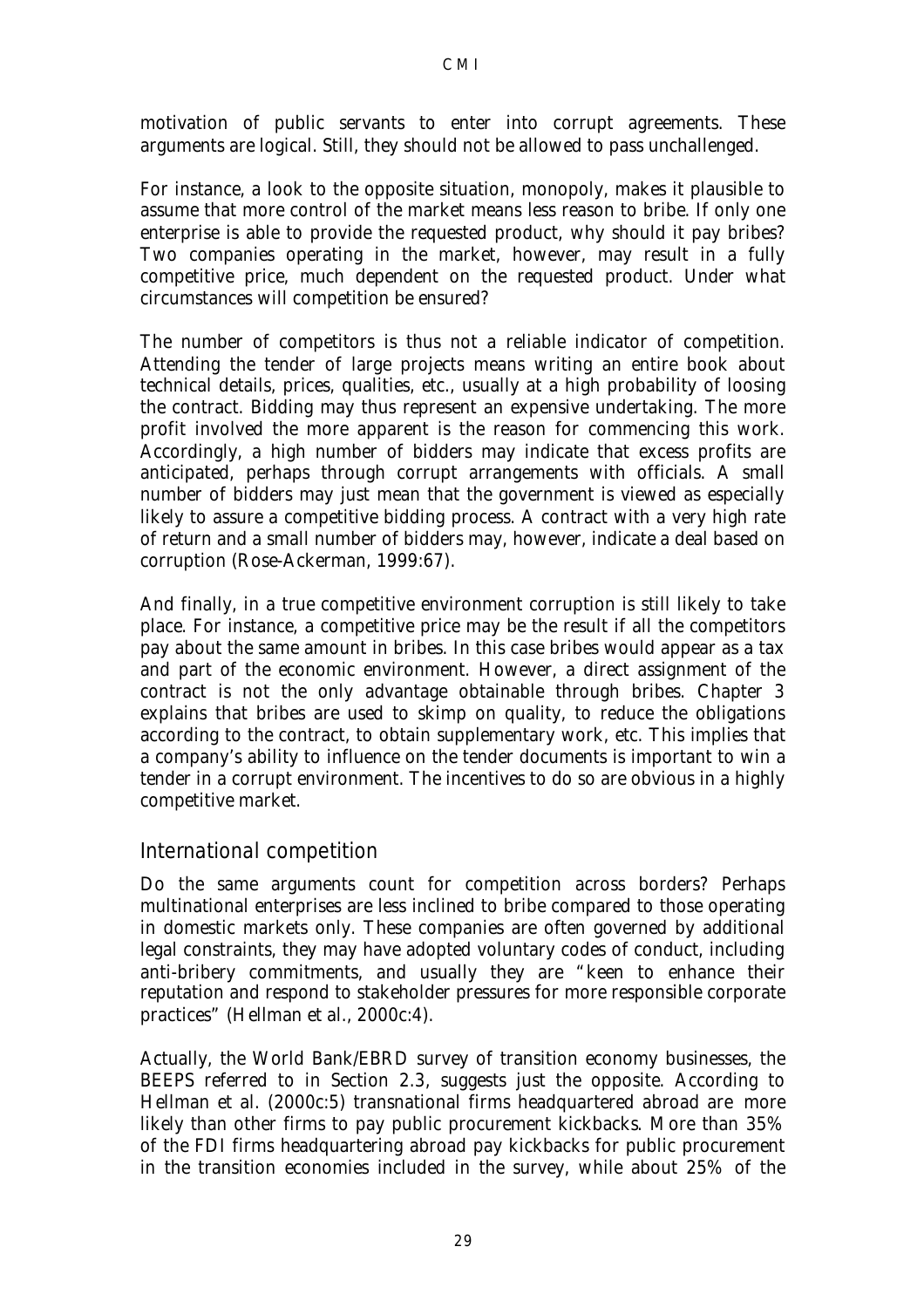domestic firms admit bribery in public procurement. The share is slightly higher for the locally headquartered FDI firms. Hellman et al. (2000c:6) continues: *"At least for transition economies, these results challenge the efficacy of transnational anti-bribery conventions and laws or self-imposed codes of conduct to reduce corruption by themselves."* Maybe multinationals tend to adapt to new conditions, and bribe if the culture makes them believe that the competitors do?

Therefore, opening up public procurement for international bidding is not alone a reliable curb on corruption in public procurement. Applying international prices as benchmarks in negotiations will probably be more efficient to obtain an international competitive result. As argued above, this would also reduce the opportunity for corruption in public tenders.

#### *The need of private expertise to ensure quality*

Technical expertise among the public officials concentrates the competition to price offers and a more efficient result may prevail. This assumption supports the establishment of an independent procurement unit with professional officials. Due to experience, the technical skills will increase faster within a small group working on procurement issues, compared to a situation when procurement is carried out by the different purchasing institutions. Assistance from private sector expertise may, however, be useful in certain projects, independently of bureaucratic professionalism. In these cases it is important to be aware of the opportunities for corruption, and take necessary precautions $16$ .

A company may bribe the external (private) technical expertise to recommend a certain solution appropriate to the bribing company. In cases when the recommendations are confidential the technical expertise may try to profit on the information. Implementing efficient measures is difficult at this point as well. Andvig (1994) recommends evaluation from different perspectives, although he warns about informal communication networks across company borders, for instance among engineers or other professions. Due to such networks it may prove difficult to keep technical information confidential. Again, transparency, as well as determined objectives, reduces the opportunities to sell or manipulate information.

#### *Supply-chain corruption*

 $\overline{a}$ 

In large projects a company aiming at participating in the tender usually makes a number of technical decisions while working out the tender documents or after contract assignment. These decisions may not be regulated in the tender specifications, neither determined after a bidding procedure. Some examples are technical specifications in minor operations, about the material to be applied, about co-operating companies, design, environmental considerations, etc., decisions just informed about in the tender documents without much

 $16$  Manipulation of the tender through technical details and corrupt officials is mentioned already. At this point we concentrate on the external expertise, assuming an honest tender board.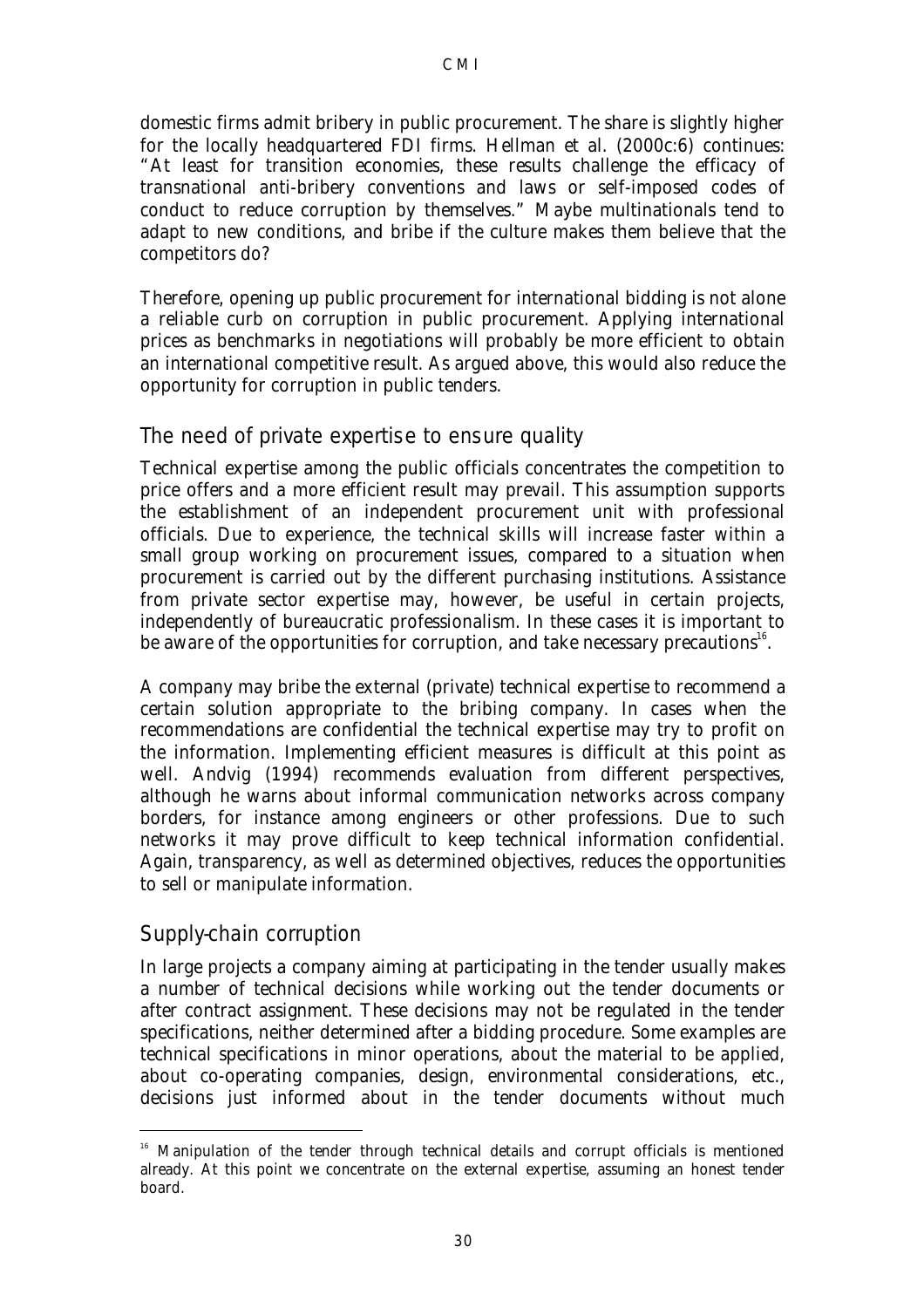discussion. These "sub-decisions" are essential to niche companies aspiring to be included in the bid. Corruption may thus take place in the tender procedure, still out of the control of the governmental institution in charge of the procurement. Similar to other forms of public procurement corruption, it may result in higher prices or less than optimal qualities.

#### **4.6 Tenders on the Internet**

Using the Internet for public procurement is a new option for most bureaucracies. Electronic commerce in general represents a new concept of trade and implies a number of benefits, in particular a potential for reduction of costs and a simplification of international trade. According to the UN (1999): *"The many advances in technology together with the relaxing of barriers to global trade have created an unprecedented area of opportunity."* This section, however, will focus on the new opportunities for corruption introduced by applying the Internet for public procurement.

#### *No assurance of a clean process*

One of the benefits using the Internet is the new opportunity for a quick and paperless exchange of critical business information. This will, however, also imply a simplification of the opportunities for corruption. Electronic documents can easily be copied, changed and forwarded to companies offering bribes. For instance, if one company decides to send their tender contribution two days in advance to avoid problems with net and server stability, a competing company may be offered the secret documents and price estimates two days before the tender deadline. Again, confidential information is an attractive commodity, in many cases worth a significant bribe. When all the transactions can be carried out through the Internet, this kind of corruption is simplified.

To reduce the opportunity for corruption all the participants should submit the bid at a designated point of time. Otherwise, routines must be made to ensure that the tender documents can wait safely on the Internet.

A further problem is the business secrets often part of the tender documents. This information about one company will still be valuable for the competitor. Accordingly, a simultaneous submission of the bids would not eliminate the incentives to bribe for confidential information, not even after contract assignment. The use of the Internet will still make it easy to forward documents to a briber in a competing company. Proper routines should thus be developed for all parts of the Internet tender. However, it should be noted that any deviations from the routines to ensure a fair competition and limit opportunities for corruption would also reduce the potential benefits from using the Internet.

Irregularities in computer systems often occur in modern European or American companies with a good computer network and infrastructure, as well as skilled people to maintain the network. In many developing countries where the electricity supplies and phone systems are less stable, this problem is much more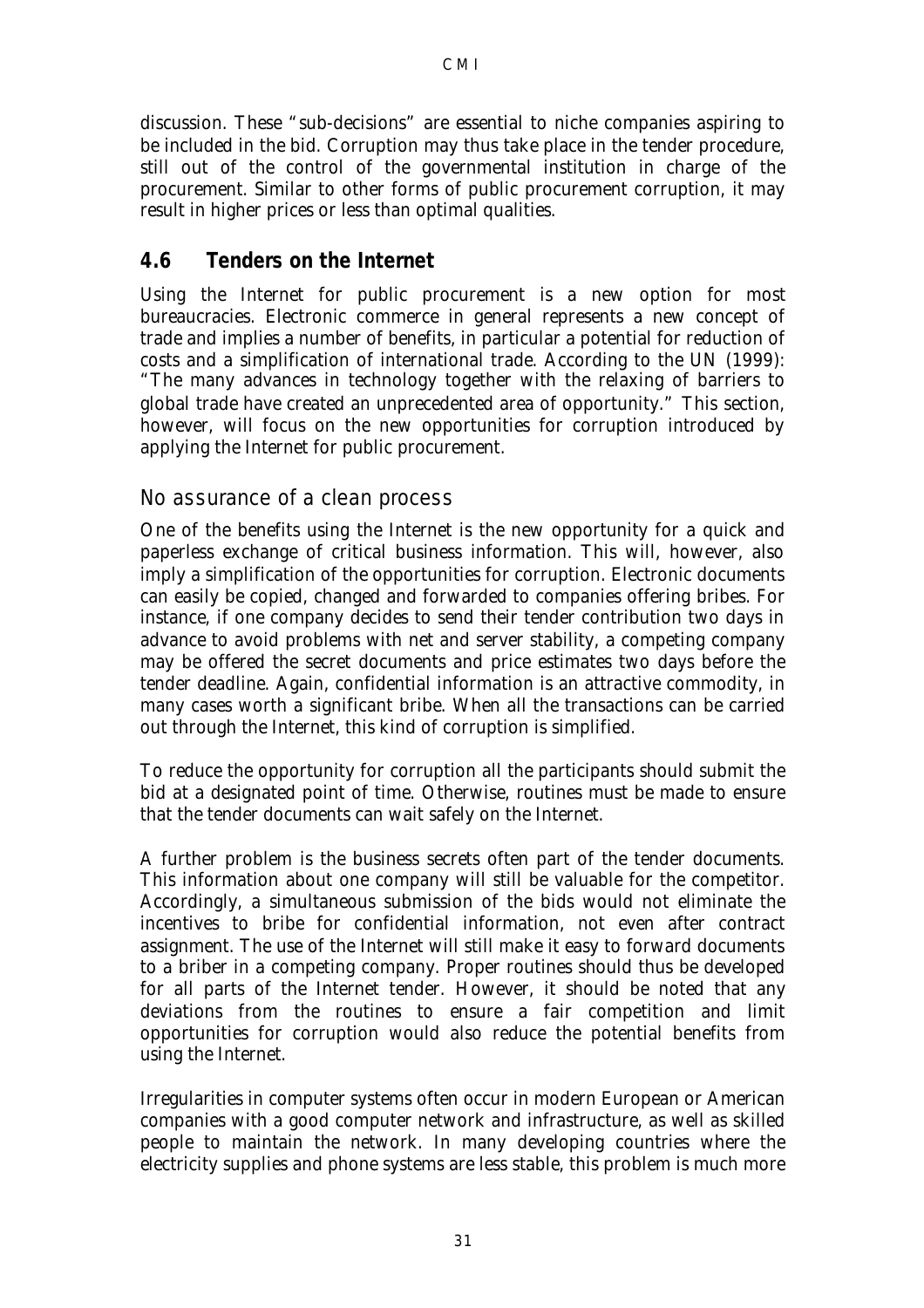frequent. Presence of old computers, maintenance problems due to lack of spare parts, and a lower competence of computer assistance would reduce the computer network stability. An Internet tender represents transfers of large amounts of data. This can easily amount to 10s, maybe 100s of Mb. Applying an ordinary modem line for these transfers can thus take hours. Even with an ISDN quality long transfer significant time are required for a 100 Mb. Stability problems in the e-mail systems, as well as limitations in the computer memory and disk space at the local server, may turn out to be significant obstacles to this transfer process.

Despite some technical problems, the Internet provides new opportunities to announce a tender and also to distribute necessary information efficiently. When applying the Internet for *sealed bid* tenders the risk of corruption is probably lower in the prequalification phase compared to the final competition. In order to reduce the risk of corruption concentrating the use of the Internet to this part of the tender should be considered.

#### **4.7 The supply side of corruption**

 $\overline{a}$ 

Definitions of corruption tend to focus on public officials misusing their bureaucratic position. The effect of measures may be limited if also the strategies for reform represent such a biased perspective. In practice, both the payer and the receiver of bribes must agree for corruption to occur.

A problem facing many developing countries in their achievements to curb corruption is the continuous supply of bribes from more developed countries. Industry representatives often point to an alleged cultural acceptance of corruption in the importing countries, disclaiming responsibility and assuming a higher degree of corruption in foreign countries. *"By contrast, people from less developed countries point to the difficulty of establishing an honest administration and a transparent political environment when low-paid public servants are constantly offered side payments by business people from industrial countries,"* (Lambsdorff, 2000:43).

Multilateral measures to obstruct the supply of bribes have been established in recent years, motivated by a US law that forbids companies to bribe abroad to obtain business.<sup>17</sup> The most important establishments are the OECD convention on combating bribery of foreign public officials in international business transactions (enacted in 1999) and the OAS Inter-American convention against corruption (1998). A proposal for a UN convention is also in a preparatory stage. Evaluating the effect of these efforts is difficult. The conventions are still important as they represent a new willingness to confront the issue. They also illegalise cross-border bribery. A major remaining problem is that the activity of *middlemen* is not sufficiently regulated in the conventions.

 $17$  The US Foreign Corrupt Practices Act (FCPA) of 1977. In many years the US was pushing countries to settle similar rules. The end of the cold war has facilitated widespread agreement and it has proved easier to initiate multilateral measures.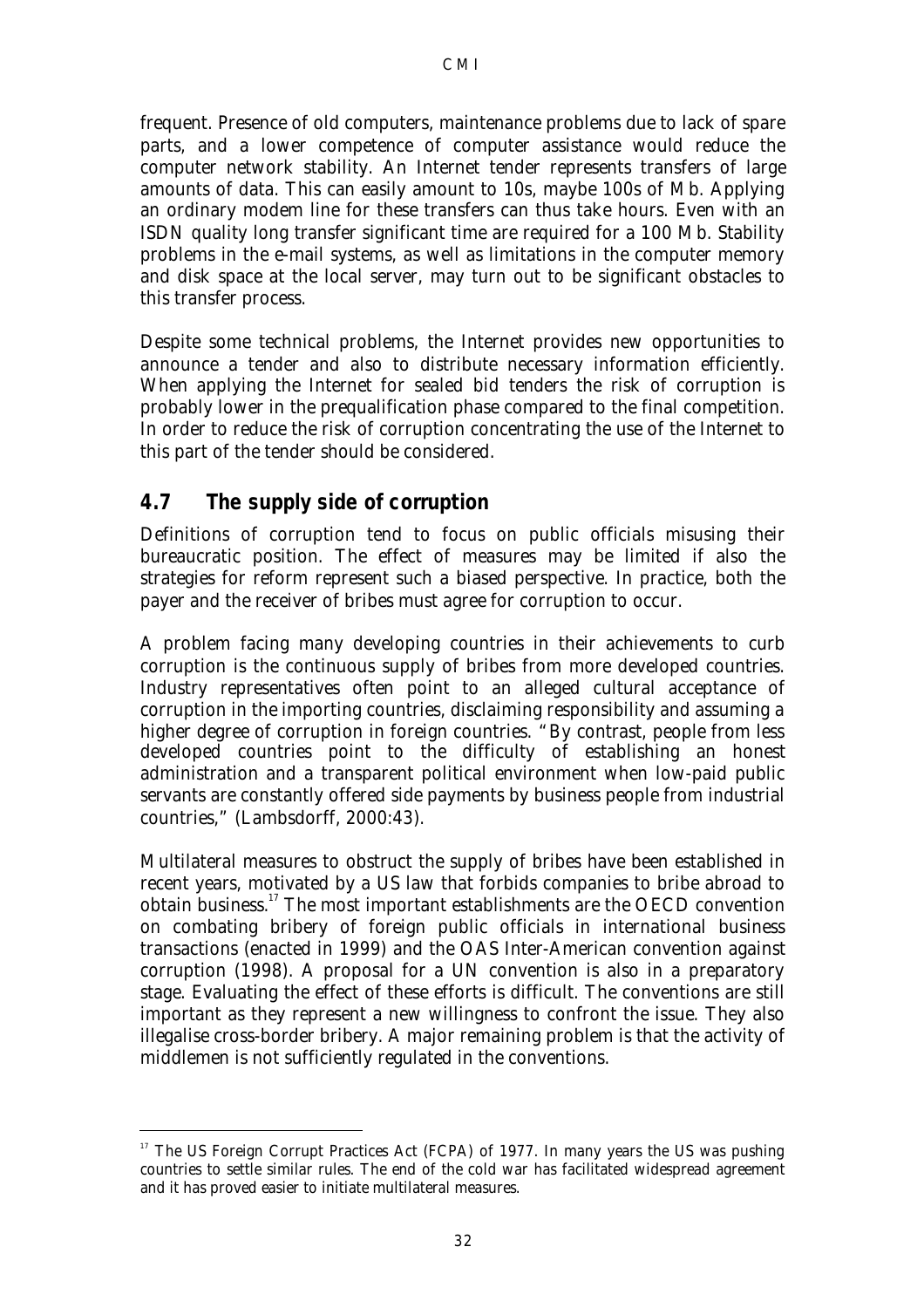#### *Agents, middlemen and "fronts"*

In many countries a local agent is the key to obtain a business agreement. The agent represents the company and serves its interest in a foreign culture. In some cases the agent also functions as the key to an informal network of public officials willing to be corrupt. Different kinds of middlemen may thus play a central function in the accomplishment of corruption. Usually the agent is independent of the company and paid a certain percentage of the contract value after assignment. In cases of corruption the independence is important to arrange for shady operations, still protecting the name of the company. A company facing accusations of corruption may thus turn the charges towards their agent to make him a scapegoat. In order to solve the problem of "damaging information", explained in Chapter 2, the agent may also keep the identity of the company hidden, for instance when bribing to obtain confidential information. In this way the agent serves as a "front" to protect the company (Lambsdorff, 2001a).

It is important to consider the function of middlemen, agents and brokers in the procurement procedure if aiming at restricted corruption. A sufficient identification of all the persons involved should follow the tender documentation, while some kind of registration of middlemen should be requested. Middlemen that have bribed or tried to bribe public officials should be excluded from future tenders.

#### *Company responsibility*

Both the domestic and the multinational companies face a dilemma when dealing with corrupt regimes. Each company believes that it needs to pay bribes, as if it were a victim totally unable to influence its environment. However, each company does probably understand that they all would be better off if nobody paid. It is therefore reasonable to claim also the multinationals responsible for the problem. This would probably not scare the foreign companies off, but rather improve the investment climate.

Accountability implies welfare aspects taken into consideration, as well as the externalities imposed on other companies and the total business climate. Susan Rose-Ackerman (1999:188) explains that it also means choices: "*Companies operating in a corrupt environment must decide whether to participate actively, quietly refuse to deal, or report corruption to local authorities and to those in the outside world."* A company choosing to keep quiet about a tender won by bribing competitors, has not only lost business, but also contributed to a further cementation of the corrupt practice. Reporting corruption, on the contrary, would embarrass the competitor, but more importantly, it could have an important effect on bribery.

#### *White lists, self certification and anti-bribery commitments*

Despite the open eyes of consumers, the media, and other watchdogs, accountability and integrity do not come automatically from multinationals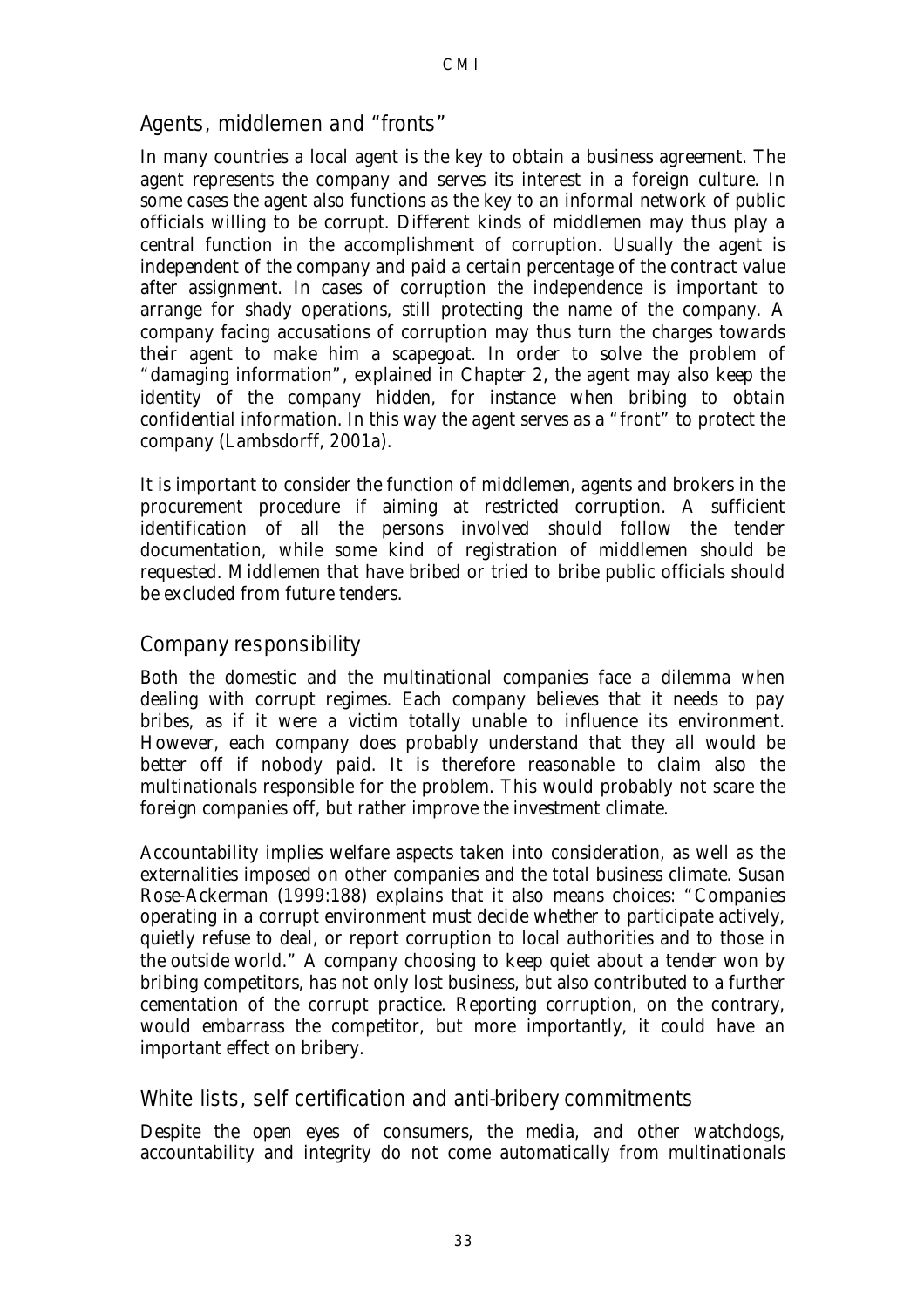experiencing clear incentives to bribe public officials. However, access to procurement may be a tool to make private companies stay honest.

OECD (2000) calls it the "white list" approach. Companies certifying that they comply with all anti-bribery laws and that they have internal managing and accounting practices adequate to ensure compliance with these laws can be included on the list. OECD (2000:81) further suggests: *"Contractors must state that no bribe, gift, benefit, or other inducement has been or will be paid directly or indirectly to obtain the contracts; and contracts are terminated if the statements turn out to be, or become false".* The system would need a certification unit administering a database of "possibly clean companies" and "companies at risk". As long as new opportunities of corruption do not arise with such a system it may reduce the companies' incentives to bribe. The chances of making it do so increase if the contracts include provisions for liquidated damages. A certain percentage of the contract amount could be held back from payments and forfeited if bribery was detected.

Certification approaches are, according to OECD (2000), not widely used, not even in well-developed procurement systems. But with the new international focus on bribery such procedures will probably be more applied in the future. At least the companies selected for contract awards should meet this kind of requirements.

#### **4.8 Detecting corruption**

The problem of corruption is difficult to defeat by the help of new procurement procedures alone. There will always be ways to deviate from the rules and directives. The risk of corruption will therefore prevail, also when the rules for procurement are excellently developed. The rules must therefore be followed by qualities like accountability and integrity. Apart from higher wages, improved working conditions, specified areas of responsibility, as well as delegation of authority will be important to promote these values.

#### *Inspection*

Moral conduct can also be promoted by inspection and sanctioning. However, too many controls may encourage bribery of the controllers. Therefore, the reviews of cases that are carried out have to increase the chance that a corrupt act is discovered. More concentration on *product controls* (concerning the attainment of the aims) and less focus on *process controls* (concerning the formal regularity of the acts) is, consequently, to be recommended (della Porta and Vannucci, 2001:28). For instance, if the inspectors obtain bonuses according to the number of problematic cases discovered there are no incentives to go deeper into each single case, and only the most visible cases will be discovered. Bribes are often buried in other transactions and may be difficult to detect. Consequently, an analysis of the objectives behind the project, the criteria of evaluation, as well as the bids submitted by the different competitors have to be carried out for the case under scrutiny.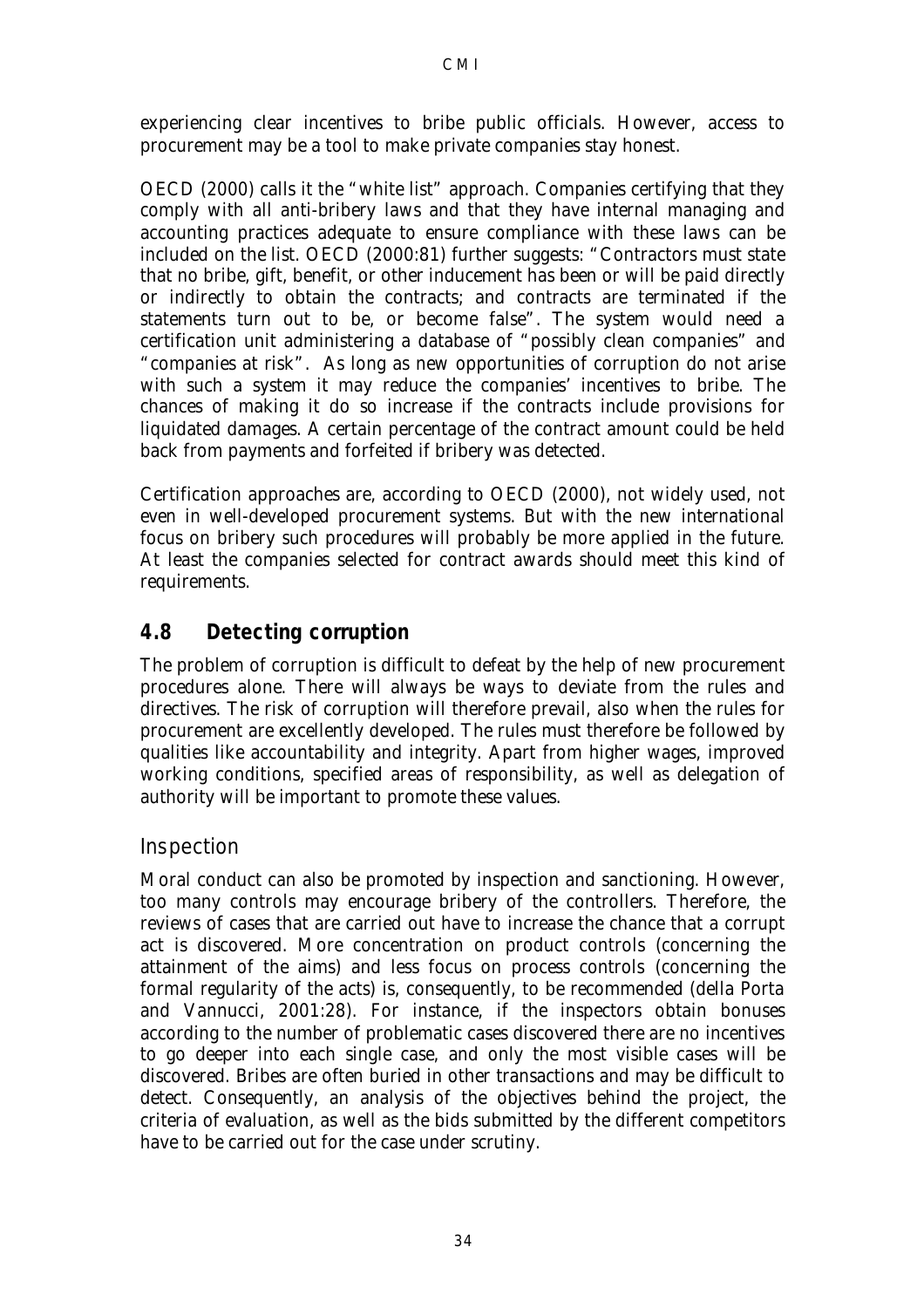$CMI$ 

The choice of cases inspected has to be unpredictable. However, della Porta and Vannuci (1999:271) argue that the frequency of controls should be related to the amount of resources administered by the different divisions, so that the additional gains from corruption are more than balanced by an increase in their expected costs. It will also be important to inspect the role of officials at different levels of the hierarchy. All the persons involved in a corruption scandal have to meet sanctions, without regard to their position.

#### *Reporting corruption*

In many cases bribery is detectable only for the colleagues of a corrupt official. The cases difficult to observe for the police may be apparent for the associates. These can, for instance, discover unreasonable argumentation in favour of a certain company. Other people involved in the tender may also come across corruption. A way to report on the cases should therefore be established and published. A problem with anonymous "whistle-blowing", however, is the risk of dishonest information reported in order to blacken certain persons and companies. Still, anonymous information has to be accepted to obtain knowledge about corruption from people fearing sanctions. In any case, the safety of persons revealing corruption scandals has to be considered.

When corruption is revealed the persons involved should be charged. Sanctions are therefore mainly a matter of the legal system. Either imposed by judges or the bureaucracy, the sanctions should, however, include a system of incentives in which the penalties for the corrupters grow more than proportionally to the price of the public contract. This would reduce the incentives to illegal activities (Rose-Ackerman, 1978).

## **4.9 Suggested strategies**

The following points provide an overview of the strategies so far suggested. Explanations are provided and the relevance for corruption described in their respective sections.

- An *independent procurement unit* with professional officials should be established (4.2 and 4.4).
- *Rotation of public officials* responsible for procurement within a certain area should be considered in countries with high levels of corruption (4.3).
- *Performance rating* should be a part of the procedure in large procurement projects (4.2).
- The number of *decision-making centres* should be reduced. Separating the evaluation of bids into a technical and an economical team should be carefully considered (4.3).
- The procurement rules should be made *clear and simple*  so that people know what an honest system is supposed to produce (4.3).
- *Time limits* by which a given request must be rejected or accepted must be strictly respected, still defined wide enough to allow reasonable time for interested suppliers to prepare and submit the bids (4.3).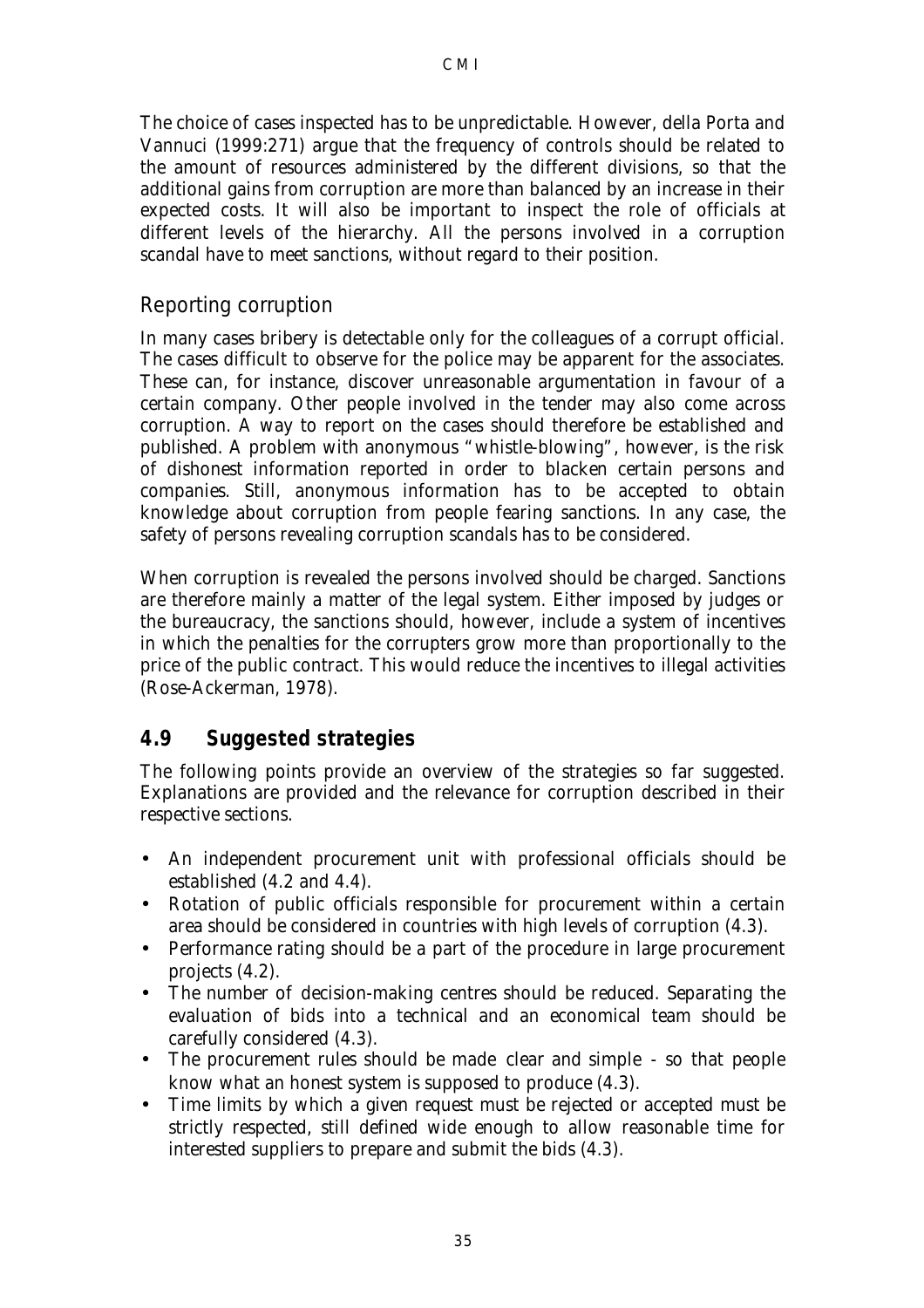- The state administration should specify the requirements in terms of *standard off-the-shelf items* (4.3).
- International prices should be applied as *benchmarks* as far as possible (4.3 and 4.5).
- *Supplementary work* should be specified in the contract as far as possible. Also the term "supplementary work" should be precisely defined (4.3).
- The procurement procedures should include rules for *exceptional cases*, including a precise definition of the terms "emergency", "exceptional" and "immediacy" (4.3).
- When rules for exceptional cases are applied, the procurement should be subsequently followed up by an *evaluation team* (4.3).
- *Insurance coverage* and payments of deposits should be requested to reduce the threat of various forms of problems that may arise after contract assignment (4.3).
- *Access to information* should be a number one rule in the procurement procedures, while the information still confidential should be treated respectfully according to the given routines (4.4).
- Rules and routines for *communication* during the tender should be carefully respected (4.4).
- The request should be *announced* as early as possible and invitation for tender published in due time in major newspapers (4.4).
- Unsuccessful bidders should be provided with an *explanation of the rejection* and relevant information about the tender (4.4).
- A *board of contract appeals* should be appointed (4.4).
- The *objectives* of each single procurement project should be determined as precisely as possible (4.4).
- When significant problems arise *during execution* of large procurement projects, a committee should respond, not just one official (4.4).
- *Record keeping* is essential to enable inspection (4.4).
- *Codes of conduct* should be central in all forms of bureaucratic activity  $(4.4).$
- *Rules of disqualification* concerning public officials responsible for the acquisition should be included in the procurement procedures (4.4).
- A high number of tender participants are no assurance of *a competitive result*. And competition does not ensure a clean process. Benchmark prices should be referred to in negotiations (4.5).
- *Technical expertise* among the public officials is important, at lest to enable internal evaluations of consultancies (4.5).
- Routines to reduce new opportunities for corruption by using *the Internet* should be created and included in the procurement rules (4.6).
- The use of the Internet for procurement procedures should depend on *technical qualities*. To reduce the opportunities for corruption the use should be considered restricted to the pre-qualification phase.
- *Identification* of the persons involved in a tender should follow the tender documentation. Registration should be requested for middlemen and agents  $(4.7).$
- Middlemen that have bribed, or tried to bribe, public officials should be excluded from future tenders (4.7).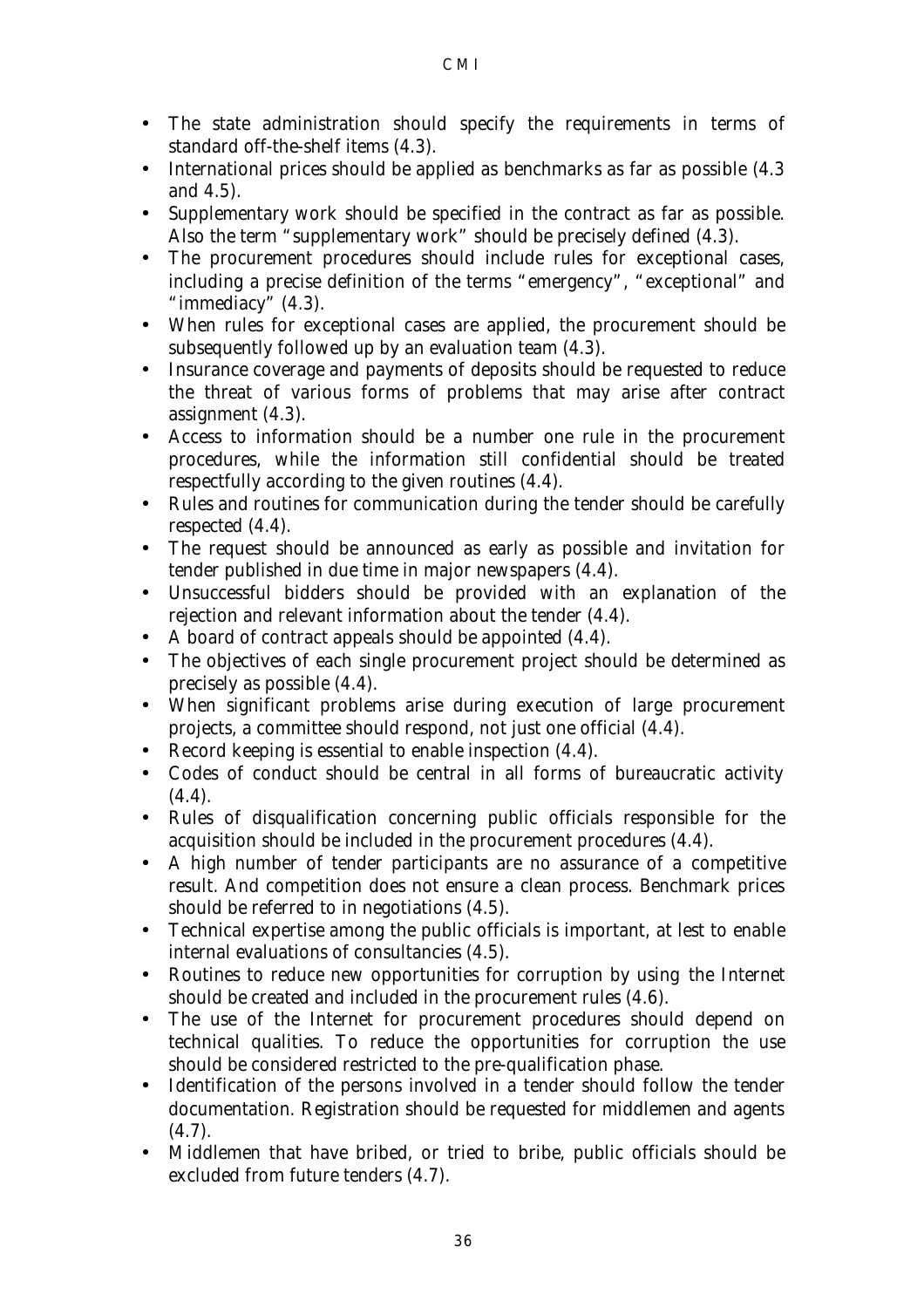- Companies should be encouraged to certify that they comply with all antibribery laws. The companies selected for contract awards should be met with direct requirements of *anti-corruption commitments* (4.7).
- The tender contracts should include provisions making it possible for the state to *hold back payments* to be forfeited if bribery is detected (4.7).
- *Monitoring routines* should be implemented in the procurement rules. There should be more concentration on *product controls* (concerning the attainment of the aims) than *process controls* (concerning the formal regularity of the acts) (4.8).
- A way to *report* about detected corruption should be established and made known (4.8).
- *Sanctions* of corrupt acts, either internal or imposed by judges, should be proportional to the price of the public contract.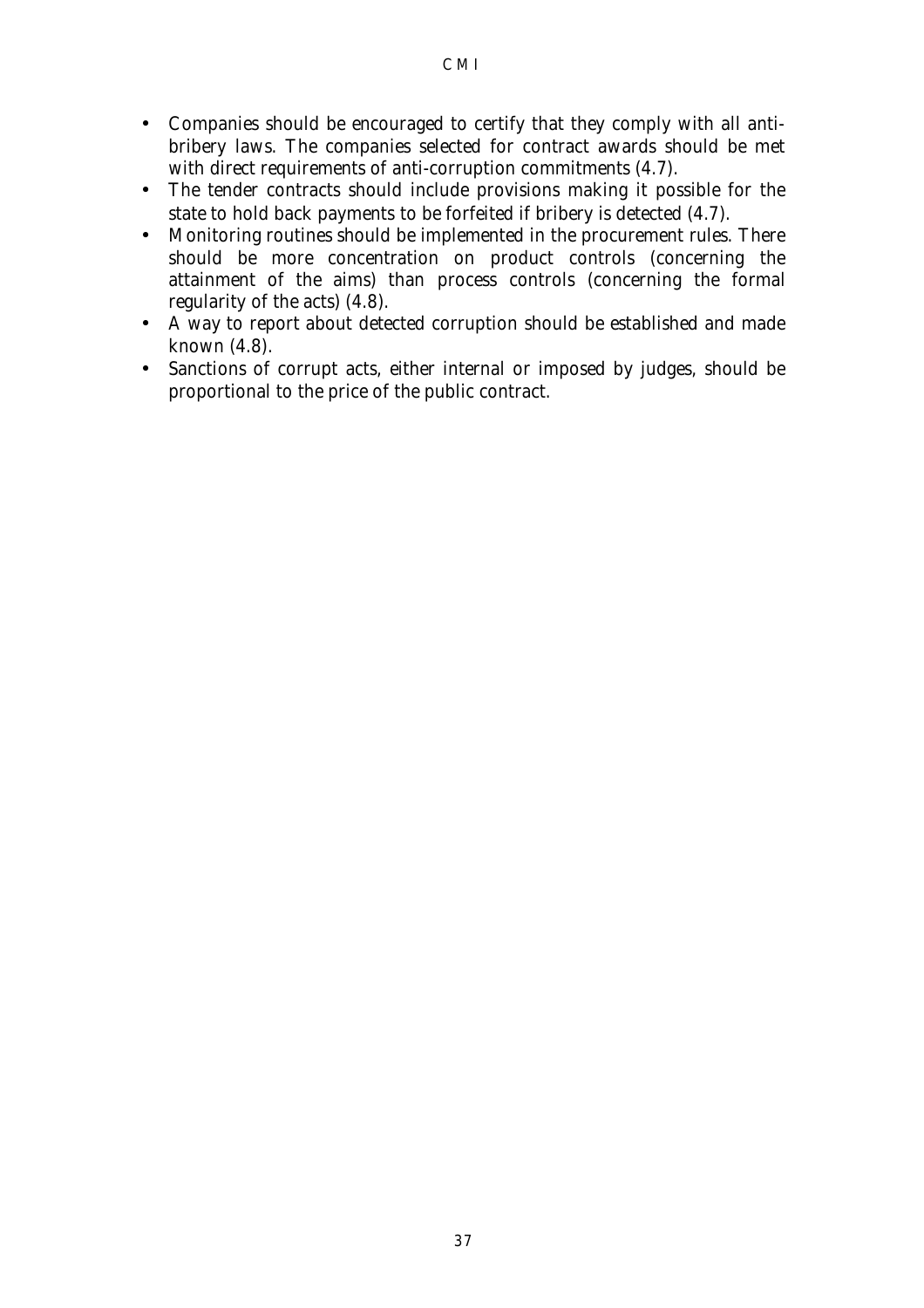CMI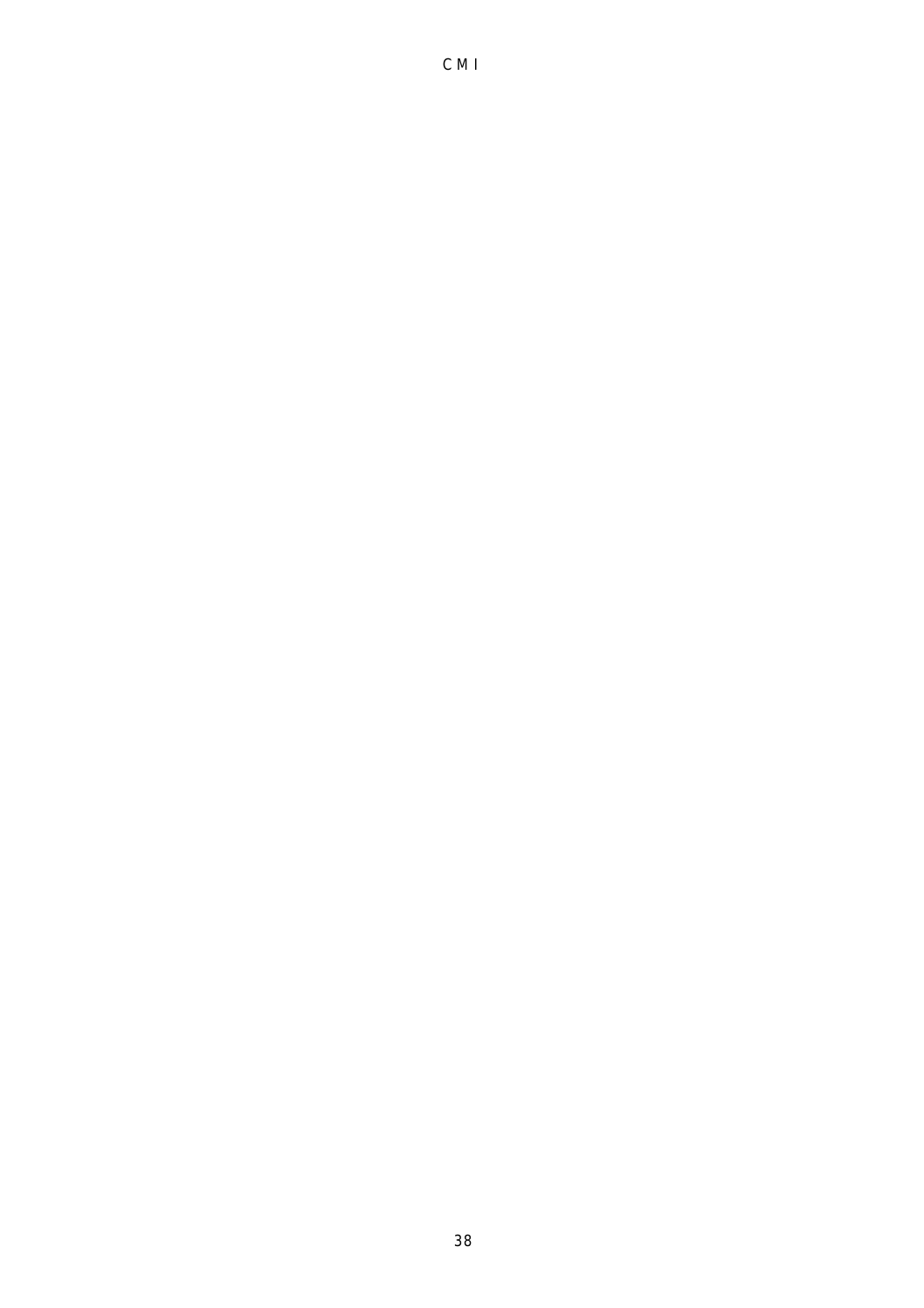# **5 Summary of main conclusions**

Corruption is rarely a one-sector phenomenon, occurring only in one institution of the state, or at one level of the bureaucratic hierarchy. Where it exists as a problem, it tends to pervade large parts of the state administration. The impairment of judicial systems, the police and investigative institutions are particularly destructive in this respect. Frequent failures to sanction and arrest perpetrators create a general disregard of existing laws. Trying to curb corruption by implementing anti-corruption measures into the procurement procedures can therefore appear optimistic in such a setting. However, the procurement system is a good place to start a more comprehensive anticorruption reform.

This report discusses some strategies to reduce the problem of corruption in governmental acquisitions. In particular, it supports the establishment of an independent procurement unit of professional officials. In order to increase the chances of a cost-efficient result, the report also argues that the choice of procurement procedures should be influenced by certain qualities of the state administration, such as the level of bureaucratic corruption and available resources. Under certain circumstances the ICB concept, for instance, may fail to produce the expected competitive result.

Furthermore, the importance of transparency to reduce the level of corruption can hardly be underestimated. All relevant information should be made available to all interested parties in the same way. Albeit information to protect business or the competitive element of a tender has to be kept confidential, the principal rule should always be to publish as much information as possible. Transparency in procurement does also imply clear and simple rules, the announcement of evaluation criteria, and a well-documented explanation for the contract award. Clear and simple rules may, however, appear as a contradiction to restricted discretion. At this point the report argues for a thorough planning procedure. Specified objectives reduce the opportunities for corruption as well as the need for elaborated procurement rules.

While corruption tends to disturb a competitive result, the report argues that competition does not necessarily impede corruption. The need to apply international prices as benchmarks has been amplified, as has the advantage of standardising – to the extent possible - the goods and services requested.

A further discussion concerns the responsibility of private companies for the bureaucratic corruption in the countries where they operate. Many companies argue that corruption is a part of foreign culture. Each company then claims it necessary to adapt to this "culture" in order to obtain contracts, as if bribery could be justified by the companies' need for profit. These attitudes imply an impaired economic environment for all. Consequently, the report argues for anti-corruption commitments as a necessary requirement for a company to be awarded a contract. Also agents and middlemen activity should be regulated.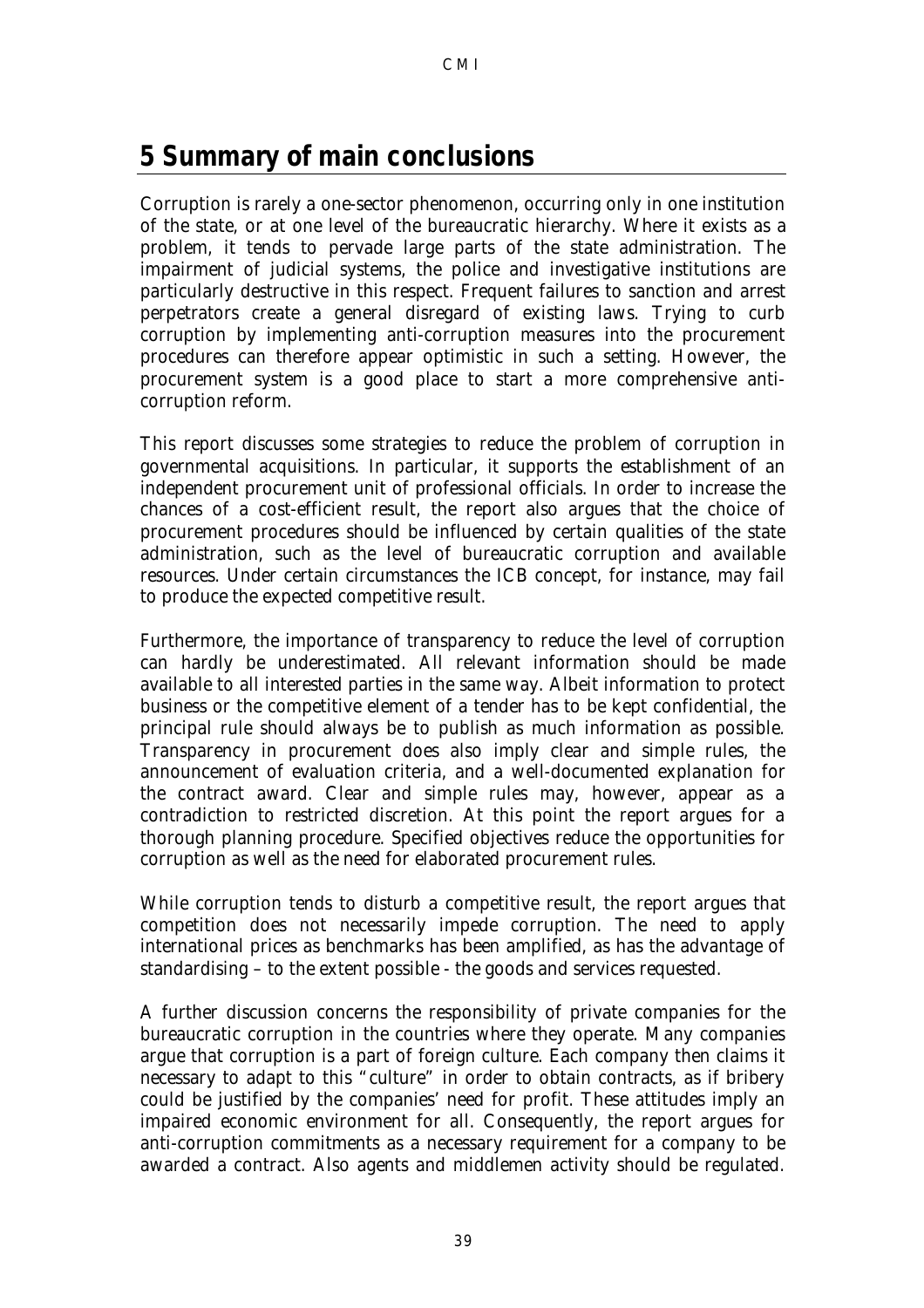The recent international anti-bribery conventions support this kind of requirements.

Finally, the report amplifies political commitment as the most important contribution to reduce the problem of corruption.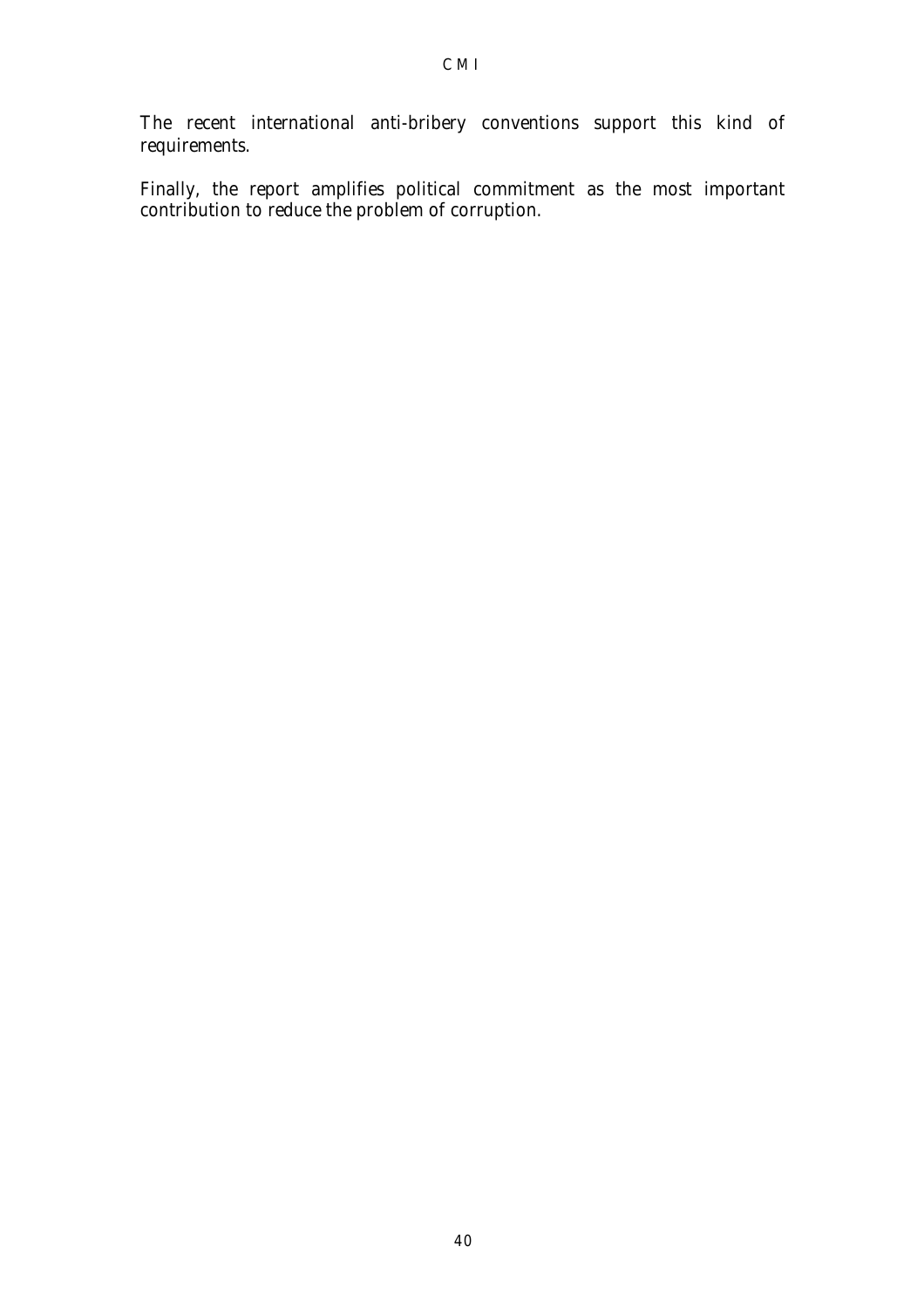### **6 References**

- Ades A. and R. Di Tella (1999) "Rents, Competition and Corruption"*, American Economic Review*, Vol. 89, No.4: 982-94.
- AIP (2001) "Relatório de evolução do projecto", AIP unpublished paper of the 24th of May 2001, Luanda.
- Amundsen, I. (1999) "Political corruption: An introduction to the issues", Chr. Michelsen Institute, WP 1999:7, CMI, Bergen.
- Andvig, J.C., O. Fjeldstad, I. Amundsen, T.Sissener and T.Søreide (2000) *Research on corruption: A policy oriented survey*, Report commissioned by NORAD, collaborative work between Chr. Michelsen Institute and NUPI, CMI, Bergen.
- Andvig, J.C. and K.O. Moene (1990) "How Corruption May Corrupt"*, Journal of Economic Behaviour and Organization*, 13: 63-76.
- Andvig, J.C. (1995) "Levels of Corruption in the North Sea Oil Industry: Issues and Assessment"*,* NUPI Working Paper No. 536, October, 1995, Norwegian Institute of International Affairs.
- Andvig, J.C. (1994) "Økonomisk utroskap og trusler i oljeindustrien: En utredning,"

Norwegian Institute of International Affairs, NUPI-Rapport 187, NUPI, Oslo.

- APEC (1999) "Non-binding principles on government procurement", APEC Government Procurement Expert Group, available as a WTO document WT/WGTGP/W/24 on http://docsonline.wto.org
- Besley, T. and J. McLaren (1993) "Taxes and bribery: The role of wage incentives", *The Economic Journal*, 103:199-141.
- Brunetti A. and B. Weder (1998) "Investment and Uncertainty: A Comparative Study of Different Uncertainty Measures," *Review of World Economics*, 134(3): 513-33.
- Coolidge, J. and S. Rose-Ackerman (1997) "High-level rent seeking and corruption in African regimes: Theory and cases", World Bank Working Paper, available at:

http://www.worldbank.org/wbi/governance/pubs/wps1780.htm

- della Porta, D. and A. Vannucci (1997) *Democracy and corruption in Europe*, A Cassel Imprint, London.
- della Porta, D. and A. Vannucci (1999) *Corrupt exchanges: Actors, resources, and mechanisms of political corruption*, Aldine de Grutyer, New York.
- della Porta, D. and A. Vannucci (2001) "Corrupt exchanges: Empirical themes in the politics and political economy of corruption", paper prepared for conference, Bielefeld, May, 2001.
- Diamond, L. (1993) "Introduction: Political culture and democracy" in Larry Diamond (ed.) *Political culture and democracy in developing countries,* Boulder CO: Lynne Riener, pp.1-33.
- Fjeldstad, O. (1998) "Korrupsjon", Chr. Michelsen Institute, WP 1998:8, CMI, Bergen.
- Hellman, J.S., G. Jones, D. Kaufmann and M. Schankerman (2000a) "Measuring governance, corruption, and state capture: How firms and bureaucrats shape the business environment in transition economies", Policy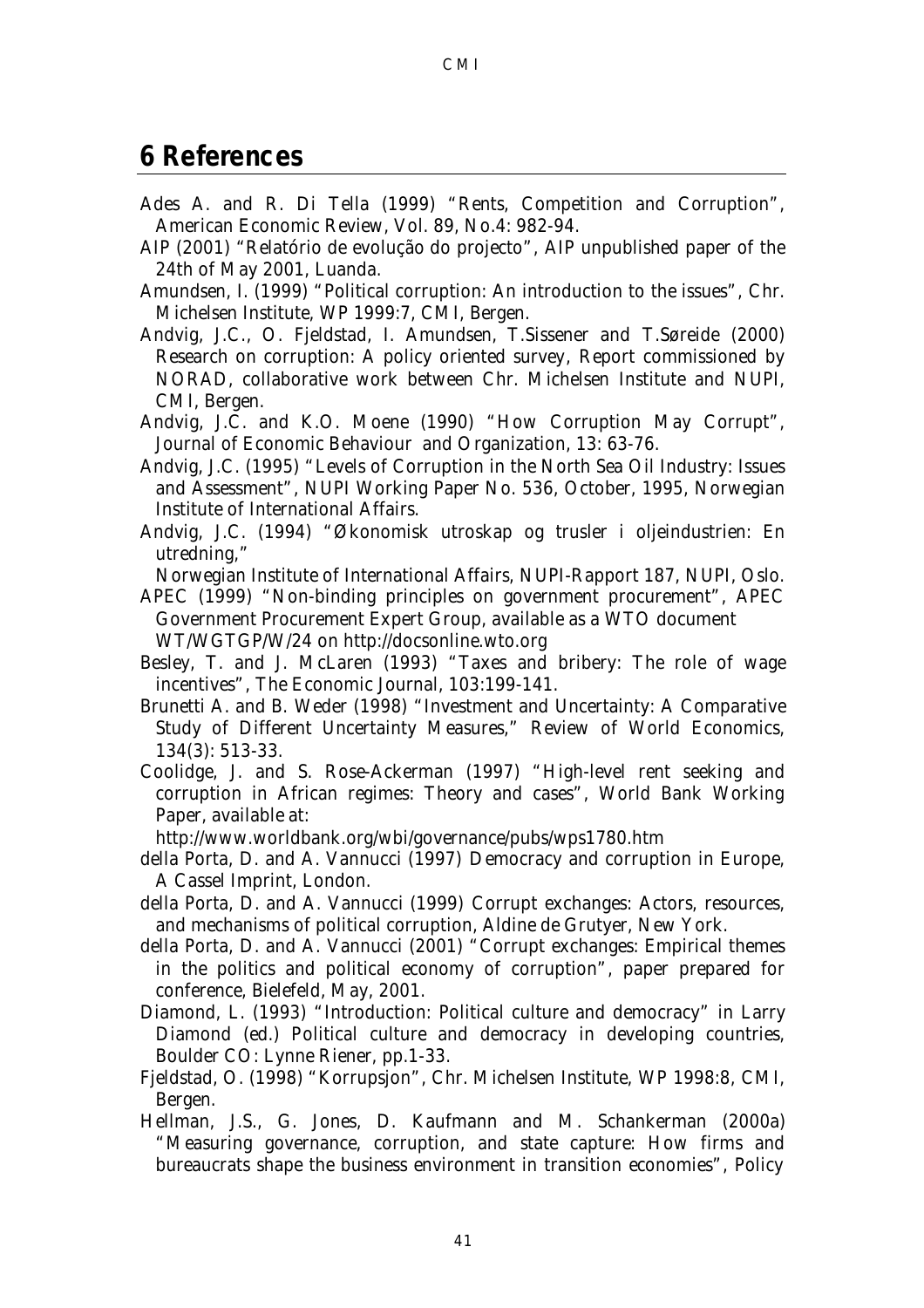research working paper 2312, collaborative work between the World Bank and the European Bank for Reconstruction and Development, printed in Washington.

- Hellman, J.S., G. Jones and D. Kaufmann (2000b) "Seize the state, seize the day: State capture, corruption, and influence in transition", Policy research working paper 2444, collaborative work between the World Bank and the European Bank for Reconstruction and Development, printed in Washington.
- Hellman, J.S., G. Jones and D. Kaufmann (2000c) "Are foreign investors and multinationals engaging in corrupt practices in transition economies?", Transition, May-June-July 2000, The World Bank/The William Davidson Institute/Stockholm Institute for Transition Economies, available at www.worldbank.org/wbi/governence/pubs/fdi\_trans.htm
- Hodges, T. (2001) *Angola from afro-stalinism to petro-diamond capitalism*, The Fridtjof Nansen Institute & The International African Institute in association with James Currey, Oxford, and Indiana University Press, Bloomington.
- Jain, K. A. (1998) (ed.) *Economics of corruption*, Kluwer Academic Publishers, London.
- Kaufman, D. (1998) "Research on corruption: Critical empirical issues", in Jain, K. A. (ed.) *Economics of corruption*, Kluwer Academic Publishers, London.
- Klitgaard, R. (1988) *Controlling corruption*, University of California Press, Berkeley.
- Laffont, J.J. and J. Tirole (1993) *A Theory of Incentives in Procurement and Regulation*, The MIT Press, Cambridge, Massachusetts.
- Lambsdorff, J. Graf (2000) "How Corruption in Government Affects Public Welfare: A Review of Theories", Center for Globalization and Europeanization of the Economy, University of Goettingen, Discussion Paper 9, January 2001.
- Lambsdorff, J. Graf (2001a) "Making corrupt deals: contracting in the shadow of the law", forthcoming in the *Journal of Economic Behaviour and Organisation.*
- Lambsdorff, J. Graf (2001b) "How confidence facilitates corrupt transactions", forthcoming in the *American Journal of Economics and Sociology*.
- Leff, N. H. (1964) "Economic development through bureaucratic corruption" in Heidenheimer et al. (1989): *Political corruption.* New Brunswick/London: Transaction Publishers.
- Lien, D. (1990) "Corruption and allocation efficiency", *Journal of Development Economics*, Vol. 33 (1): 153-64.
- Manzetti, L. (1999) *Privatization South American Style,* Oxford University Press, Oxford.
- Mauro, P. (1997) *The Effects of Corruption on Growth, Investment, and Government Expenditure: A Cross-Country Analysis,* in Kimberly, A. E. (ed.) *Corruption and the Global Economy*¸ Washington DC, The Institute for International Economics.
- McAfee, R. P. and J. McMillan (1988) *Incentives in government contracting,* University of Toronto Press, Canada.
- Moody-Stuart, G. (1997) *How Business Bribes Damage Developing Countries*, World View Publishing, UK.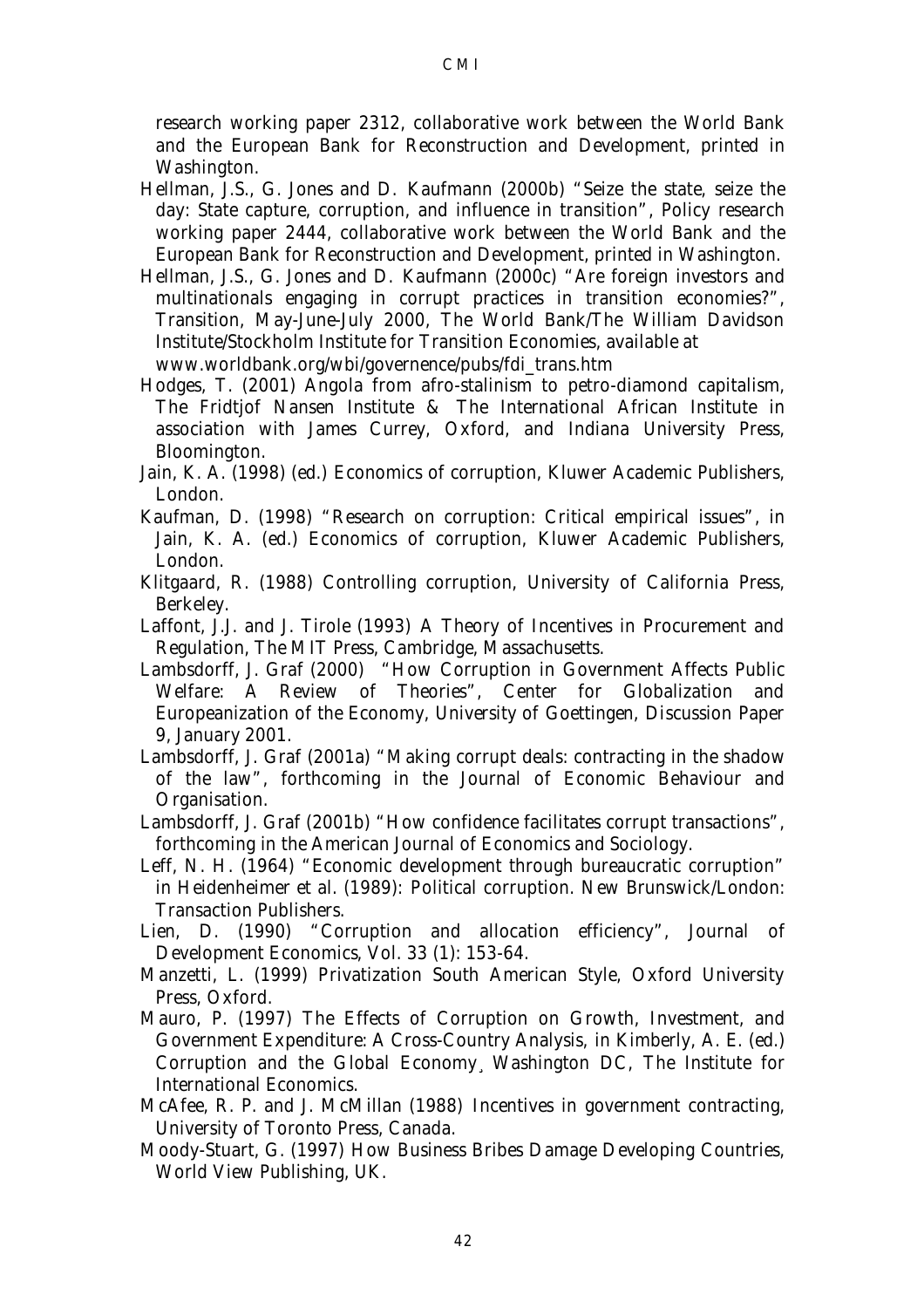- Noonan, J.T. (1984) *Bribes: The intellectual history of a moral idea*, University of California Press, California.
- OECD (2000) *No longer business as usual: Fighting Bribery and corruption,* Organisation for economic co-operation and development, OECD Publications, Paris.
- Ofosu-Amaah (1999) *Combating corruption*, The International Bank for Reconstruction and Development, The World Bank, Washington.
- Rose-Ackerman, S. (1978) *Corruption: A study in political Economy*, Academic Press, New York.
- Rose-Ackerman, S. (1999) *Corruption and Government. Causes, Consequences and Reform.* Cambridge University Press, Cambridge.
- Søreide,T. (2000) "Korrumperer korrupsjon? En dynamisk analyse av korrupsjons-nivå", Chr. Michelsen Institute, Report 2000:1, CMI Bergen.
- Tanzi, V. (1995) "Corruption around the world: Causes, consequences, scope and cures," Washington D.C., IMF Staff Papers, Vol. 45, No.4 (Dec.), pp.559-594.
- Tanzi, V. (1998) "Corruption and the budget: Problems and solutions", in Jain, K. A. (ed.) *Economics of corruption*, Kluwer Academic Publishers, London.
- Tanzi, V. and H. Davoodi (1997) *Corruption, Public Investment and Growth*, IMF Working Paper WP/97/139, International Monetary Fund, Washington DC.
- Tanzi, V. and H. Davoodi (1997) "Corruption, public investment and growth", IMF Working Paper WP/93/139, International Monetary Fund, Washington DC.
- Tirole, J. (1993) *A theory of incentives in procurement and regulation*
- Transparency International (2001)
- http://www.transparency.org/documents/cpi/2001/cpi2001.html
- UN(1999) "A strategy for improving public procurement", International Trade Centre UNCTAD, Switzerland.
- UNDP (1997) "Corruption and good governance", Management Development and Governance Division, Discussion paper 3, 1997, UNDP, New York.
- UNDP (1999) "Fighting Corruption to Improve Governance", Policy Document, United Nations Development Programme, Management Development and Governance Division, New York.
- UNDP (2001) *Human development report 2001,* United Nations Development Programme, Oxford University Press, New York.
- UN(2000) United Nations Commission on International Trade Law (UNCITRAL), Model Law on Procurement of Goods, Construction and Services, downloaded in April, 2000:

http://www.catco.se/docs/6/procurement\_model\_complete.html

- Wei, S.J. (1997) *How taxing is corruption on international investors*, NBER Working Paper 6030, National Bureau of Economic Research, Cambridge, USA.
- Wei, S.J. (1999) *Corruption in Economic Development: Beneficial Grease, Minor Annoyance or Major Obstacle?* Policy Research Working Paper No. 2048, World Bank, Washington DC.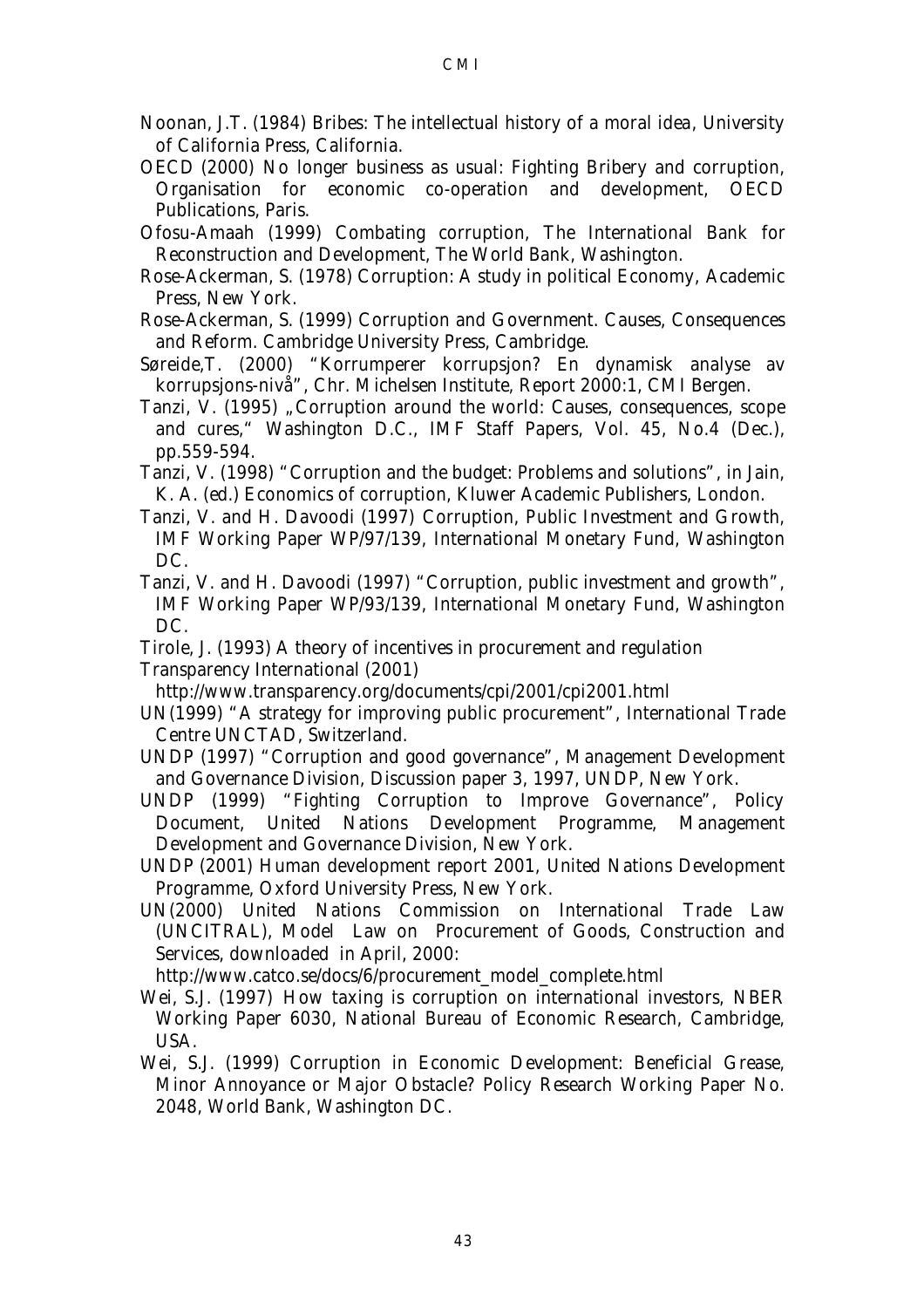#### **Recent Reports**

| R 2000: 6 | LANGE, Siri, Hege Wallevik and Andrew Kiondo.                                         |
|-----------|---------------------------------------------------------------------------------------|
|           | Civil society in Tanzania. Bergen, 2000, 38 pp. (Price NOK 50 +                       |
|           | postage)                                                                              |
| R 2000: 7 | NORDÅS, Hildegunn Kyvik                                                               |
|           | The role of government in growth and income distribution: The case of                 |
|           | Botswana. Bergen, 2000, 31 pp. (Price NOK 50 + postage)                               |
| R 2000: 8 | WIIG, Arne                                                                            |
|           | Bangladesh: Severe poverty and a well functioning economy? Bergen,                    |
|           | 2000, 66 pp. (Price NOK 50 + postage)                                                 |
| R 2001:1  | <b>TVEDTEN</b> , Inge                                                                 |
|           | Angola 2000/2001. Key development issues and the role of NGOs.                        |
|           | Bergen, 70 pp. (Price NOK 50 + postage)                                               |
| R 2001:2  | KAMETE, Amin Y., Arne Tostensen and Inge Tvedten                                      |
|           | From global village to urban globe. Urbanisation and poverty in Africa:               |
|           | Implications for Norwegian aid policy. Bergen, 99 pp. (Price NOK 90 +                 |
|           | postage)                                                                              |
| R 2001:3  | MURSHID, K.A.S. and Arne Wiig                                                         |
|           | A review of development trends in the energy sector of Bangladesh.                    |
|           | Bergen, 2001, 32 pp.                                                                  |
| R 2001:4  | STRAND, Arne, Karin Ask and Kristian Berg Harpviken                                   |
|           | Humanitarian challenges in Afghanistan: Administrative structures and                 |
|           | gender and assistance. Bergen, 2001, 32 pp. (Price NOK 50 + postage)                  |
| R 2001:5  | STRAND, Arne, Kristian Berg Harpviken and Dr. A. W. Najimi                            |
|           | Afghanistan: Current Humanitarian Challenges. Bergen, 2001, 24 pp. (Price NOK 50 +    |
|           | postage)                                                                              |
| R 2001:6  | ISAKSEN, Jan and Elling N. Tjønneland                                                 |
|           | Assessing the Restructuring of SADC - Positions, Policies and Progress. Bergen, 2001, |
|           | 65 pp. (Price NOK 90 + postage)                                                       |
| R 2001:7  | ANDVIG, Jens Chr., Odd-Helge Fjeldstad with I. Amundsen, T. Sissener and T. Søreide   |
|           | Corruption. A review of contemporary research. Bergen, 2001, (Price NOK               |
|           | 125+postage)                                                                          |
|           |                                                                                       |

A complete list of publications, CMI's Annual Report and CMI's quarterly newsletter are available on CMI's homepage http://www.cmi.no .

#### **For priced publications:**

Surface mail (B-economique) free with prepaid orders. For airmail (A-prioritaire) outside the Nordic countries add 20 %

#### **Four easy ways to pay:**

Cheque, issued in Norwegian kroner Post office giro, paid by International Giro: 0808 5352661 SWIFT: DNBANOBB, Den norske Bank no: 5201.05.42308

#### **Order from:**

Chr. Michelsen Institute P.O. Box 6033 Postterminalen, N-5892 Bergen, Norway Fax: + 47 55 57 41 66 Phone: + 47 55 57 40 00 E-mail:cmi@cmi.no